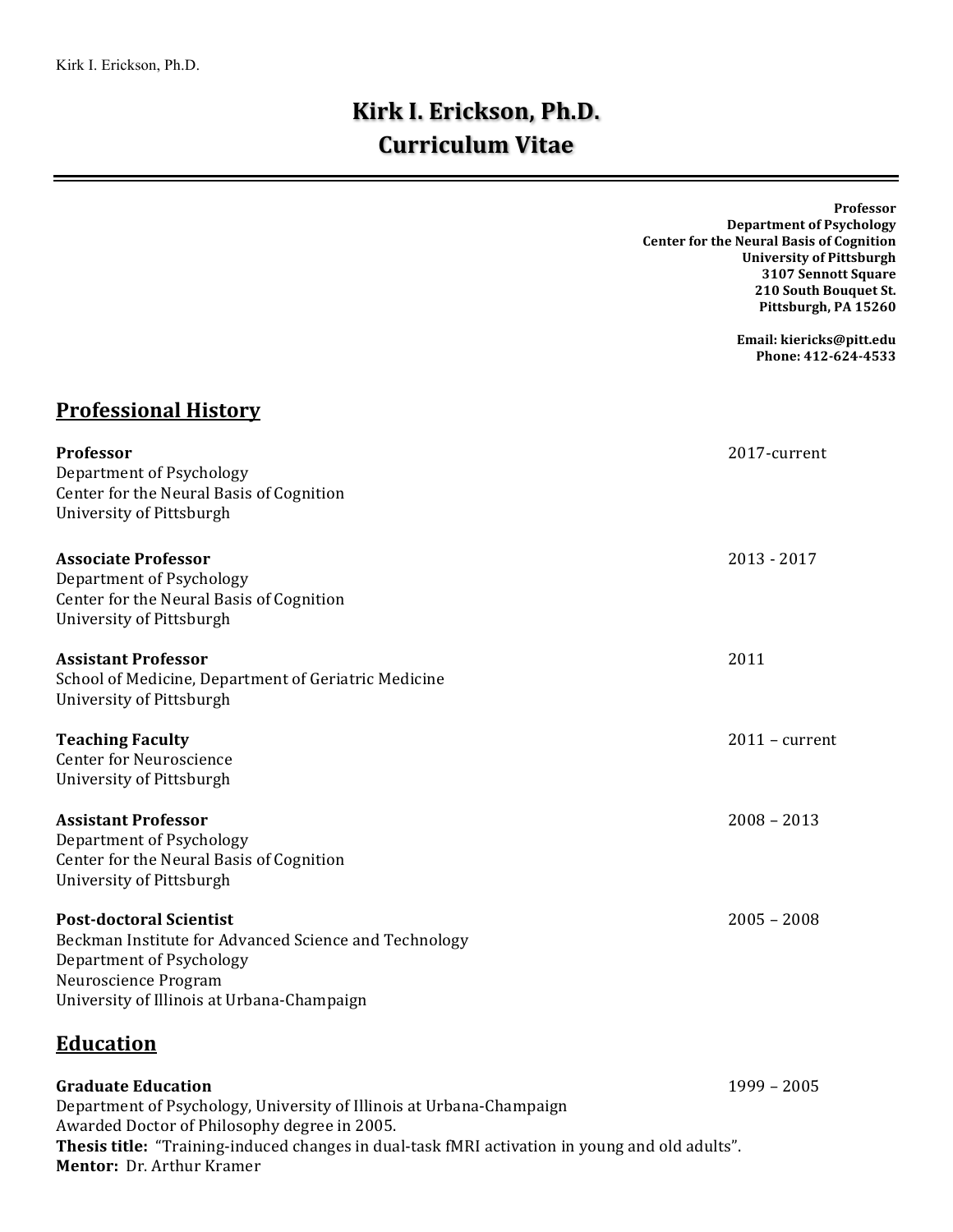### **Undergraduate Education**  1996 –1999

Marquette University, Milwaukee, WI St. Clare's College, Oxford, UK Awarded Bachelor of Art's degree in 1999.

# **Fellowships and Awards**

| Fellow, Academy of Behavioral Medicine Research                                   | 2016          |
|-----------------------------------------------------------------------------------|---------------|
| Chancellor's Distinguished Research Award                                         | 2015          |
| Senior Beckman Institute Fellow                                                   | 2014          |
| Illinois Transdisciplinary Obesity Prevention Program Visiting Faculty Scholar    | 2014          |
| Neal Miller Young Investigator Award from Academy of Behavioral Medicine Research | 2013          |
| Pepper Center Junior Scholar Award                                                | $2010 - 2011$ |
| NIMH Cognitive Psychophysiology Training Fellowship                               | 2004          |
| Psychology Department Travel Award                                                | 2004          |
| Graduate College Travel Award                                                     | 2004          |
| Paul D. Doolen Scholarship for the Study of Aging                                 | $2003 - 2004$ |
| Beckman Institute Predoctoral Fellowship                                          | $2002 - 2003$ |
| NIMH Cognitive Psychophysiology Training Fellowship                               | $2001 - 2002$ |
|                                                                                   |               |

# **Teaching**

#### **Undergraduate Courses**

Introduction to Psychology (2009) Psychology of Aging (2009, 2010, 2011, 2015, 2016, 2017) Advanced Research Methods: functional MRI (2012; 2013, 2015)

#### **Graduate Courses**

Health and Aging  $(2010; 2013)$ Neuroimaging Methodology (2010; 2012) Advanced Laboratory Methods: functional MRI (2011; 2013; 2015)

#### **Other Courses**

Co-Director of Psychology Department Genetics Journal Club (2010-present) Center for Neuroscience Graduate Journal Club (2012) Coordinator, Biological/Health Psychology Brown Bag (2012) Multi-modal Neuroimaging Training Program – fMRI series (2014)

#### **Guest Lectures**

| <b>Behavioral Medicine Interventions</b>                             | 2016             |
|----------------------------------------------------------------------|------------------|
| University of Pittsburgh, Department of Psychology                   |                  |
| Dr. Tom Kamarck                                                      |                  |
| Chronic Disease Case Studies                                         | 2016, 2017, 2018 |
| University of Pittsburgh, Department of Health and Physical Activity |                  |
| Dr. Christopher Kline                                                |                  |
| <b>Chronic Disease Case Studies</b>                                  | 2015             |
| University of Pittsburgh, Department of Health and Physical Activity |                  |
| Dr. Renee Rogers                                                     |                  |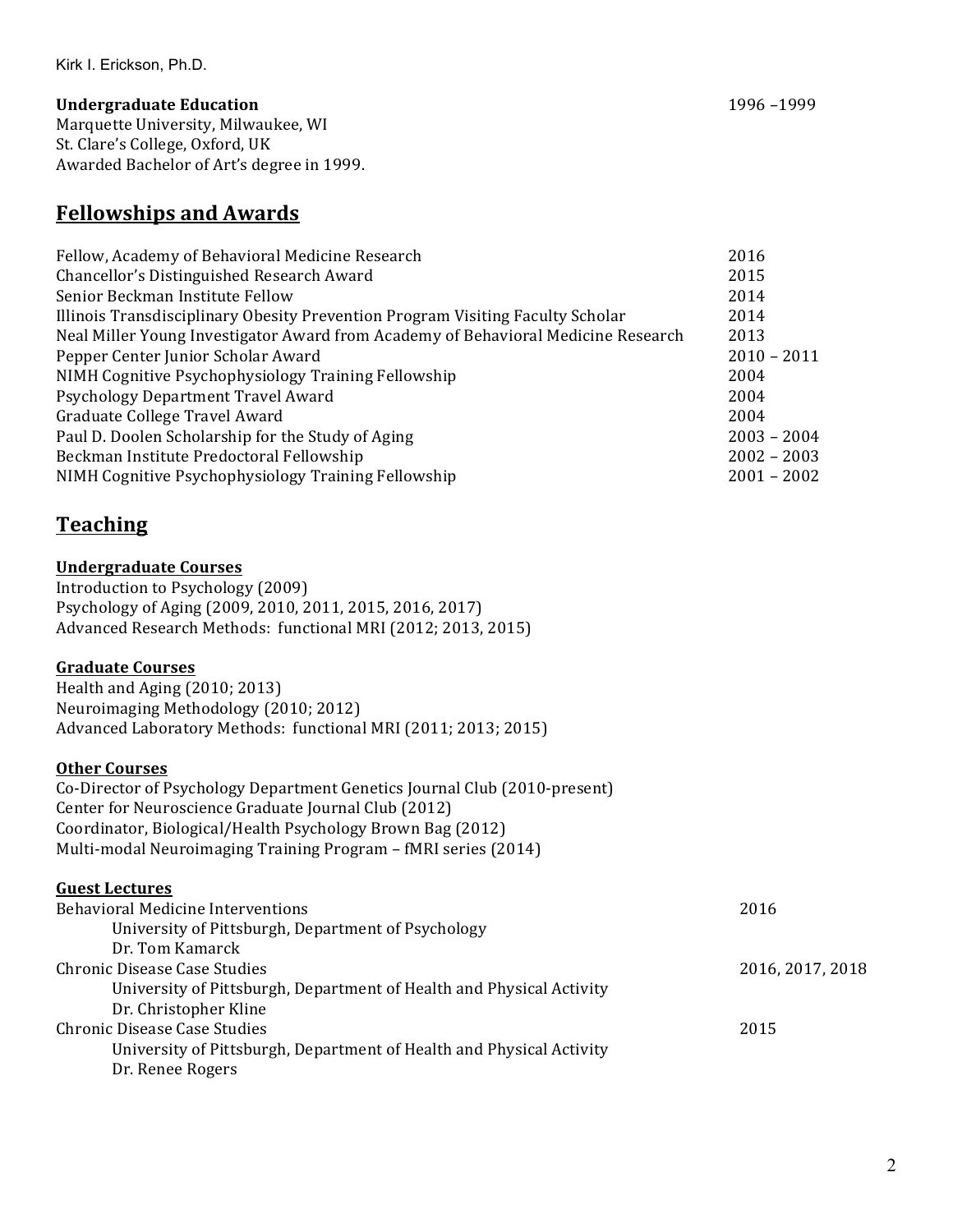| Research Emphasis in Chronic Disorders                   | 2013 |
|----------------------------------------------------------|------|
| University of Pittsburgh, Department of Epidemiology     |      |
| Dr. Lora Burke                                           |      |
| Advanced Laboratory Methods - Magnetic Resonance Imaging | 2011 |
| University of Pittsburgh                                 |      |
| Dr. John Jakicic                                         |      |
| Introduction to Biology                                  | 2008 |
| Art Institute of Pittsburgh                              |      |
| Ms. Barbara Suever                                       |      |
| <b>Cognitive Neuroscience</b>                            | 2006 |
| Illinois Wesleyan University                             |      |
| Dr. Renee Countryman                                     |      |
| fMRI Methods                                             | 2005 |
| University of Illinois Urbana-Champaign                  |      |
| Dr. Stan Colcombe                                        |      |
| Neurobiology of Aging                                    | 2005 |
| University of Illinois Urbana-Champaign                  |      |
| Dr. Donna Korol                                          |      |
| <b>Estrogen and Aging</b>                                | 2005 |
| University of Illinois Urbana-Champaign                  |      |
| Dr. Donna Korol                                          |      |
| Neuropsychology                                          | 2002 |
| University of Illinois Urbana-Champaign                  |      |
| Dr. Wendy Heller                                         |      |
| Cognitive Psychology                                     | 2002 |
| University of Illinois Urbana-Champaign                  |      |
| Dr. Mike Wilson                                          |      |

# **Mentoring**

#### **Junior Faculty**

Marc Coutanche (University of Pittsburgh) Klaus Libertus (University of Pittsburgh)

#### **Post-doctoral and K-awardee mentoring**

2015- Dr. Chelsea Stillman - T32 primary mentor 2013- Dr. Christina Hugenschmidt – K99 consultant 2013-2015 Dr. Kristine Wilckens – T32 co-mentor 2014-2016 Dr. Fatma Uyar - Post-doctoral mentor 2011-2012 Dr. Tim Verstynen - Post-doctoral mentor

## **Current Graduate (PhD) Students:**

Sarah Aghjayan (started 2017) Program: Clinical/Health Psychology Awards: • University of Pittsburgh Art's and Sciences Fellowship - 2017

Alina Lesnovskaya (started 2017)

Program: Clinical/Health Psychology

Jamie Cohen (started in 2015)

Program: Clinical/Health Psychology Awards:

• University of Pittsburgh Art's and Sciences Fellowship - 2015-2016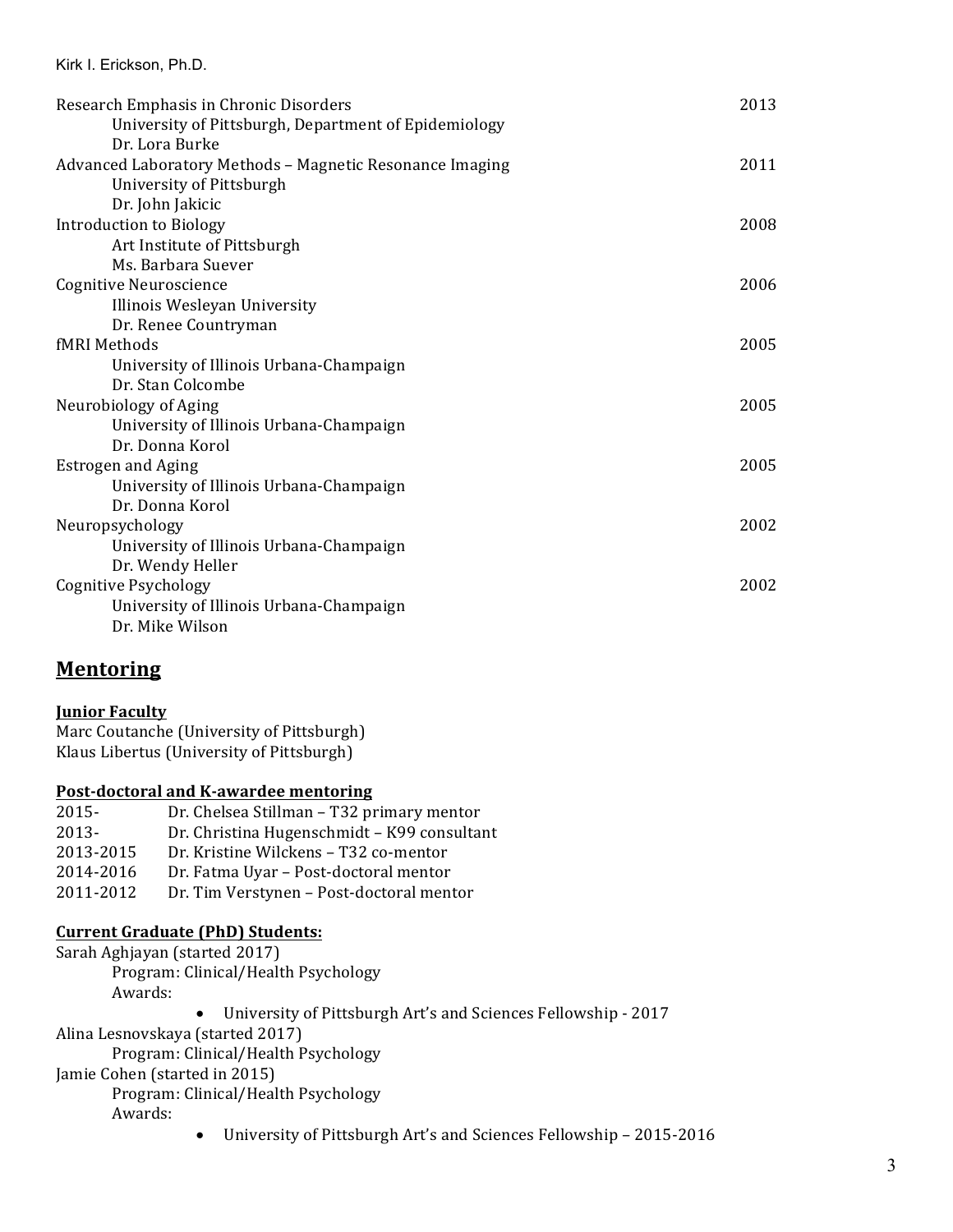- E.B. Huey Award  $-2016$
- Predoctoral Training Fellowship in Behavioral Brain Research 2017-2018
- Bassell Student Publication Award 2018

Lauren Oberlin (started 2012)

Program: Clinical/Health Psychology

Awards:

- Predoctoral Training Fellowship in Behavioral Brain Research 2014
- Multi-Modal Neuroimaging Training Program (MNTP) fellowship 2015
- Bassell Student Publication Award 2015
- Bassell Student Publication Award 2016
- Mellon Scholarship 2017-2018
- Bassell Student Publication Award 2018

#### **Completed PhD Students:**

Destiny Miller (started 2009) - Defended 2013

Program: Biological/Health Psychology (transitioned from Social Psychology program) Awards:

• Center for Neural Basis of Cognition Teaching Fellowship (2011)

Andrea Weinstein (started 2009) - Defended 2015

Program: Clinical/Health Psychology

Awards: 

- University of Pittsburgh Art's and Sciences Fellowship
- Predoctoral Training Fellowship in Behavioral Brain Research
- International Neuropsychological Society Phillip K. Rennick Award for Excellence
- Travel Award, Alzheimer's Association International Conference, Vancouver, Canada
- Mellon Scholarship  $-2013-2014$
- Lazovik Dissertation Award 2013-2014
- NRSA fellowship  $-2014-2015$
- APA Division 20 Walter G. McMillen Memorial Award for Parkinson's Disease Research 2014
- Bassell Student Award 2015
- Regina Leckie (started 2011) Defended 2016

Program: Cognitive Psychology

Awards:

- Ruth L. Myers Mentoring Excellence Award 2014
- Multi-Modal Neuroimaging Training Program (MNTP) fellowship 2015
- Mellon Scholarship 2015-2016

Swathi Gujral (started 2012) - Defended 2018

Program: Clinical/Health Psychology

Awards:

- University of Pittsburgh Art's and Sciences Fellowship 2012
- National Science Foundation (NSF) Graduate Fellowship 2014-2017
- Bassell Student Publication Award 2014
- Lazovik Dissertation Award 2015-2016

### **Master's Degree Committee**

Kristine Wilckens (Advisor: Dr. Mark Wheeler) - 2009 Andrea Weinstein (Chair) - 2012 Ikechukwu Onyewuenyi (Advisor: Dr. Peter Gianaros) - 2012 Regina Leckie (Chair) – 2013 Bart Larsen (Advisor: Dr. Bea Luna) - 2013 Becky Roush (Advisor: Dr. Nancy Glynn) - 2013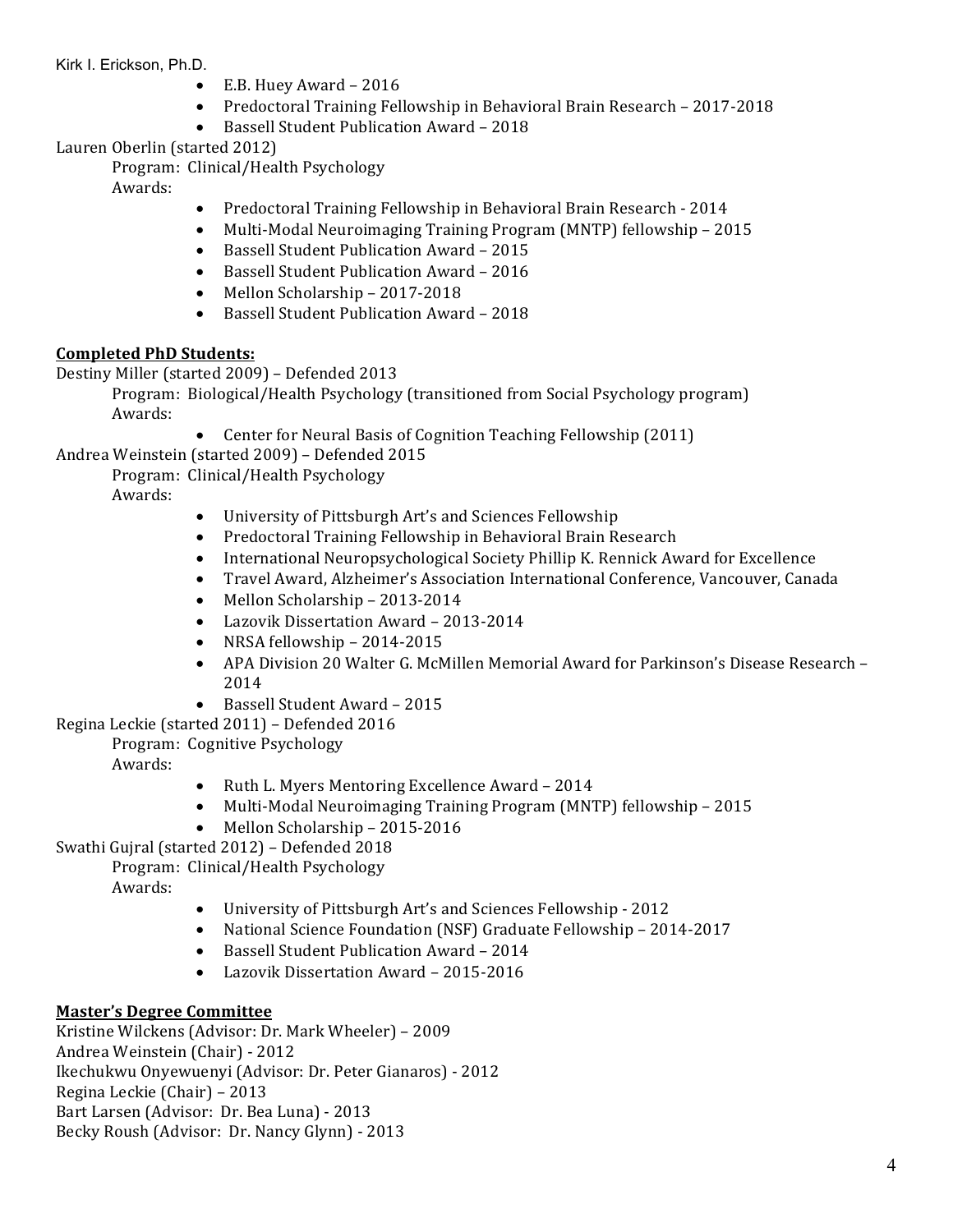Kirk I. Erickson, Ph.D. Jon Siegel (Advisor: Dr. Mark Wheeler) - 2014 Swathi Gujral (Chair) - 2014 Lauren Oberlin (Chair) - 2014 Rebecca Emery (Advisor: Dr. Michele Levine) - 2015 Lea Martin (Advisor: Dr. Michael Sayette) - 2016 Jamie Cohen (Chair) - 2017

#### **Comprehensive Exam Committee**

Destiny Miller (Chair) - 2010 Kristine Wilckens (Advisor: Dr. Mark Wheeler) - 2010 Aarthi Padmanabhan (Advisor: Dr. Bea Luna) - 2011 Michelle Carter (Advisor: Dr. Amy Wagner) - 2011 Andrea Weinstein (Chair) - 2012 Hyunjung Oh (Advisor: Dr. Etienne Sibille) – 2012 Adrienne Taren (Carnegie Mellon University; Advisor: Dr. David Creswell) - 2013 Regina Leckie (Chair) - 2013 Ikechukwu Onyewuenyi (Advisor: Dr. Peter Gianaros) - 2014 Mary Gilliam (Advisor: Dr. Daniel Shaw) - 2014 Scott Marek (Advisor: Dr. Bea Luna) - 2014 Shannon Donofry (Advisor: Dr. Kathryn Roecklein) - 2015 Megan Miller (Advisor: Dr. Kathryn Roecklein) – 2015 Susan Kuo (Advisor: Dr. Michael Pogue-Geile) - 2016 Swathi Gujral (Chair) - 2016 Lauren Oberlin (Chair) - 2016 Lisanne ten Brinke (University of British Columbia; Advisor: Dr. Teresa Liu-Ambrose) - 2016 Jamie Cohen (Chair) - 2018

#### **Doctoral Degree Committee**

Victoria Egizio (Advisor: Dr. J. Richard Jennings) – completed 2011 Jessica Yokley (Advisor: Dr. Michael Pogue-Geile) - completed 2012 Kristin Long (Advisor: Dr. Anna Marsland) – completed 2012 Lindsay Jorgensen (Advisor: Dr. Catherine Palmer) – completed 2012 Kristine Wilckens (Advisor: Dr. Mark Wheeler) – completed 2012 Laura Chaddock (University of Illinois; Advisor: Dr. Arthur Kramer) – completed 2012 Aarthi Padmanabhan (Advisor: Dr. Bea Luna) – completed 2012 Lindsay Victoria (Carnegie Mellon University; Advisor: Dr. Michael Tarr) – completed 2013 Teresa (Qu) Tian (Advisor: Dr. Caterina Rosano) – completed 2013 Stephanie Davis (Advisor: Dr. Jen Silk) – completed 2014 Michelle Failla-Carter (Advisor: Dr. Amy Wagner) - completed 2014 Hyunjung Oh (Advisor: Dr. Etienne Sibille) – completed 2015 Adrienne Taren (Carnegie Mellon University; Advisor: Dr. David Creswell) – completed 2015 Dani Simmonds (Advisor: Dr. Bea Luna) – completed 2015 Andrea Weinstein (Chair) - completed 2015 Regina Leckie (Chair) - completed 2016 David Montez (Advisor: Dr. Bea Luna) - completed 2016 Shinjini Kungu (Carnegie Mellon University; Advisor: Dr. Gustave Rhode) – completed 2016 Scott Marek (Advisor: Dr. Bea Luna) - completed 2017 Beata Ferencz (Karolinska Institute; Advisor: Lars Backman) – completed 2017 Megan Miller (Advisor: Dr. Kathryn Roecklein) – completed 2017 Shannon Donofry (Advisor: Dr. Kathryn Roecklein) - completed 2017 Swathi Gujral (Chair) – completed 2018 Lisanne ten Brinke (University of British Columbia; Advisor: Dr. Teresa Liu-Ambrose) -Beth Shaaban (Advisor: Dr. Caterina Rosano) - completed 2018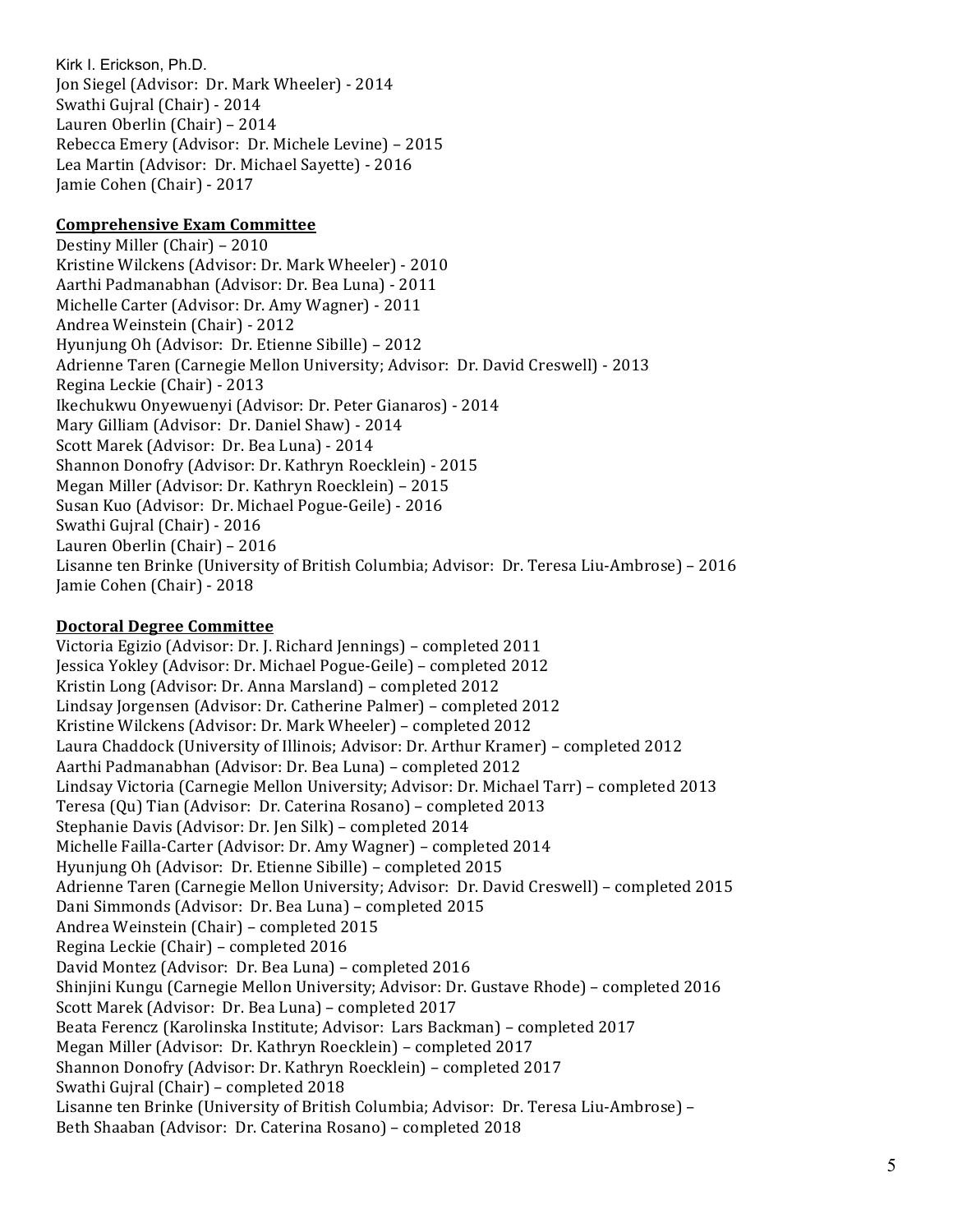Cristina Cadenas Sanchez (University of Granada; Advisor: Dr. Francisco Ortega) – completed 2018 Anne Kaer Geil (University of Southern Denmark; Advisor: Dr. Lars Bo Anderson) – completed 2018

#### **Other Graduate Mentoring**

Andrea Weinstein –  $B^2$  Training Grant Mentor Kristine Wilckens –  $B^2$  Training Grant Mentor Lauren Oberlin - B<sup>2</sup> Training Grant Mentor Jamie Cohen - B<sup>2</sup> Training Grant Mentor

#### **Post-Baccalaureate Mentoring**

Lisheema Barr - Hot Metal Bridge Program, University of Pittsburgh (2010-2011) Indira Turney - Hot Metal Bridge Program, University of Pittsburgh (2011-2012) Travis Alvarez - Hot Metal Bridge Program, University of Pittsburgh (2011-2012) Colleen Vaughan – Hot Metal Bridge Program, University of Pittsburgh (2015-2016) Jermon Drake - Hot Metal Bridge Program, University of Pittsburgh (2018-2019)

#### **Senior Thesis Committee**

Christopher Stevens (Advisor: Dr. Mark Wheeler) - 2010 KayLoni Olson (Advisor: Dr. Dana Rofey) - 2010 Sara Troupe (Advisor: Dr. Dana Rofey) - 2011 Rachel Milgrom (Chair – Neuroscience Program) - 2012 Alexis Wnuk (Chair – Neuroscience Program) – 2012 Brighid Lynch (Chair- Neuroscience Program) – 2013 Mariegold Wollam (Chair - Psychology Program) - 2013 Rebecca Sax (Chair – Psychology Program) – 2014 Maria Alessi (Chair – Psychology Program) – 2015 Jonae Lloyd (Chair- Neuroscience Program) – 2015 Winnie Rao (Chair- Neuroscience Program) – 2015 Jordan Baird (Chair- Neuroscience Program) – 2015 Kaitlin Dlugosz (Advisor: Dr. Kathyrn Roecklein) - 2015 Sara Winter (Chair – Psychology Program) – 2015 Shelly Burke (Chair – Neuroscience Program) – 2016 Aasha Waiwood (Chair – Psychology Program) – 2017 Leighanne Ohlinger (Chair – Psychology Program) – 2018 Morgan Lehman (Chair – Neuroscience Program) - 2018

### **Undergraduate Mentoring**

| 30 undergraduate Psychology and Neuroscience students              |
|--------------------------------------------------------------------|
| University of Pittsburgh - Directed Research                       |
| 1 undergraduate student in internship at Romine Shelter Group Home |
| University of Pittsburgh                                           |
| 18 undergraduate Psychology students                               |
| University of Illinois Urbana-Champaign                            |
| 1 undergraduate in Psychology Honor's Program                      |
| University of Illinois Urbana-Champaign                            |
| 1 undergraduate Anthropology student                               |
| University of Illinois Urbana-Champaign                            |
|                                                                    |

#### **Research Training Seminars**

| fMRI training seminar – Multimodal neuroimaging training program | 2014, 2015  |
|------------------------------------------------------------------|-------------|
| fMRI data analysis seminar at Johns Hopkins U                    | 2007 – 2009 |
| Voxel-based morphometry seminar at Wayne State U.                | 2005        |
| Voxel-based morphometry seminar at U. of Michigan                | 2004        |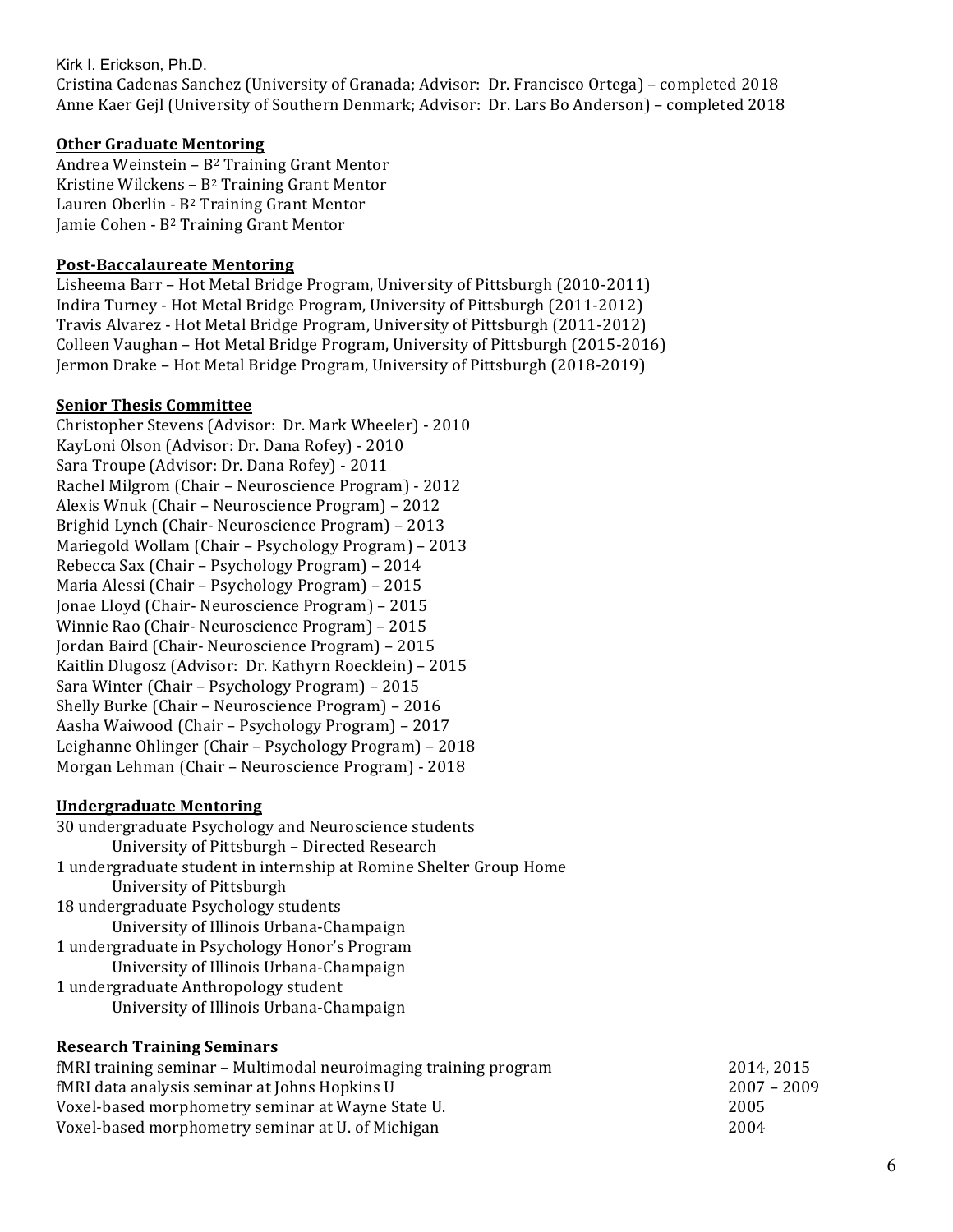#### **Public Outreach Programs**

Dorm Advisor – Lothrop Hall, University of Pittsburgh 2009 – 2009 – 2010 Brain Awareness Week – Urbana-Champaign **Brain Communist Communist Communist Communist Communist Communist Communist Communist Communist Communist Communist Communist Communist Communist Communist Communist Communist Commu** 

#### **Visiting Fellows:**

Sarah Valkenboroughs - University of Newcastle (2018) Dr. Cristina Cadenas Sanchez - University of Granada, Spain (2018) Dr. Irene Esteban-Cornejo - University of Granada, Spain (2018) Radka Hlavackova - Charles University of Prague (2018) Dr. Natali Valim Oliver Bento Torres - Institute of Science, Brasil (2017-2018) Dr. Joao Bento Torres - Institute of Science, Brasil (2017-2018) Dr. Ina Tarkka – University of Jyvaskyla, Finland (2017) Dr. Maria Mataro - University of Barcelona (2015; 2017) Feng-Tzu Chen - National Taiwan Sports University (2017) Sarah Valkenboroughs - University of Newcastle (2015) Dr. Xiaofeng Xie – Wuhan University (2015) Dr. Belinda Brown – Edith Cowan University (2015)

## **Professional Memberships**

| Alzheimer's Association (ISTAART)           | $2011$ – current |
|---------------------------------------------|------------------|
| American Psychological Association (Member) | $2009$ – current |
| American Psychological Society              | $2009$ – current |
| American College of Sports Medicine         | $2009 - 2011$    |
| Society for Psychophysiological Research    | $2007 - 2009$    |
| Organization for Human Brain Mapping        | $2005$ – current |
| <b>Cognitive Neuroscience Society</b>       | $2002$ – current |
| Society for Neuroscience                    | $2000$ – current |
|                                             |                  |

### **Clinical Experience**

| $2001 - 2002$ |
|---------------|
|               |
| 1998 – 1999   |
| 1998          |
|               |

### **Professional Services**

National and International Panels Global Council on Brain Health (2016) - AARP Physical Activity Guidelines Advisory Committee (2016-2018) - Federal appointment by Secretary of Health and Human Services.

Subcommittee: Brain Health (chair) Subcommittee: Aging (member) Subcommittee: Leaders committee (member)

#### Editorship:

Guest editor: *Journal of Aging Research* - Special Edition: Physical Exercise and Brain Functions in Older Adults (2012)

Guest editor: *Journal of the International Neuropsychological Society*: Physical Activity and Brain Plasticity (2014-2015).

#### Editorial Board:

7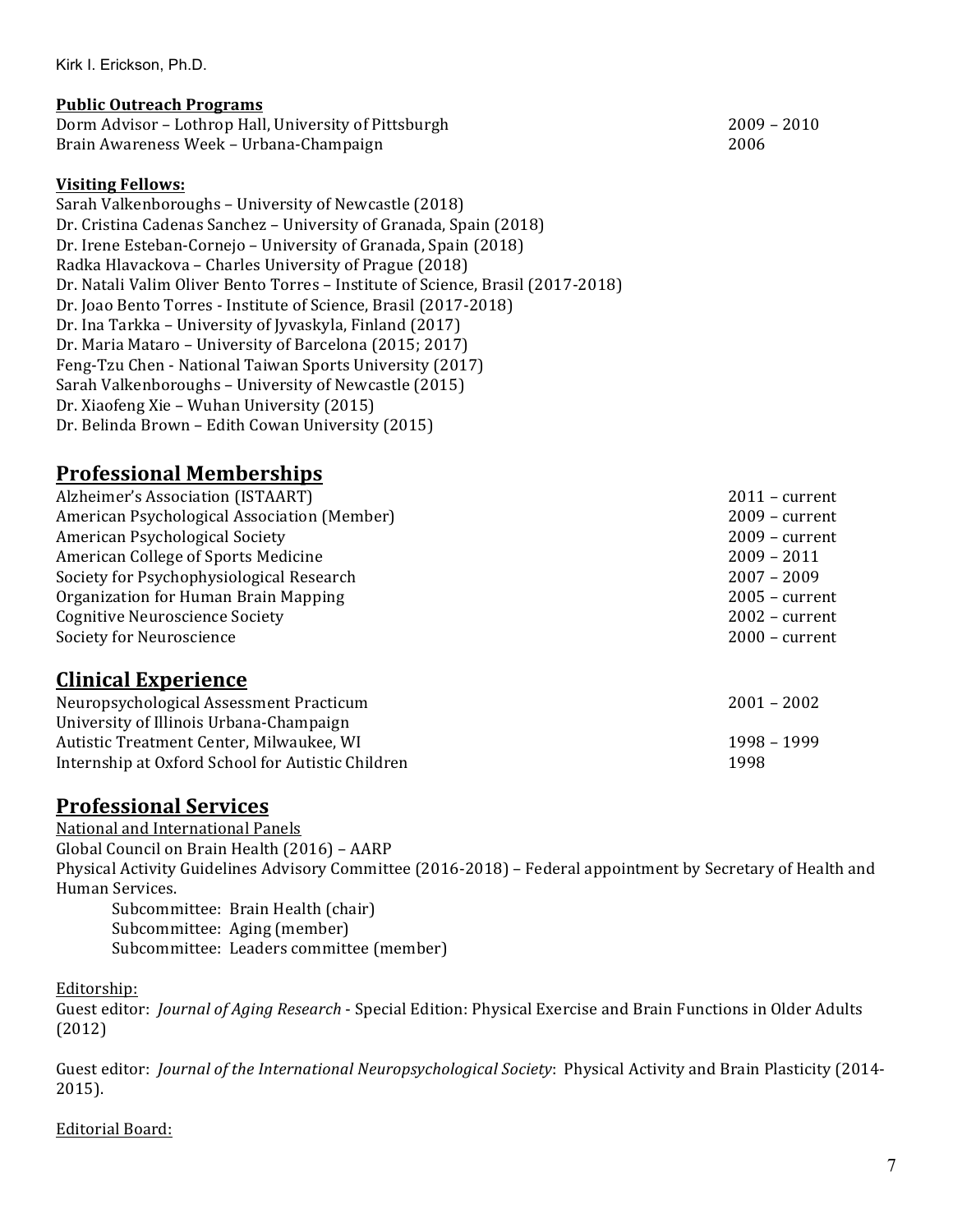Kirk I. Erickson, Ph.D. *Aging Research* (2010-2014) *Journal of the American Geriatric Society (2012-current) Neuroimage* (2015-current) *Journal of Cognitive Enhancement* (2016-current)

#### Ad hoc referee (51 different journals):

Alzheimer's and Dementia • Annals of Neurology • Archives of General Psychiatry • Archives of Internal Medicine • *Brain* • Brain Research • British Journal of Sports Medicine • Cerebral Cortex • The Cleft Palate-Craniofacial Journal • *Clinical Neurophysiology* • *Cognitive, Affective, and Behavioral Neuroscience* • *Comprehensive Physiology* • *Current Opinion in Behavioral Sciences* • *Developmental Neuroscience* • *Diabetes Care* • *Emotion* • *European Journal of Neuroscience • European Journal of Aging • Experimental Aging Research • Frontiers in Aging Neuroscience • Frontiers in Human Neuroscience* • *Human Brain Mapping* • *International Journal of Obesity* • *Journal of Aging and Physical Activity* • *Journal of the American Geriatric Society* • *Journal of Cognitive Neuroscience* • *Journal of Gerontology: Medical Sciences* • *Journal of the International Neuropsychological Society* • *Journal of Psychiatric* **Research •** *Journal of Psychophysiology* • *Journal of Neurology* • *Journal of Neuroscience* • *Journal of Sport Sciences* • *Medicine & Science in Sport and Exercise* • *Menopause* • *Molecular Psychiatry* • *Neurobiology of Aging* • *Neurobiology* of Learning and Memory • Neurology • Neuroimage • Neuropsychologia • Neuropsychology • Neuroscience Letters • *Neurotoxicology and Teratology* • *Proceedings of the National Academy of Sciences* • *Progress in Neurobiology* • *Psychology and Aging* • *Psychoneuroendocrinology* • *Psychonomic Bulletin & Review* • *Psychophysiology* • *Psychosomatic Medicine*

#### Grant Reviewer Services:

| Western Psychiatric - University of Pittsburgh                                                         |
|--------------------------------------------------------------------------------------------------------|
| National Science Foundation                                                                            |
| Austrian Science Fund                                                                                  |
| Indo-US Science and Technology Forum                                                                   |
| University of Wisconsin-Milwaukee Research Growth Initiative                                           |
| University of Pittsburgh Alzheimer's Disease Research Center                                           |
| Alzheimer's Association                                                                                |
| NIH study section – Risk, Prevention, and Health Behavior                                              |
| NIH study section – Special section on prevention of Alzheimer's Disease                               |
| NIH study section - Social Psychology, Personality and Interpersonal Processes (Standing Member 2017-) |
| Kansas University Medical Center Clinical Research Pilot Grant Program                                 |
| University of Pittsburgh Institute on Aging                                                            |
| <b>Telux Stiftung Association</b>                                                                      |

#### Committee Services:

| Psychology Department Colloquium Committee, University of Pittsburgh | 2009, 2016     |
|----------------------------------------------------------------------|----------------|
| Department of Psychology Executive Committee                         | $2015 - 2016$  |
| University of Pittsburgh Senate subcommittee on Research             | 2015 - current |
| University of Pittsburgh Senate subcommittee on student affairs      | $2013 - 2015$  |
| University of Pittsburgh Faculty Assembly                            | $2012 - 2015$  |
| Psychology Department Diversity Travel Award Committee               | 2012           |
| Biological/Health Program Brown Bag Coordinator                      | 2011, 2018     |
| Magnetic Resonance Research Center Users Committee                   | $2010 - 2014$  |
| Undergraduate Education Committee, University of Pittsburgh          | $2009 - 2013$  |
| Program Committee for Society for Psychophysiological Research       | 2008           |
| Paul D. Doolen Scholarship Committee                                 | 2004           |
|                                                                      |                |

### **Grants**

#### **Current:**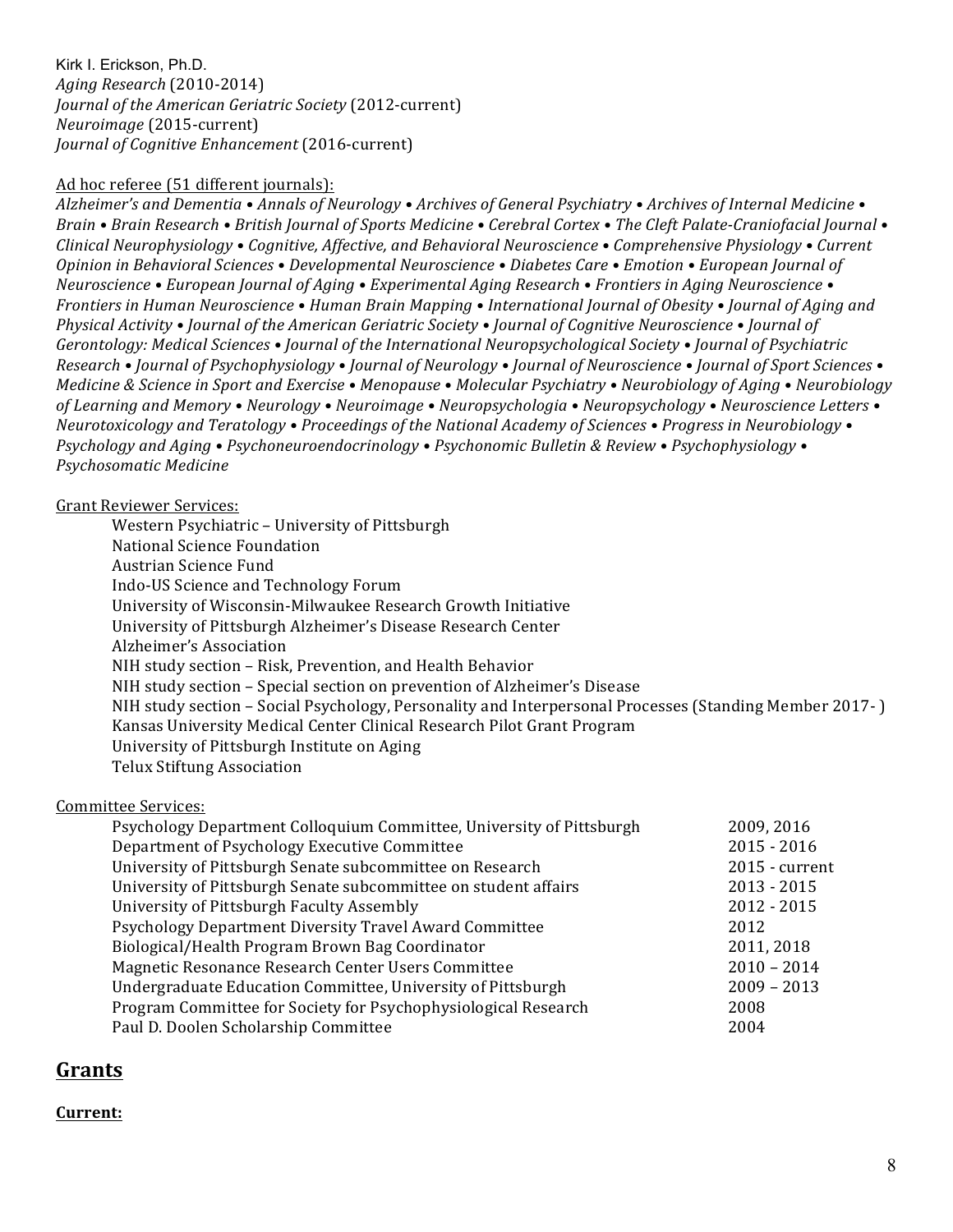| Kirk I. Erickson, Ph.D.<br>P01 HL040962<br>TDC: \$7,520,150<br>Role: Subproject 3 Lead Principal Investigator<br>"Biobehavioral Studies of Cardiovascular Disease"                                            | 2018-2023     |
|---------------------------------------------------------------------------------------------------------------------------------------------------------------------------------------------------------------|---------------|
| <b>R01 AG060741</b><br>TDC: \$2,361,911<br>Role: Principal Investigator<br>"Rhythm Experience and Africana Culture Trial (REACT)"                                                                             | 2018-2023     |
| R01 CA221882<br>TDC: \$1,710,692<br>Role: Co-Principal Investigator (co-PI: Conley, Bender)<br>"Epigenomics of Neurocognitive Function in Breast Cancer"                                                      | 2018-2023     |
| <b>UPMC Enterprises</b><br>TDC: \$1,994,089<br>Role: Co-Investigator (PI: Ambrosio/Jakicic)<br>"A precision rehabilitation approach to counteract age-related cognitive declines"                             | $2017 - 2020$ |
| R56 HL128317<br>TDC: \$497,484<br>Role: Co-investigator (PI: Rofey)<br>"Impact of cognitive function on weight management outcomes"                                                                           | $2017 - 2018$ |
| PSI2016-77475-R<br>Total costs: \$103,200 (Euros)<br>Role: Co-investigator (PI: Maria Mataro, PhD)<br>"Integrative omics study on the neurobiological effects of physical activity and cognitive stimulation" | 2017 - 2019   |
| R01 AG053952<br>Total costs: \$21,899,529<br>TDC: \$14,401,831<br>Role: Principal Investigator<br>"IGNITE: Investigating Gains in Neurocognition in an Intervention Trial of Exercise"                        | 2016 - 2021   |
| R01 CA196762<br>TDC: \$2,215,368<br>Role: Co-Principal Investigator (co-PI: Bender)<br>"Influence of exercise on neurocognitive function in breast cancer"                                                    | $2016 - 2021$ |
| <b>CIHR 366276</b><br>TDC: \$1,108,525<br>Role: Co-investigator (PI: Liu-Ambrose)<br>"One size does not fit all: Tailoring exercise prescription for brain health based on BDNF polymorphism"                 | 2016 - 2021   |
| 1UF1AG051197-NIA<br>TDC: \$4,408,658<br>Role: Co-Investigator (PI: Becker)<br>"Connectomics of Brain Aging and Dementia"                                                                                      | $2016 - 2020$ |
| <b>Australian Research Council - DP160104162</b><br>TDC: \$401,000                                                                                                                                            | 2016 - 2019   |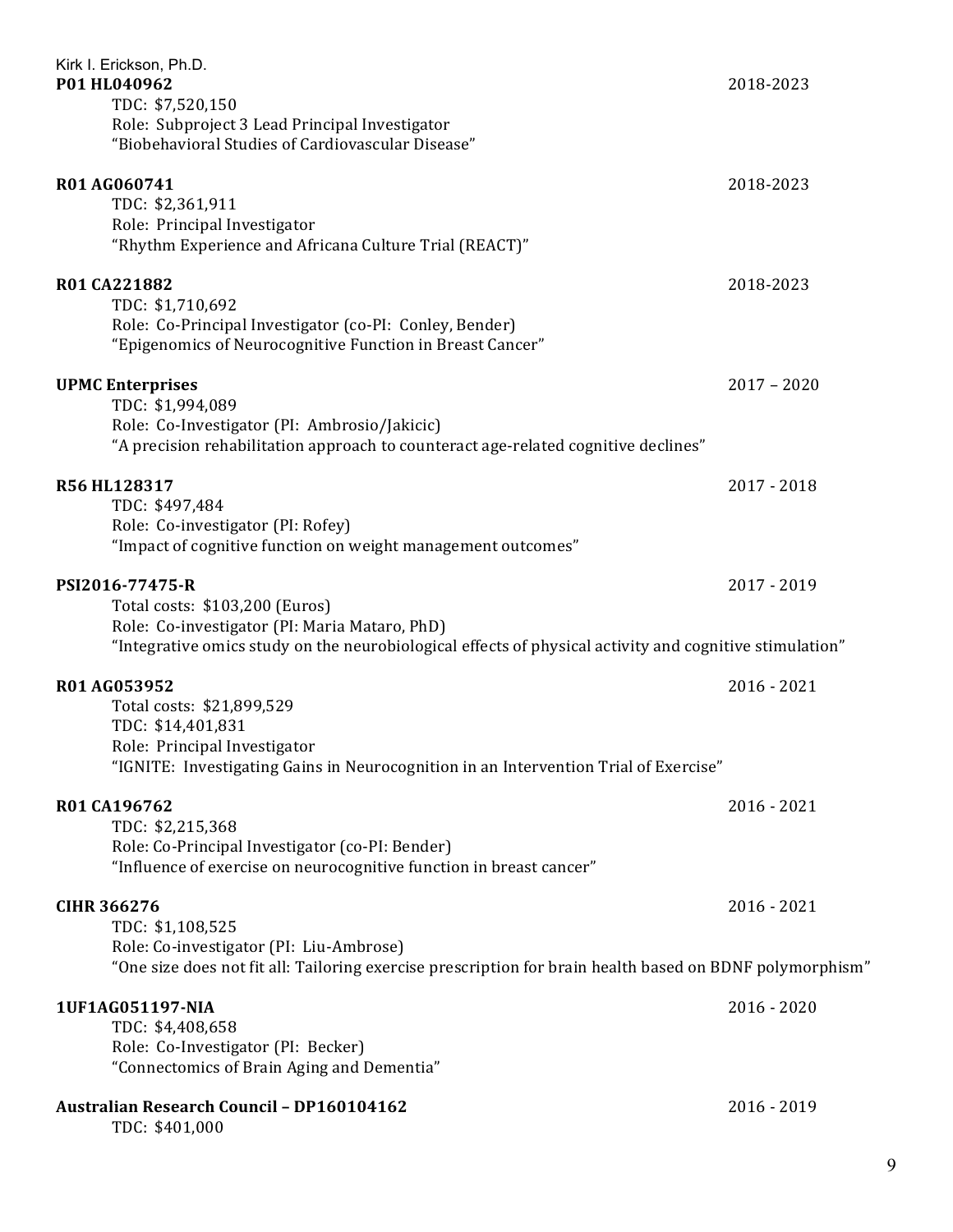| Kirk I. Erickson, Ph.D.<br>Role: Co-Investigator (PI: Copland)<br>"Enhancing language learning in aging with exercise"                                       |               |
|--------------------------------------------------------------------------------------------------------------------------------------------------------------|---------------|
|                                                                                                                                                              |               |
| 5P30AG024827<br>TDC: \$1,026,227                                                                                                                             |               |
| Role: Co-Investigator                                                                                                                                        |               |
| "Pittsburgh Older Americans Independence Center"                                                                                                             | $2004 - 2020$ |
| Completed:                                                                                                                                                   |               |
| NPSASA-14-321093 Alzheimer's Association                                                                                                                     | 2014 - 2017   |
| TDC: \$250,000                                                                                                                                               |               |
| Role: Principal Investigator<br>"Influence of African Dance on Neurocognitive Function"                                                                      |               |
| R01 DK095172                                                                                                                                                 | $2012 - 2017$ |
| TDC: \$1,401,926                                                                                                                                             |               |
| Role: Principal Investigator                                                                                                                                 |               |
| "Influence of physical activity and weight loss on brain plasticity."                                                                                        |               |
| Pilot P30 MH90333 (PI: Reynolds)                                                                                                                             | 2014 - 2016   |
| TDC: \$100,000                                                                                                                                               |               |
| Role: Co-Principal Investigator (co-PI: Aizenstein)<br>"A multi-level life-span characterization of adult depression and effects of medication and exercise" |               |
| R01DK092237                                                                                                                                                  | $2011 - 2015$ |
| TDC: \$2,445,572                                                                                                                                             |               |
| Role: Co-Investigator (PI: Espeland)<br>"Action for health in diabetes brain magnetic resonance imaging ancillary study."                                    |               |
| <b>CLSA</b>                                                                                                                                                  | 2013 - 2014   |
| TDC: \$24,620                                                                                                                                                |               |
| Role: Co-Investigator (PI: Liu-Ambrose)                                                                                                                      |               |
| "Gaining insight to Brain-Behaviour Relationships: Developing a Neuroepidemiology Study Using the<br>Canadian Longitudinal Study of Aging."                  |               |
| W81XWH-06-02 Department of Defense<br>TDC: \$31,718                                                                                                          | $2011 - 2013$ |
| Role: Co-Investigator (PI: Rofey)                                                                                                                            |               |
| "Identifying cognitive, functional, and structural brain-based differences in obese children with and<br>without Type 2 Diabetes."                           |               |
| P30 AG024827 - Claude D. Pepper Center                                                                                                                       | $2010 - 2012$ |
| TDC: \$70,000                                                                                                                                                |               |
| Role: Co-Investigator (PI: van Swearingen)<br>"Benefits of two types of therapeutic exercise on gait and cognition."                                         |               |
| The Office of Naval Research                                                                                                                                 | $2007 - 2012$ |
| TDC: \$6,750,000                                                                                                                                             |               |
| Role: Co-Investigator (PI: Kramer)<br>"Capitalizing on research on animal and human brain plasticity to enhance warfighter training and<br>performance."     |               |
|                                                                                                                                                              |               |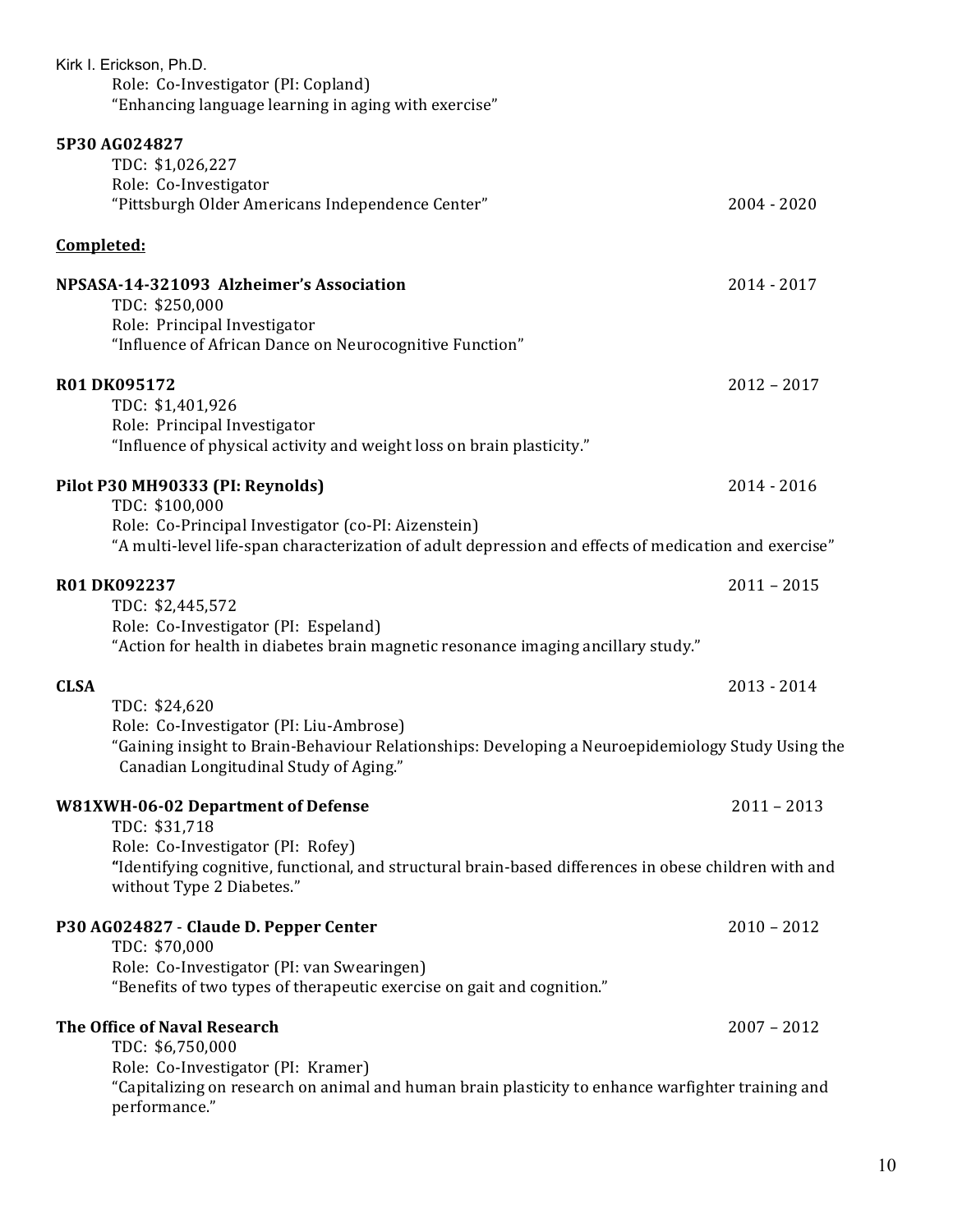| Kirk I. Erickson, Ph.D.<br>P30 AG024827 - Claude D. Pepper Center<br>TDC: \$5,000<br>Role: Co-Investigator (PI: Nadkarni)<br>"Association between brain amyloid deposition and gait performance in cognitively normal older adults." | 2012          |
|--------------------------------------------------------------------------------------------------------------------------------------------------------------------------------------------------------------------------------------|---------------|
| P30 AG024827 - Claude D. Pepper Center<br>TDC: \$20,000<br>Role: Co-Principal Investigator<br>"Neural adaptation: motor learning induced changes in functional brain networks."                                                      | 2012          |
| <b>Competitive Medical Research Fund of the UPMC Health System</b><br>TDC: \$25,000<br>Role: Principal Investigator<br>"Influence of physical activity on brain and cognition in mild cognitive impairment."                         | $2011 - 2012$ |
| P30 AG024827 - Claude D. Pepper Center<br>TDC: \$35,000<br>Role: Principal Investigator<br>"The influence of a dancing intervention on neurocognitive function in postmenopausal healthy women."                                     | $2010 - 2011$ |
| P50-AG05133 - Alzheimer's Disease Research Center<br>TDC: \$25,000<br>Role: Principal Investigator<br>"The impact of physical activity on neurocognitive function in adults with cognitive impairment."                              | $2010 - 2011$ |
| <b>Center for Healthy Minds Seed Grant</b><br>TDC: \$10,000<br>Role: Principal Investigator<br>"Aerobic exercise and neurocognitive function in APOE epsilon 4 carriers."                                                            | $2006 - 2007$ |
| <b>Institute for the Study of Aging</b><br>TDC: \$50,000<br>Role: Co-Investigator (PI: Kramer)<br>"Influence of fitness on neurocognitive function of older adults."                                                                 | $2006 - 2008$ |
| Consultant:<br>R21 AG040310 (PI: Etnier)<br>$^{\mu}$ The effect of pleased estimity on complian velotive to AnoF and DDNE gave two sells                                                                                             | $2012 - 2014$ |

**"**The effect of physical activity on cognition relative to ApoE and BDNF genotypes."

# **Publications (174 journal articles)**

\* graduate student; ^post-doc; \*\*undergraduate student

- 1. Kramer, AF, Colcombe, SJ, Erickson, KI, Belopolsky, A, McAuley, E, Cohen, NJ, Webb, A. (2002). Effects of aerobic fitness training on human cortical function: A proposal. *Journal of Molecular Neuroscience*. 19(1-2): 227-31.
- 2. Milham, MP, Erickson, KI, Banich, MT, Kramer, AF, Webb, A, Wszalek, T, Cohen, NJ. (2002). Attentional control in the aging brain: Insights from an fMRI study of the Stroop task. *Brain & Cognition*. 49(3): 277-96.
- 3. Kramer AF, Colcombe, SJ, McAuley, E, **Erickson, KI**, Scalf, PE, Jerome, GJ, Marquez, DX, & Webb, AG. (2003). Enhancing brain and cognitive function of older adults through fitness training. *Journal of Molecular Neuroscience.* 20(3): 213-21.
- 4. Colcombe, SJ, Erickson, KI, Raz, N, Webb, AG, Cohen, NJ, McAuley, E, Kramer, AF. (2003). Aerobic fitness reduces brain tissue loss in aging humans. *Journal of Gerontology: Biological and Medical Sciences.* 58(2): 176-80.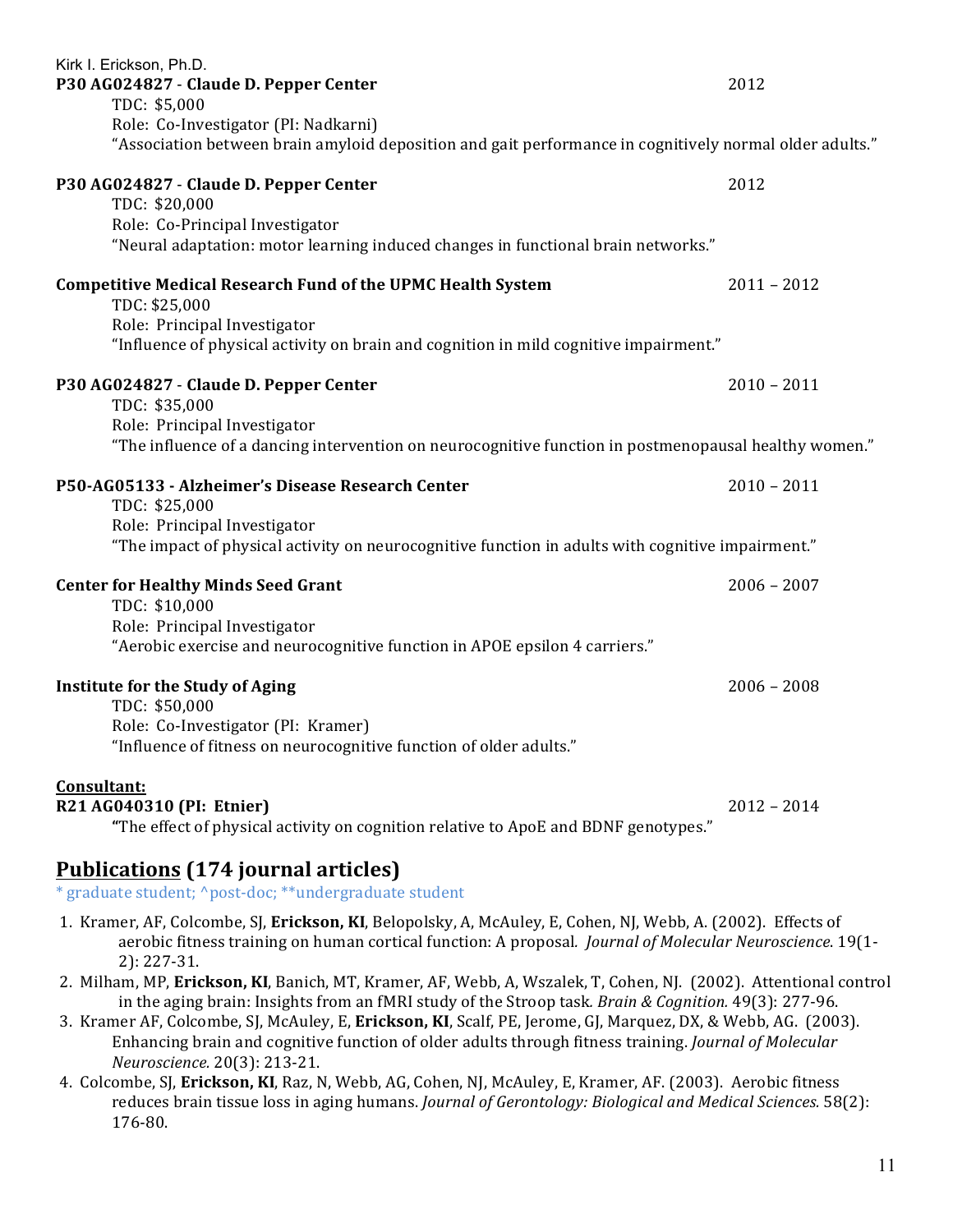- 5. Colcombe, SJ, Kramer, AF, McAuley, E, **Erickson, KI**, Scalf, PE. (2004). Neurocognitive aging and cardiovascular fitness: Recent findings and future directions. *Journal of Molecular Neuroscience.* 24(1): 9-14.
- 6. Colcombe, SJ, Kramer, AF, Erickson, KI, Scalf, PE, McAuley, E, Cohen, NJ, Webb, A, Jerome, GJ, Marquez, DX, Elavsky, S. (2004). Cortical recruitment and aging: The influence of cardiovascular fitness on executive brain function as assessed by event-related fMRI. *Proceedings of the National Academy of Sciences USA.* 101(9): 3316-21.
- 7. Erickson, KI, Milham, MP, Colcombe, SJ, Kramer, AF, Banich, MT, Webb, A, Cohen, NJ. (2004). Behavioral conflict, anterior cingulate cortex, and experiment duration: Implications of diverging data. *Human Brain Mapping.* 21(2): 96-105.
- 8. Bherer, L, Kramer, AF, Peterson, M, Colcombe, SJ, **Erickson, KI**, Becic, E. (2005). Training effects on dual-task performance: are there age-related differences in plasticity of attentional control? *Psychology and Aging.* 20(4): 695-709.
- 9. Kramer, AF, Colcombe, SJ, McAuley, E, Scalf, PE, Erickson, KI. (2005). Fitness, Aging, and Neurocognitive function. *Neurobiology of Aging.* 26 Suppl 1: 124-7.
- 10. Colcombe, SJ, Kramer, AF, **Erickson, KI**, Scalf, PE. (2005). The implications of cortical recruitment and brain morphology for individual differences in cognitive performance in aging humans. *Psychology and Aging.* 20(3): 363-75.
- 11. Erickson, KI, Colcombe, SJ, Raz, N, Korol, DL, Scalf, PE, Webb, A, Cohen, NJ, McAuley, E, Kramer, AF. (2005). Selective sparing of brain tissue in post-menopausal women receiving hormone replacement therapy. *Neurobiology of Aging*. 26(8): 1205-13.
- 12. Erickson, KI, Colcombe, SJ, Wadhwa, R, Bherer, L, Peterson, M, Scalf, PE, Kramer, AF. (2005). Neural correlates of dual-task performance after minimizing task preparation. *NeuroImage.* 28(4): 967-79.
- 13. **Erickson, KI**, Ho, R, Colcombe, SI, Kramer, AF. (2005). A structural equation modeling analysis of attentional control: An event-related fMRI study. *Cognitive Brain Research.* 22: 349-357.
- 14. Nielson, KA, Yee, D, **Erickson, KI**. (2005). Memory enhancement by a semantically unrelated emotional arousal source induced after learning. *Neurobiology of Learning and Memory*. 84(1): 49-56.
- 15. Bherer, L, Kramer, AF, Peterson, M, Colcombe, SJ, **Erickson**, KI, Becic, E. (2006). Testing the limits of cognitive plasticity in older adults: Application to attentional control. *Acta Psychologica.* 123(3): 261-78.
- 16. Colcombe, SI, Erickson, KI, Scalf, PE, Kim, JS, Wadhwa, R, McAuley, E, Kramer, AF. (2006). Aerobic exercise training increases brain volume in aging humans: evidence from a randomized clinical trial. *Journal of Gerontology: Biological and Medical Sciences*. 61(11): 1166-70.
- 17. Kramer, AF, **Erickson, KI**, Colcombe, SJ. (2006). Exercise, cognition and the aging brain. *Journal of Applied Physiology.* 101 (4): 1237-42.
- 18. Erickson, KI, Colcombe, SJ, Elavsky, S, McAuley, E, Korol, DL, Scalf, PE, Kramer, AF. (2007). Interactive effects of fitness and hormone treatment on brain health in postmenopausal women. *Neurobiology of Aging*. 28(2): 179-85.
- 19. Erickson, KI, Colcombe, SJ, Wadhwa, R, Bherer, L, Peterson, M, Scalf, PE, Kim, JS, Alvarado, M, Kramer, AF. (2007). Training-induced functional activation changes in dual-task processing: An fMRI study. *Cerebral Cortex*. 17(1): 192-204.
- 20. Erickson, KI, Colcombe, SJ, Wadhwa, R, Bherer, L, Peterson, M, Scalf, PE, Kim, JS, Alvarado, M, Kramer, AF. (2007). Training-induced plasticity in older adults: effects of training on hemispheric asymmetry. *Neurobiology of Aging*. 28(2): 272-83.
- 21. Kramer, AF, **Erickson, KI.** (2007). Capitalizing on cortical plasticity: influence of physical activity on cognition and brain function. Trends in Cognitive Sciences. 11(8): 342-8.
- 22. Kramer, AF, **Erickson, KI**. (2007). Physical activity effects on cognition, well-being and brain: human interventions. Alzheimer's and Dementia. 3(2): S45-S51.
- 23. Prakash, RS, Snook, EM, Erickson, KI, Colcombe, SJ, Webb, ML, Motl, RW, Kramer, AF. (2007). Cardiovascular fitness: a predictor of cortical plasticity in multiple sclerosis. *NeuroImage*. 34(3): 1238-44.
- 24. Scalf, PE, Colcombe, SJ, McCarley, JS, Erickson, KJ, Alvarado, M, Kim, JS, Wadhwa, R, Kramer, AF. (2007). The neural correlates of an expanded functional field of view. *Journals of Gerontology Series B: Psychological* Sciences and Social Sciences. 62(1): 32-44.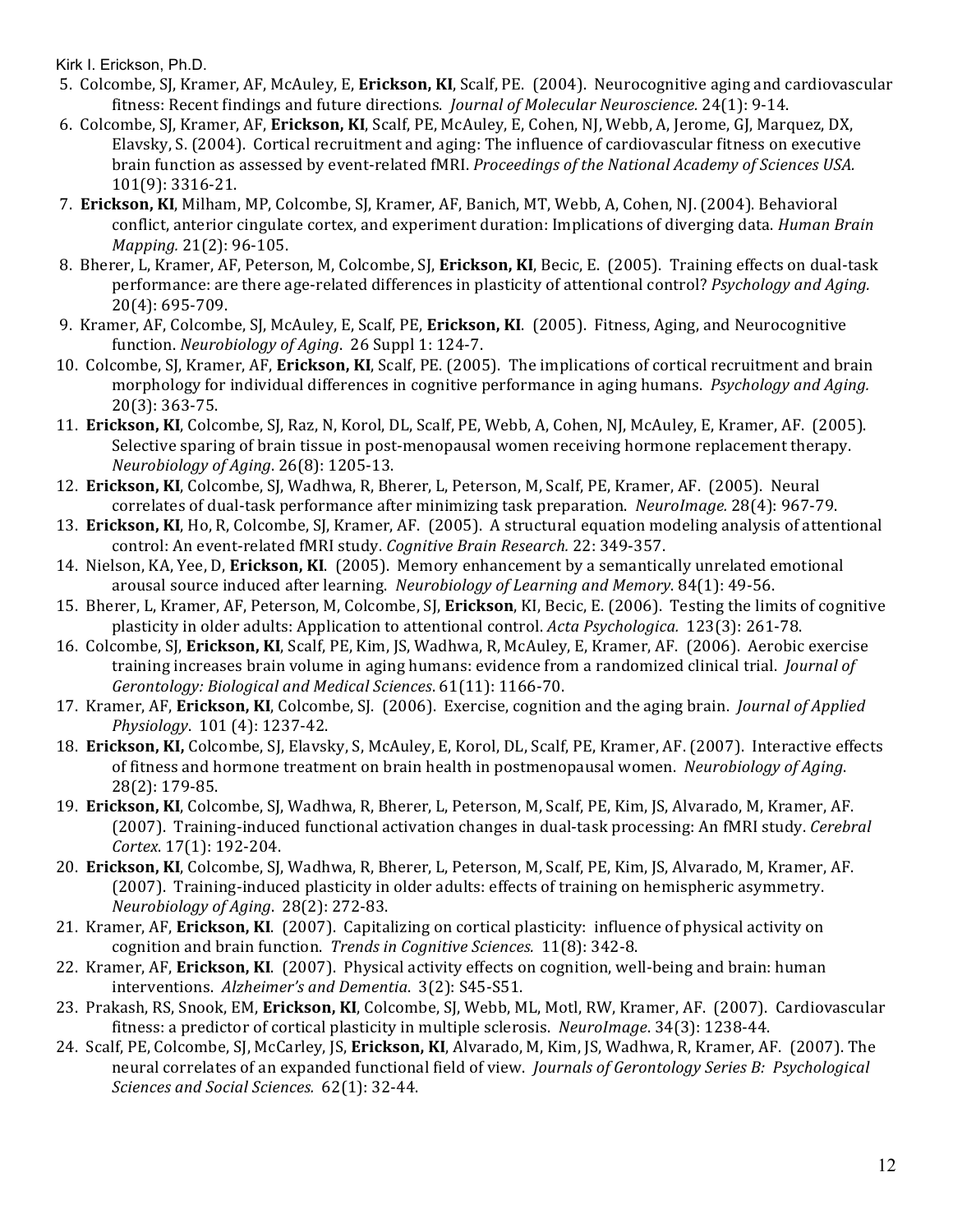- 25. Bherer, L, Kramer, AF, Peterson, M, Colcombe, SJ, Erickson, KI, Becic, E. (2008). Transfer effects in task-set cost and dual-task cost after dual-task training in older and younger adults: Further evidence for cognitive plasticity in attentional control in late adulthood. *Experimental Aging Research*. 34(3): 188-219.
- 26. Chang, S, Erickson, KI, Ambrose, P, Hasegawa-Johnson, M. (2008). Brain anatomy differences in childhood stuttering. *NeuroImage*. 39(3): 1333-44.
- 27. Erickson, KI, Kim, JS, Suever, BL, Voss, MW, Francis, BM, Kramer, AF. (2008). Genetic contributions to agerelated decline in executive function: a 10-year longitudinal study of COMT and BDNF polymorphisms. *Frontiers in Human Neuroscience.* 2(11): 1-9.
- 28. Erickson, KI, Suever, BL, Prakash, RS, Colcombe, SJ, McAuley, E, Kramer, AF. (2008). Greater intake of vitamin B6 and B12 spares brain volume in the elderly: An optimized voxel-based morphometry study. *Brain Research*. 1199: 20-6.
- 29. Hillman, CH, Erickson, KI, Kramer, AF. (2008). Be smart, exercise your heart: Exercise effects on brain and cognition. *Nature Reviews Neuroscience*. 9(1): 58-65.
- 30. Prakash, RS, Erickson, KI, Snook, EM, Colcombe, SJ, Motl, RW, Kramer, AF. (2008). Cortical recruitment during selective attention in multiple sclerosis: An fMRI investigation of individual differences. *Neuropsychologia*. 46(12): 2888-95.
- 31. Voss, MW, Erickson, KI. Chaddock, L. Prakash, RS, Colcombe, SJ, Morris, KS, Doerksen, S. Hu, L. McAuley, E. Kramer, AF. (2008). Dedifferentiation in the visual cortex: an fMRI investigation of individual differences in older adults. *Brain Research*. 1244: 121-31.
- 32. Carlson, MC, Erickson, KI, Voss, MW, Kramer, AF, Bolea, N, Mielke, M, Rebok, G, McGill, S, Fried, LF. (2009). Evidence for neurocognitive plasticity in At-risk older adults: The Experience Corps Program. *Journal of* Gerontology: Medical Sciences. 64 (12): 1275-82.
- 33. Erickson, KI, Prakash, RS, Kim, JS, Sutton, BP, Colcombe, SJ, Kramer, AF. (2009). Top-down attentional control in spatially coincident stimuli enhances activity in both task-relevant and task-irrelevant regions of cortex. *Behavioral Brain Research*. 197(1): 186-97.
- 34. Erickson, KI, Kramer, AF. (2009). Exercise effects on cognitive and neural plasticity in older adults. *British Journal of Sports Medicine*, 43(1): 22-4.
- 35. Erickson, KI, Prakash, RS, Voss, MW, Chaddock, L, Hu, L, Morris, KS, White, SM, Wojcicki, TR, McAuley, E, Kramer, AF. (2009). Aerobic fitness is associated with hippocampal volume in elderly humans. *Hippocampus.* 19(10): 1030-1039.
- 36. Kennedy, KM, Erickson, KI, Rodrigue, KM, Voss, MW, Colcombe, SJ, Kramer, AF, Raz, N. (2009). Age-related differences in brain volume: Manual volumetry vs. voxel-based morphometry. *Neurobiology of Aging*, 1199: 20-6*.*
- 37. Prakash, RS, Erickson, KI, Colcombe, SJ, Kim, JS, Sutton, B, Kramer, AF. (2009). Age-related differences in the involvement of the prefrontal and parietal cortex in attentional control. *Brain & Cognition.* 71(3): 328-35.
- 38. Basak, C, Boot, W, Erickson, KI, Voss, MW, Prakash, RS, Kramer, AF. (2011). Regional differences in brain volume predict the acquisition of skill in a complex real-time strategy video game. *Brain & Cognition*. 76: 407-14.
- 39. Boot, WR, Basak, C, Erickson, KI, Neider, MB, Simons, DJ, Fabiani, M, Gratton, G, Voss, MW, Prakash, RS, Lee, H, Kramer, AF. (2010). Transfer of skill engendered by complex task training under conditions of variable priority. *Acta Psychologica*. 135: 349-57.
- 40. Chaddock, L, Erickson, KI, Prakash, RS, Kim, JS, Voss, MW, VanPatter, M, Pontifex, MB, Raine, LB, Konkel, A, Hillman, CH, Cohen, NJ, Kramer, AF. (2010). A neuroimaging investigation of the association between aerobic fitness, hippocampal volume and memory performance in preadolescent children. *Brain Research*. 1358: 172-83.
- 41. Chaddock, L, Erickson, KI, Prakash, RS, VanPatter, M, Voss, MW, Pontifex, MB, Raine, LB, Hillman, CH, Kramer, AF. (2010). Basal ganglia volume is associated with aerobic fitness in preadolescent children. *Developmental Neuroscience*. 32: 249-256.
- 42. Erickson, KI, Boot, WR, Basak, C, Neider, MB, Prakash, RS, Voss, MW, Graybiel, AM, Simons, DJ, Fabiani, M, Gratton, G, Kramer, AF. (2010). Striatum volume predicts level of video game skill acquisition. *Cerebral Cortex*. 20(11): 2522-30.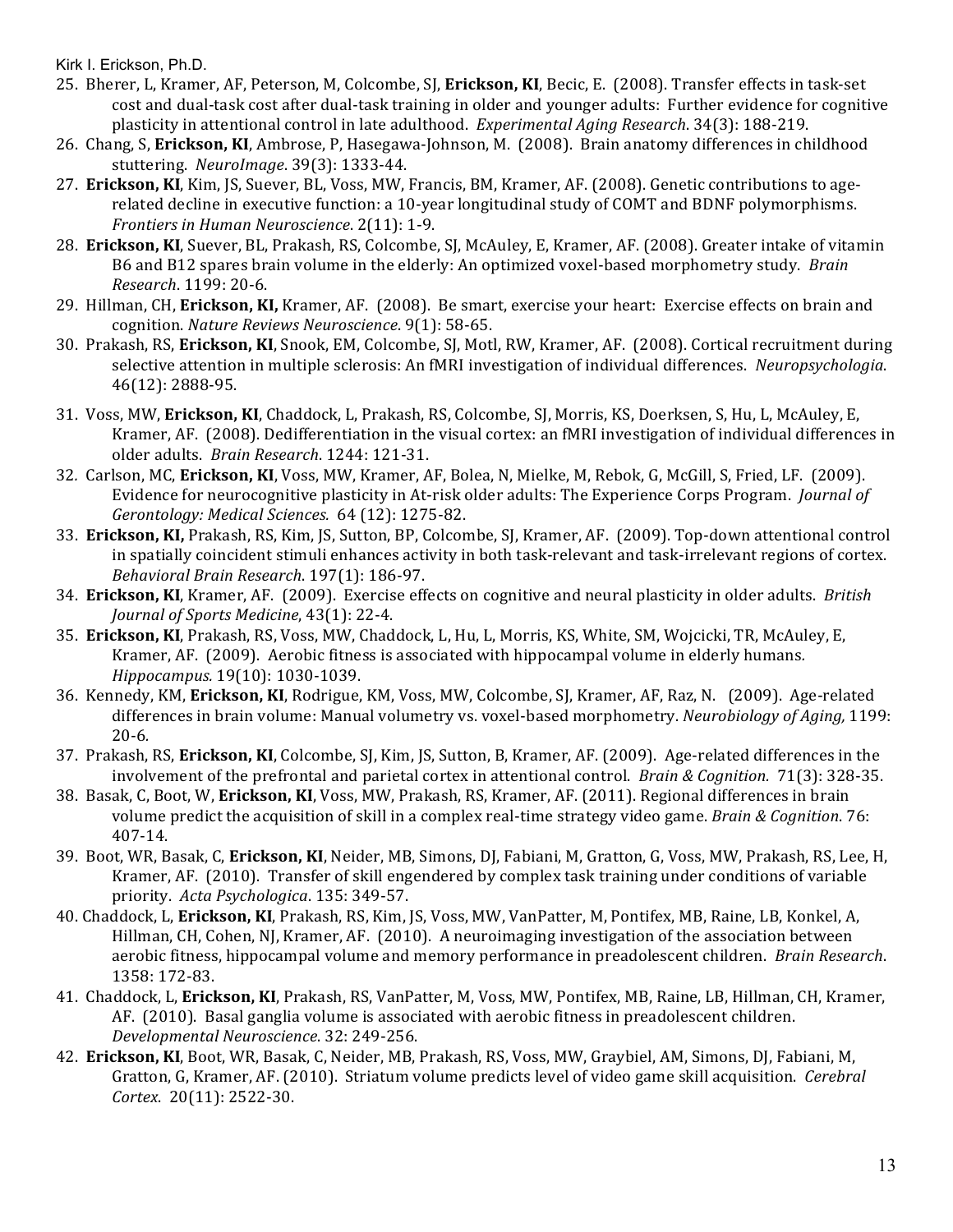- 43. Erickson, KI, Prakash, RS, Voss, MW, Chaddock, L, Heo, S, \*\*McLaren, M, Pence, BD, Martin, SA, Vieira, VJ, Woods, JA, McAuley, E, Kramer, AF. (2010). BDNF is associated with age-related decline in hippocampal volume. *Journal of Neuroscience*. 30: 5368-75.
- 44. **Erickson, KI**, Raji, CA, Lopez, OL, Becker, JT, Rosano, C, Newman, AB, Gach, HM, Thompson, PM, Ho, AJ, Kuller, LH. (2010). Physical activity predicts gray matter volume in late adulthood: the Cardiovascular Health Study. *Neurology*. 75: 1415-22.
- 45. **Erickson, KI**, Voss, MW, Prakash, RS, Chaddock, L, Kramer, AF. (2010). A cross-sectional study of hormone treatment and hippocampal volume in postmenopausal women: Evidence for a limited window of opportunity. Neuropsychology. 24(1): 68-76.
- 46. Heo, S, Prakash, RS, Voss, MW, **Erickson, KI**, Ouyang, C, Sutton, BP, Kramer, AF. (2010). Resting hippocampal blood flow, spatial memory and aging. *Brain Research*. 1315: 119-27.
- 47. Voss, MW, Erickson, KI, Prakash, RS, Chaddock, L, Malkowski, E, Alves, H, Kim, JS, Morris, KS, White, SM, Wojcicki, TR, Szabo, A, Klamm, E, McAuley, E, Kramer, AF. (2010). Functional connectivity: a source of variance in the association between cardiorespiratory fitness and cognition? *Neuropsychologia*. 48: 1394-1406.
- 48. Voss, MW, Prakash, RS, Erickson, KI, Basak, C, Chaddock, L, Kim, JS, Alves, H, Heo, S, Szabo, A, White, SM, Wojcicki, TR, Klamm, E, Gothe, N, Olson, EA, McAuley, E, Kramer, AF. (2010). Plasticity of brain networks in a randomized intervention trial of exercise training in older adults. *Frontiers in Aging Neuroscience*. 2: 1-17.
- 49. Chaddock, L, Erickson, KI, Prakash, RS, Voss, MW, VanPatter, M, Pontifex, MB, Hillman, CH, Kramer, AF. (2012). A functional MRI investigation of the association between childhood aerobic fitness and neurocognitive control. *Biological Psychology.* 89: 260-8.
- 50. **Erickson KI**, \*Miller DL, Roecklein KA. (2012). The aging hippocampus: interactions between exercise, depression, and BDNF. Neuroscientist. 18: 82-97.
- 51. Erickson KI, Voss, MW, Prakash, RS, Basak, C, Szabo, A, Chaddock, L, Kim, JS, Heo,S, Alves, H, White, SM, Wojcicki, TR, Mailey, E, Vieira, VJ, Martin, SA, Pence, BP, Woods, JA, McAuley, E, Kramer, AF. (2011). Exercise training increases size of hippocampus and improves memory. *Proceedings of the National Academy of Sciences*. 108: 3017-22.
- 52. McAuley E, Mullen SP, Szabo AN, White SM, Wojcicki TR, Mailey EL, Gothe N, Voss MW, Erickson KI, Prakash RS, Kramer AF. (2011). Self-regulatory processes and exercise adherence in older adults: executive function, self-efficacy, and strategy effects. *American Journal of Preventive Medicine*. 41: 284-290.
- 53. McAuley, E, Szabo, AN, Mailey, E, Erickson, KI, Voss, MW, White, SM, Wojcicki, TR, Gothe, N, Olson, EA, Mullen, SP, Kramer, AF. (2011). Non-exercise estimated cardiorespiratory fitness: associations with brain structure and memory complaints in older adults' mental health and physical activity. *Mental Health and Physical Activity.* 4: 5-11.
- 54. Prakash, RS, Voss, MW, Erickson, KI, Lewis, JM, Chaddock, L, Malkowski, E, Alves, H, Kim, JS, Szabo, A, White, SM, Wojcicki, TR, Klamm, EL, McAuley, E, Kramer, AF. (2011). Cardiorespiratory fitness predicts neural flexibility of anterior processing regions in older adults. *Frontiers in Human Neuroscience*. 4 (229): 1-12.
- 55. Sattler, C, Erickson, KI, Toro, P, Schroder, J. (2011). Physical fitness as a protective factor for cognitive impairment in a prospective-based study in Germany. *Journal of Alzheimer's Disease.* 26: 709-18.
- 56. Szabo, AN, McAuley, E, *Erickson, KI, Voss, MW, Prakash, RS, Mailey, EL, Wojcicki, TR, White, SM, Gothe, N,* Olson, EA, Kramer, AF. (2011). Cardiorespiratory fitness, hippocampal volume and frequency of forgetting in older adults. Neuropsychology. 25: 545-53.
- 57. Vo, LTK, Walther, DB, Kramer, AF, Erickson, KI, Boot, WR, Voss, MW, Prakash, RS, Fabiani, M, Gratton, G, Simons, D, Wang, YM. (2011). Predicting individuals learning success from patterns of pre-learning MRI activity. *PLoS One*. 6(e16093): 1-9.
- 58. \*Weinstein, AM, **Erickson, KI**. (2011). Healthy body equals healthy mind. *Generations Journal of the American Society on Aging*. 35: 92-98.
- 59. Erickson KI, \*Miller, DL, \*Weinstein, AM, Akl, SL, Banducci, SE. (2012). Physical activity and brain plasticity in late adulthood: a conceptual review. Ageing Research. 4: 34-47.
- 60. **Erickson, KI**, \*Weinstein, AM, Lopez, OL. (2012). Physical activity, brain plasticity, and Alzheimer's disease. *Archives of Medical Research*, 43: 615-21.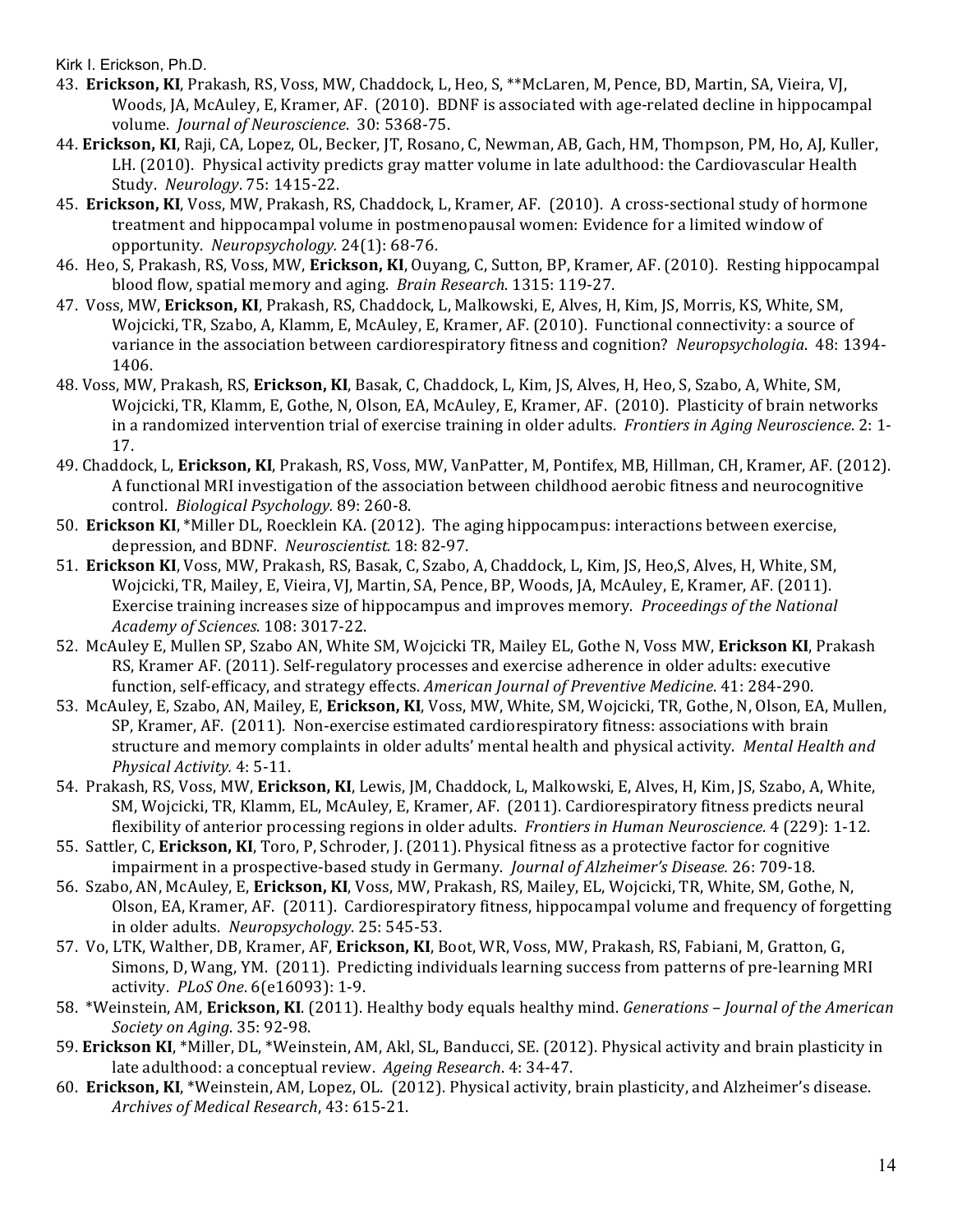- 61. Erickson, KI, \*Weinstein, AM, Sutton, BP, Prakash, RS, Voss, MW, Chaddock, L, Szabo, A, Mailey, E, White, SM, Wojcicki, TR, McAuley, E, Kramer, AF. (2012). Beyond vascularization: aerobic fitness on n-acetylaspartate and memory. *Brain and Behavior*. 2: 32-41.
- 62. Jovanecevic, J, Rosano, C, Perera, S, **Erickson, KI**, Studenski, S. (2012). A protocol for a randomized clinical trial of interactive video dance: potential for effects on cognitive function. *BMC Geriatrics*. 12:23.
- 63. \*Leckie, RL, \*Weinstein, AM, Hodzic, JC, **Erickson, KI**. (2012). Potential moderators of physical activity on brain health. *Journal of Aging Research*, 2012: 948981.
- 64. Lee H, Boot WR, Basak C, Voss MW, Prakash RS, Neider M, Erickson KI, Simons DJ, Fabiani M, Gratton G, Low KA, Kramer AF. (2012). Performance gains from directed training do not transfer to untrained tasks. Acta *Psychologica.* 139: 146-58.
- 65. ^Verstynen, TD, \*\*Lynch, B, \*Miller, DL, Voss, MW, Prakash, RS, Chaddock, L, Basak, C, Szabo, A, Olson, EA, Wojcicki, TR, Fanning, J, Gothe, NP, McAuley, E, Kramer, AF, Erickson, KI. (2012). Caudate nucleus volume mediates the link between cardiorespiratory fitness and cognitive flexibility in older adults. *Journal of Aging Research*. 2012: 939285.
- 66. ^Verstynen, TD, \*Weinstein, AM, Schneider, WW, Jakicic, JM, Rofey, DL, Erickson, KI. (2012). Increased body mass index is associated with global decreases in white matter microstructural integrity. *Psychosomatic Medicine*, 74: 682-90.
- 67. Voss, M.W., Prakash, R.S., Erickson, K.I., Boot, W.R., Basak, C., Neider, M.B., Simons, D.J., Fabiani, M., Gratton, G., & Kramer, A.F. (2012). Effects of training strategies implemented in a complex videogame on functional connectivity of attentional networks. *NeuroImage*. 59: 138-48.
- 68. \*Weinstein, AM, Voss, MW, Prakash, RS, Chaddock L, Szabo, A, White, SM, Wojcicki, TR, Mailey, E, McAuley, E, Kramer, AF, Erickson, KI. (2012). The association between aerobic fitness and executive function is mediated by prefrontal cortex volume. *Brain, Behavior, and Immunity*, 26: 811-9.
- 69. Wilckens, KA, Erickson, KI, Wheeler, ME. (2012). Age-related decline in controlled retrieval: the role of the PFC and sleep. Neural Plasticity. 2012: 624795.
- 70. \*\*Wnuk, A, Korol, DL, **Erickson, KI**. (2012). Estrogens, hormone therapy, and hippocampal volume in postmenopausal women. *Maturitas*. 73: 186-90.
- 71. Bherer, L, **Erickson, KI**, Liu-Ambrose, T. (2013). A review of the effects of physical activity and exercise on cognitive and brain functions in older adults. *Journal of Aging Research*, 657508.
- 72. Chaddock-Heyman, L, Erickson, KI, Voss, MW, Knecht, AM, Pontifex, MB, Castelli, DM, Hillman, CH, Kramer, AF. (2013). The effects of physical activity on functional MRI activation associated with cognitive control in children: A randomized controlled intervention. *Frontiers in Human Neuroscience*, 7, 2-13.
- 73. Chaddock-Heyman, L, Erickson, KI, Voss, MW, Powers, JP, Knecht, A, Pontifex, MB, Drollette, ES, Moore, RD, Raine, LB, Scudder, MR, Hillman, CH, Kramer, AF. (2013). White matter microstructure is associated with cognitive control in children. *Biological Psychology*, 94: 109-115.
- 74. Erickson, KI. (2013). Evidence for structural brain plasticity in humans: comment on Thomas and Baker (2012). *Neuroimage*, 73: 237-38.
- 75. Erickson, KI, Banducci, SE, \*Weinstein, AM, MacDonald, AW 3rd, Ferrel, RE, Halder, I, Flory, JD, Manuck, SB. (2013). The BDNF val66met polymorphism moderates an effect of physical activity on working memory performance. *Psychological Science*, 24: 1770-79.
- 76. Erickson, KI, Barr, LL, \*Weinstein, AM, Banducci, SE, Akl, SL, Santo, NM, \*Leckie, RL, Oakley, M, Saxton, J, Aizenstein, HJ, Becker, JT, Lopez, OL. (2013). Measuring physical activity with accelerometry in a community sample with dementia. *Journal of the American Geriatic Society*, 61: 158-59.
- 77. Erickson, KI, Gildengers, AG, Butters, MA. (2013). Physical Activity and Brain Plasticity in Late Adulthood. *Dialogues in Clinical Neuroscience*, 15: 99-108.
- 78. Erickson, KI, Hohmann, T. Aging, Exercise, and Brain Health. (2013). *German Journal of Sport Sciences*, 20; 25-32 [printed in German].
- 79. Gianaros, PJ, Marsland, AL, Sheu, LK, Erickson, KI, Verstynen, TD. (2013). Inflammatory pathways link socioeconomic disadvantage to white matter architecture. *Cerebral Cortex*, 23(9): 2058-71.
- 80. Muldoon, MF, Erickson, KI, Goodpaster, BH, Jakicic, JM, Conklin, SM, Sekikawa, A, Yao, JK, Manuck, SB. (2013). Concurrent physical activity modifies the association between n-3 long-chain fatty acids and cardiometabolic risk in midlife adults. *Journal of Nutrition*, 143(9): 1414-20.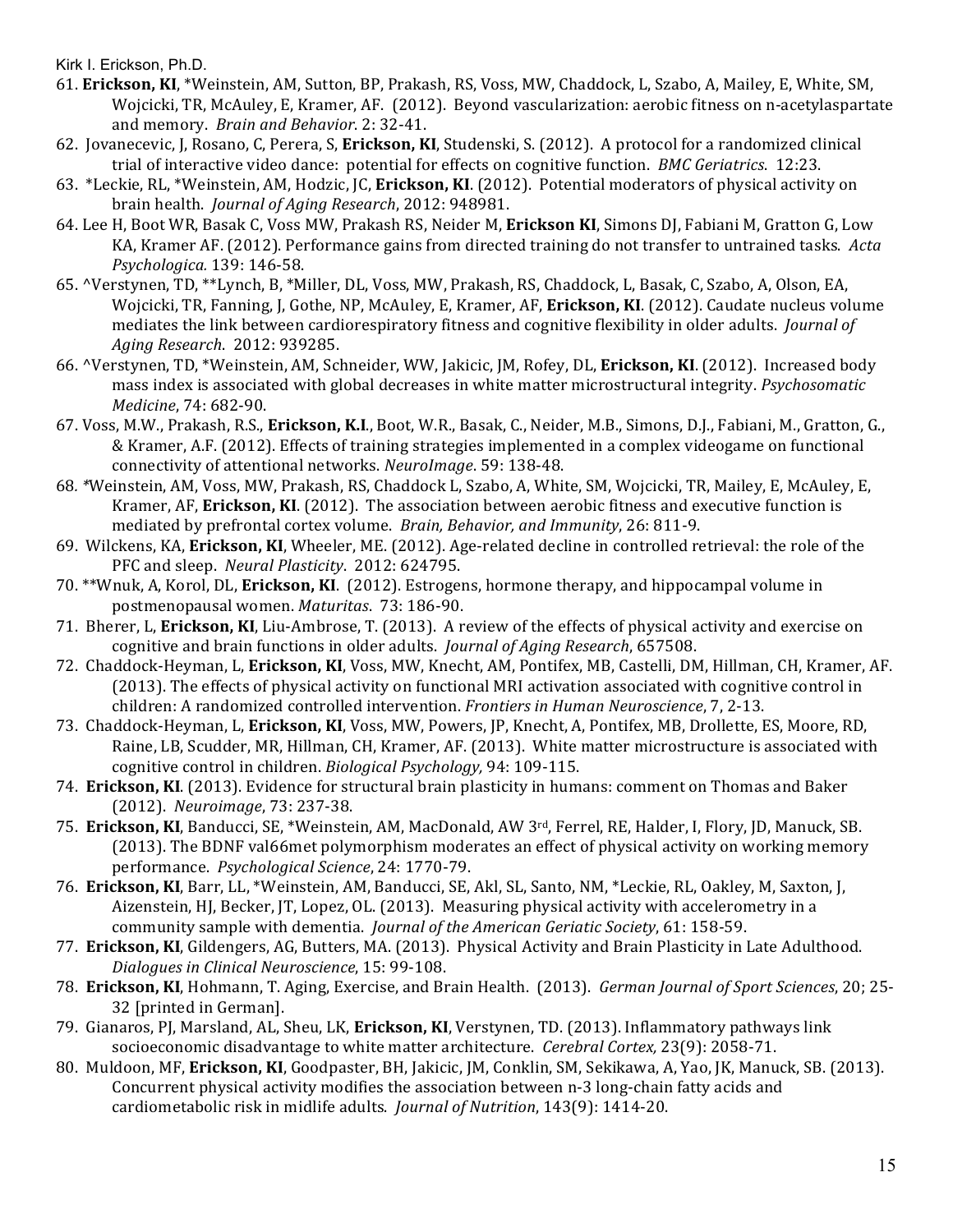- 81. Verstynen TD, \*Weinstein, AM, Erickson, KI, Sheu LK, Marsland A, Gianaros, PJ. (2013). Competing physiological pathways link individual differences in weight and abdominal adiposity to white matter microstructure. *NeuroImage*, 79: 129-37.
- 82. Voss, MW, Erickson, KI, Prakash, RS, Chaddock, L, Kim, JS, Alves, H, Szabo, A, White, SM, Wojcicki, TR, Mailey, EL, Olson, EA, Gothe, N, Potter, VV, Martin, SA, Pence, BD, Cook, MD, Woods, IA, McAuley, E, Kramer, AF. (2013). Neurobiological markers of exercise-related brain plasticity in older adults. *Brain, Behavior, and Immunity*, 28: 90-99.
- 83. Voss, MW, Heo, S, Prakash, RS, Erickson, KI, Alves, H, Chaddock, L, Szabo, A, Mailey, E, Wojcicki, T, White, S, Gothe, N, McAuley, E, Sutton, B, Kramer, AF. (2013). The influence of aerobic fitness on cerebral white matter integrity and cognitive function in older adults: results of a one-year exercise intervention. *Human Brain Mapping*, 34: 2972-85.
- 84. Voss, MW, Wong, CN, Baniqued, PL, Burdette, JH, Erickson, KI, Prakash, RS, McAuley, E, Laurienti, PJ, Kramer, AF. (2013). Aging brain from a network science perspective: something to be positive about? *PLoS One*, 8(11): e78345.
- 85. Barnard, ND, Bush, AI, Ceccarelli, A, Cooper, J, de Jager, CA, Erickson, KI, Fraser, G, Keller, S, Levin, SM, Lucey, B, Morris, MC, Squitti, R. (2014). Dietary and Lifestyle Guidelines for the Prevention of Alzheimer's Disease. *Neurobiology of Aging*, 35: S74-S78.
- 86. Chaddock-Heyman, L, Erickson, KI, Holtrop, JL, Pontifex, MB, Raine, LB, Hillman, CH, Kramer, AF. (2014). Aerobic fitness is associated with greater white matter integrity in children. *Frontiers in Human Neuroscience*, 8: 584.
- 87. Chuang, YF, Eldreth, D, Erickson, KI, Varma, V, Harris, G, Fried, LP, Rebok, GW, Tanner, EK, Carlson, MC. (2014). Cardiovascular risks and brain function: an fMRI study of executive function in older adults. *Neurobiology of Aging*, 35: 1396-403.
- 88. Diniz BS, Reynolds CF, Begley A, Dew MA, Anderson SJ, Lotrich F, Erickson KI, Butters MA. (2014). Brainderived neurotrophic factor levels in late-life depression and comorbid Mild Cognitive Impairment: a longitudinal study. *Journal of Psychiatric Research*, 49: 96-101.
- 89. Erickson, KI, \*Leckie, RL, \*Weinstein, AM. (2014). Physical activity, fitness, and gray matter volume. *Neurobiology of Aging*, 35: S20-S28.
- 90. **Erickson KI**, \*Oberlin L, \*Guiral S, \*Leckie R, \*Weinstein A, Hodzic, J, Dabbagh A, Whitmoyer P, Wollam M. (2014). Exercise as a way of capitalizing on neuroplasticity in late adulthood. *Topics in Geriatric Rehabilitation*, 30: 8-14.
- 91. Gothe, N, Fanning, J, Awick, E, Chung, D, Wocicki, TR, Olson EA, Mullen SP, Voss, M, Erickson, KI, Kramer, AF, McAuley, E. (2014). Executive function processes predict mobility in older adults. *Journal of the American Geriatrics Society*, 62: 285-90.
- 92. \*Gujral, S, Manuck, SB, Ferrell, RE, Flory, JD, **Erickson, KI**. (2014). The BDNF Val66Met polymorphism does not moderate the effect of physical activity on depressive symptoms in midlife. *Journal of Psychiatry Research*, 218: 93-97.
- 93. Karim, HT, Sparto PJ, Aizenstein, HJ, Furman JM, Huppert, TJ, Erickson, KI, Loughlin, PJ. (2014). Functional MR imaging of a simulated balance task. *Brain Research*, 1555: 20-27.
- 94. \*Leckie, RL, Manuck, SB, Bhattacharee, N. Muldoon, MF, Flory, IM, **Erickson, KI.** (2014). Omega-3 fatty acids moderate effects of physical activity on cognitive function. *Neuropsychologia*, 59: 103-111.
- 95. Muhei-aldin, O, VanSwearingen, J, Karim, H, Huppert, TJ, Sparto, PJ, Erickson, KI, Sejdic, E. (2014). An investigation of fMRI time series stationarity during motor sequence learning foot tapping tasks. *Journal of Neuroscience Methods*, 227C: 75-82.
- 96. Nagamatsu, LS, Flicker, L, Kramer, AF, Voss, MW, Erickson, KI, Hsu, CL, Liu-Ambrose, T. (2014). Exercise is medicine, for the body and the brain. *British Journal of Sports Medicine*, 48: 943-44.
- 97. Onyewuenyi, IC, Muldoon, MF, Christie, IC, **Erickson, KI**, Gianaros, PJ. (2014). Basal ganglia morphology links the metabolic syndrome and depressive symptoms. *Physiology and Behavior*, 123: 214-22.
- 98. Pardini, DA, Raine, A, **Erickson, KI**, Loeber, R. (2014). Lower amygdala volume in men is associated with childhood aggression, early psychopathic traits, and future violence. *Biological Psychiatry*, 75(1): 73-80.
- 99. Raji, CA, Erickson, KI, Lopez, O, Kuller, LH, Gach, HM, Thompson, PM, Riverol, M, Becker, JT. (2014). Regular fish consumption and age-related brain gray matter loss. American Journal of Preventive Medicine, 47: 444-51.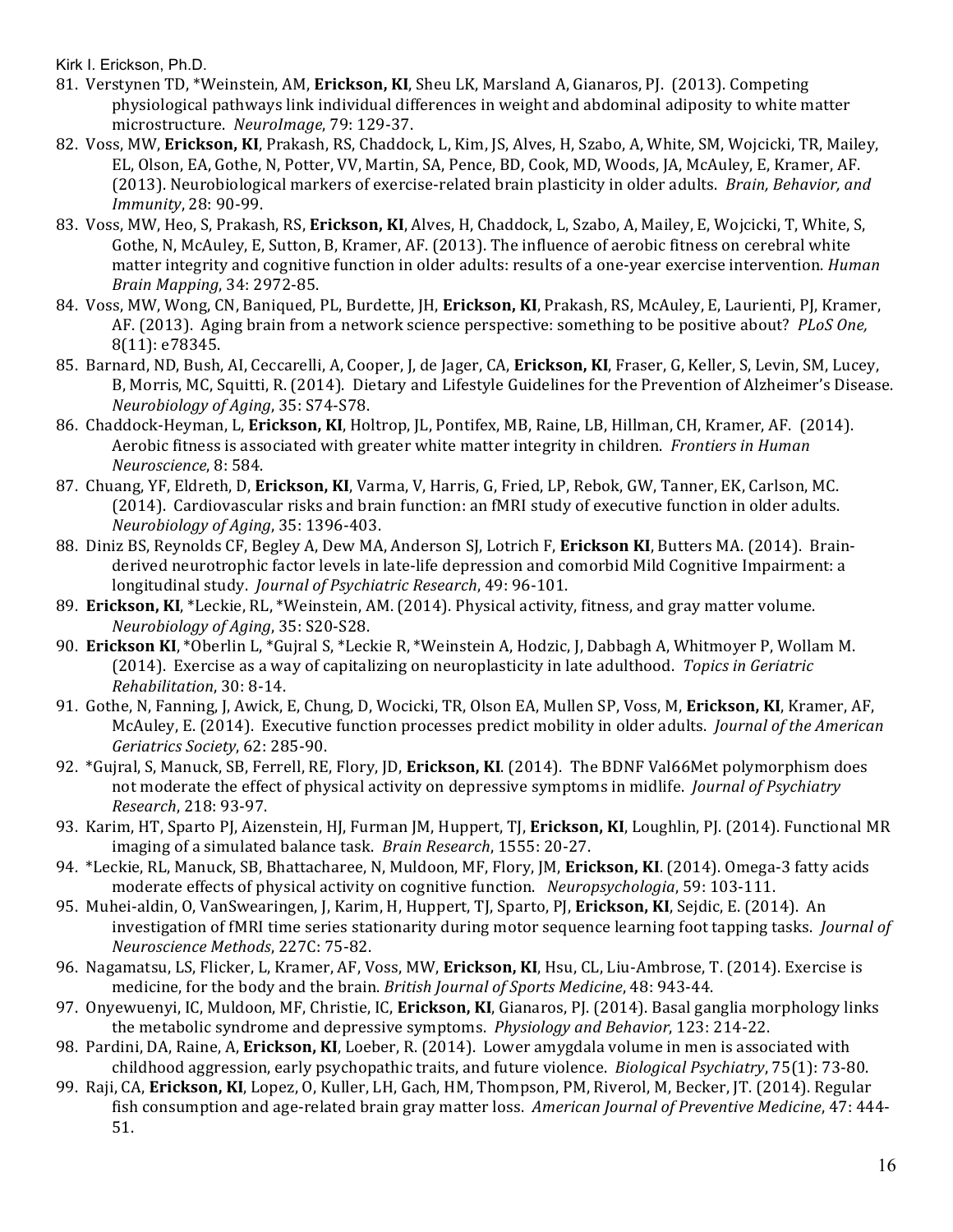- 100. Tian, Q, Erickson, KI, Simonsick, EM, Aizenstein, HJ, Glynn, NW, Boudreau, RM, Newman, AB, Kritchevsky, SB, Yaffe, K, Harris, T, Rosano, C. (2014). Physical Activity Predicts Microstructural Integrity in Memory Networks in Very Old Adults. *Journal of Gerontology: Medical Sciences*, 69: 1284-90.
- 101. Tian, Q, Simonsick, EM, Erickson, KI, Aizenstein, HJ, Glynn, NW, Boudreau, RM, Newman, AB, Kritchevsky, SB, Yaffe, K, Harris, T, Rosano, C. (2014). Cardiorespiratory fitness and diffusion tensor imaging in adults over 80 years of age. *Brain Research*, 1588: 63-72.
- 102. Vaughan, L, Erickson, KI, Espeland, MA, Smith JC, Tindle, H, Rapp, SR. (2014). Concurrent and longitudinal relationships between cognitive activity engagement, cognitive performance, and brain volume in older adult women. *Journal of Gerontology: Psychological Sciences*, 69: 826-36.
- 103. Wilckens, KA, Woo, S, Erickson, KI, Wheeler, ME. (2014). Sleep continuity and total sleep time are associated with task-switching and preparation in young and older adults. *Journal of Sleep Research*, 23: 508-16.
- 104. Wilckens, KA, Woo, SG, Kirk, AR, **Erickson, KI**, Wheeler, ME. (2014). The role of sleep continuity and total sleep time on executive function across the adult lifespan. *Psychology and Aging*, 29: 658-65.
- 105. Bender, CM, Merriman, JD, Ahrendt, GM, Berga, SL., Brufsky, AM, Casillo, FE, Dailey, MM, Erickson, KI, Kratofil, FM, McAullife, PF, Rosenzweig, MQ, Ryan, CM, Sereika, SM. (2015). Patterns of change in cognitive function with anastrozole therapy. *Cancer*, 121: 2627-36.
- 106. Boyle CP, Raji CA, Erickson KI, Lopez OL, Becker JT, Gach HM, Longstreth WT, Teverovskiy L, Kuller LH, Carmichael O, Thompson PM. (2015). Obesity, Physical Activity, and Brain Atrophy in Alzheimer's Disease. *Neurobiology of Aging*, 36: S194-202.
- 107. Carlson, MC, Kuo, J, Chuang, YF, Varma, V, Harris, G, Albert, M, Erickson, KI, Kramer, AF, Parisi, J, Xue, QL, Tan, E, Tanner, E, Gross, A, Seeman, TE, Gruenwald, T, McGill, S, Rebok, GW, Fried, LP. (2015). Impact of the Baltimore Experience Corps Trial on cortical and hippocampal volumes. Alzheimer's & Dementia, 11:1340-8.
- 108. Carson-Smith, J. Erickson, KI, Rao, SM. (2015). Introduction to the JINS special issue: Physical activity and brain plasticity. (2015). *Journal of International Neuropsychological Society: IINS, 21(10):743-4.*
- 109. Chaddock-Heyman, L, Erickson, KI, Kienzler, C, King, M, Pontifex, MB, Raine, LB, Hillman, CH, Kramer, AF. (2015). The role of aerobic fitness in cortical thickness and mathematics achievement in preadolescent children. *PLosONE*, 10(8): e0134115.
- 110. Chaddock-Heyman, L, Mackenzie, MJ, Zuniga, K, Cooke, G, Awick, E, Roberts, S, Erickson, KI, McAuley, E, Kramer, AF. (2015). Higher cardiorespiratory fitness levels are associated with greater hippocampal volume in breast cancer survivors. Frontiers in Human Neuroscience, 9:465.
- 111. **Erickson, KI**, Creswell, JD, Verstynen, T, Gianaros, PJ. (2014). Health Neuroscience: Defining a new field. *Current Directions in Psychological Science*, 23: 446-53.
- 112. Erickson, KI, Hillman, CH, Kramer, AF. (2015). Physical Activity, Brain, and Cognition. Current Opinion in *Behavioral Sciences*, 4: 27-32.
- 113. Erickson, KI, \*Leckie, RL, \*Weinstein, AM, Rachenkova, P, Sutton, B, Prakash, RS, Voss, MW, Chaddock-Heyman, L, McAuley, E, Kramer, AF. (2015). Education mitigates an age-related decline in Nacetylaspartate levels. *Brain and Behavior*, 5: e00311.
- 114. Gilliam, MC, Forbes, E, Gianaros, PJ, Erickson, KI, Brennan, L, Shaw, D. (2015). Maternal depression in childhood and adolescence and aggression in young adulthood: evidence for mediation by offspring amgydala:hippocampal volume ratio. *Journal of Child Psychology and Psychiatry*, 56: 1083-91.
- 115. Kong, L, Herold, C, Zollner, F, Salat, DH, Lasser, MM, Schmid, LA, Fellhauer, I, Thomann, PA, Essig, M, Schad, LR, **Erickson, KI**, Schroder, J. (2015). Comparison of grey matter volume and thickness for analyzing cortical changes in chronic schizophrenia: A matter of surface area, grey/white matter intensity contrast and curvature. *Psychiatry Research: Neuroimaging,* 231: 176-183.
- 116. \*Leckie, RL, \*Oberlin, LE, Voss, MW, Prakash, RS, Szabo-Reed, A, Chaddock-Heyman, L, Phillips, SM, Gothe, NP, Mailey, E, Vieira-Potter, VJ, Martin, SA, Pence, BD, Lin, M, Parasuraman, R, Greenwood, PM, Fryxell, KJ, Woods, JA, McAuley, E, Kramer, AF, Erickson, KI. (2014). BDNF mediates improvements in executive function following a 1-year exercise intervention. *Frontiers in Human Neuroscience*, 8: 985.
- 117. Miller, MA, \*Leckie, RL, Donofry, SD, Gianaros, PJ, Erickson, KI, Manuck, SB, Roecklein, KA. (2015). Seasonal variation in hippocampal volume and its relationship to mood. *Hippocampus*, 25: 534-43.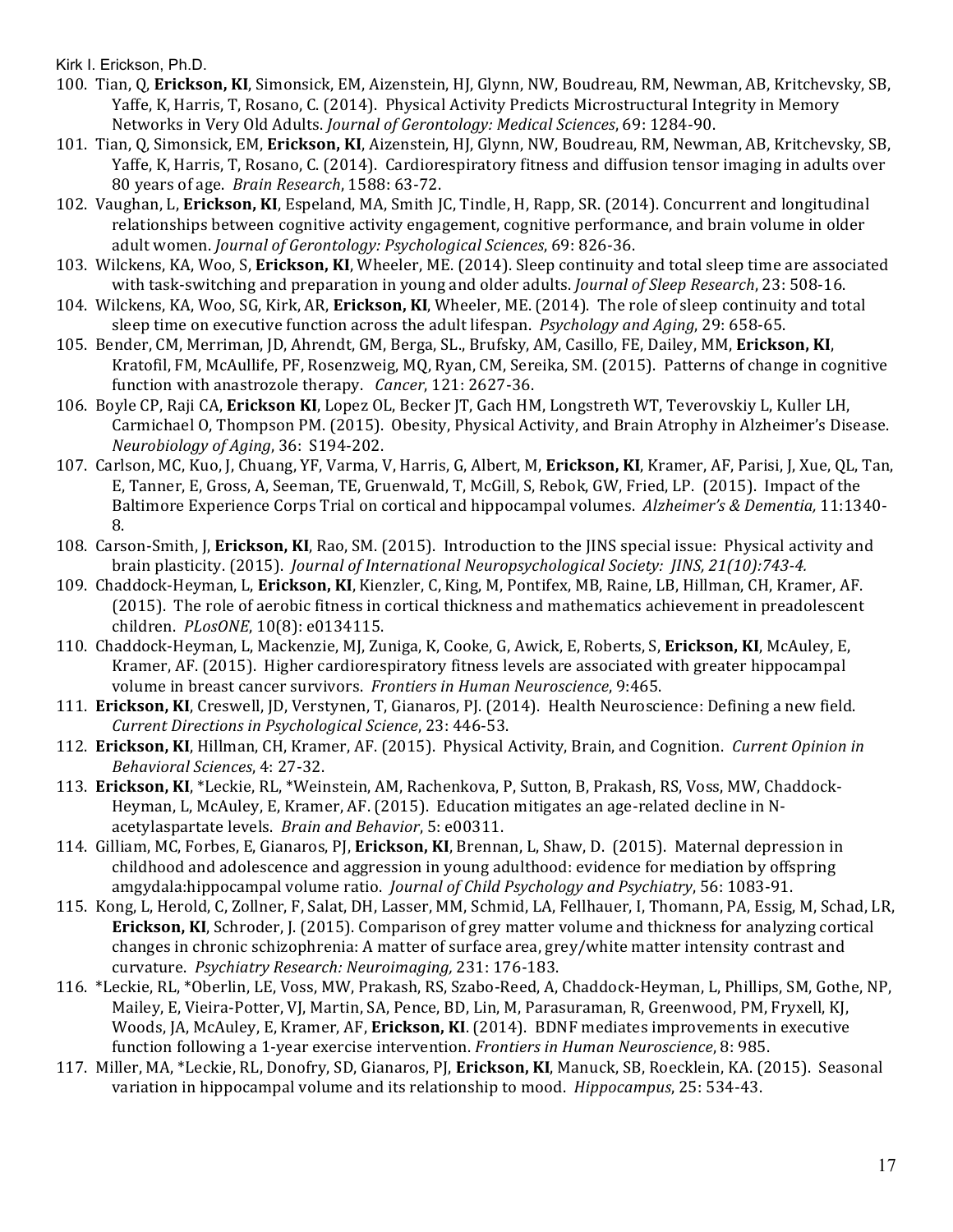- 118. Novelli, EM, Sarles, CE, Aizenstein, HJ, Ibrahim, TS, Butters, MA, Jennings, RJ, Ritter, AC, Barge, S, **Erickson, KI**, Rosano, C. (2015). Abnormal venular density by 7Tesla MRI Correlates with Cognitive Function and Severity of Anemia in Sickle Cell Anemia. *Psychiatry Research: Neuroimaging*, 233: 18-22.
- 119. \*Oberlin, LE, Manuck, SB, Gianaros, PJ, Ferrell, RE, Muldoon, MF, Jennings, JR, Flory, JD, Erickson, KI. (2015). Blood pressure interacts with APOE e4 genotype to predict memory performance in a midlife sample. *Neuropsychology*, 5: 693-702.
- 120. Prakash, RS, Voss, MW, Erickson, KI, Kramer, AF. (2015). Physical Activity and Cognitive Vitality. *Annual Review of Psychology*, 66: 769-97.
- 121. Rofey, DL, Arslanian, SA, el Nokali, NE, Verstynen, TD, Watt, JC, Black, JJ, Sax, R, Krall, JS, Proulx, C, Dillon, M, **Erickson, KI.** (2015). Brain volume and white matter in youth with Type 2 Diabetes compared to obese and normal weight peers: a pilot study. *International Journal of Developmental Neuroscience*, 46: 88-91.
- 122. Smith, JC, Erickson, KI, Rao, SM (2015). Introduction to the JINS Special Issue: Physical Activity and Brain Plasticity. *Journal of the International Neuropsychological Society*, 21: 743-4.
- 123. Tian, Q, Glynn, NW, Erickson, KI, Aizenstein, HJ, Simonsick, EM, Yaffe, K, Harris, TB, Boudreau, RM, Newman, AB, Lopez, OL, Saxton, J, Rosano, C. (2015). Objective measures of physical activity, white matter integrity, and cognitive status in adults over age 80. Behavioural Brain Research, 284: 51-57
- 124. Wollam, ME, \*Weinstein, AM, Saxton, JA, Morrow, L, Snitz, B, Fowler, NR, Suever Erickson, BL, Roecklein, KA, **Erickson, KI.** (2015). Genetic risk score predicts late-life cognitive impairment. *Journal of Aging Research*, 2015: 267062.
- 125. Wong, CN, Chaddock-Heyman, L, Voss, MW, Burzynska, AZ, Basak, C, Erickson, KI, Prakash, RS, Szabo-Reed, AN, Phillips, SM, Wojcicki, T, Mailey, EL, McAuley, E, Kramer, AF. (2015). Brain activation during dual-task processing is associated with cardiorespiratory fitness and performance in older adults. Frontiers in Aging *Neuroscience*, 7: 154.
- 126. Casanova, R, Hayasaka, Saldana, S, Bryan, RN, Demos, KE, Desiderio, L, Erickson, KI, Espeland, MA, Nasrallah, IM, Wadden, T, Laurienti, P. (2016). Relative differences in resting-state brain connectivity associated with long-term intensive lifestyle intervention. *Psychoneuroendocrinology*, 74: 231-239.
- 127. Chaddock-Heyman, L, Erickson, KI, Chappell, MA, Kienzler, C, Johnson, CL, Knecht, A, Drollette, ES, Raine, LB, Scudder, MR, Kao, SC, Hillman, CH, Kramer, AF. (2016). Aerobic fitness is associated with greater hippocampal cerebral blood flow in children. *Developmental Cognitive Neuroscience*, 20: 52-8.
- 128. Donofry, SD, Roecklein, KA, Wildes, JE, Miller, MA, & Erickson, KI (2016). Alterations in Emotion Generation and Regulation Neurocircuitry in Depression and Eating Disorders: A Comparative Review of Structural and Functional Neuroimaging Studies. *Neuroscience and Biobehavioral Reviews*, 68: 911-927.
- 129. Drollette, ES, Scudder, MR, Raine, LB, Moore, RD, Pontifex, MB, Erickson, KI, Hillman, CH. (2016). The sexual dimorphic association of cardiorespiratory fitness to working memory in children. *Developmental Science*, 19: 90-108.
- 130. Espeland, MA, Erickson, KI, Neiberg, RH, Jakicic, JM, Wadden, TA, Wing, RR, Desiderio, L, Erus, G, Hsieh, MK, Davatzikos, C, Maschak-Carey, BJ, Laurienti, PJ, Demos-McDermott, K, Bryan, RN. (2016). Brain and white matter hyperintensity volumes after ten years of random assignment to lifestyle intervention. *Diabetes Care*, 39: 764-71.
- 131. Gildengers, AG, Butters, MA, Albert, SM, Anderson, SJ, Dew, MA, Erickson, KI, Garand, L, Karp, JF, Lockovich, MH, Morse, J, Reynolds, CF. (2016). The design and implementation of an intervention development study: Retaining Cognition While Avoiding Late-Life Depression. American Journal of Geriatric Psychiatry, 24: 444-54.
- 132. Jackson, PA, Pialoux, V, Corbett, D, Drogos, L, Erickson, KI, Eskes, GA, Poulin, MJ. Promoting brain health through exercise and diet in older adults: a physiological perspective (2016). *Journal of Physiology*, 594: 4485-98.
- 133. Jorgensen, L, Palmer, C, Pratt, S, **Erickson, KI**, Moncrieff, D. (2016). The effect of decreased audibility on MMSE performance: a measure commonly used for diagnosing dementia. *Journal of the American Academy of Audiology,* 27: 311-323.
- 134. Lukach, AJ, Jedrziewski, MK, Grove, GA, Mechanic-Hamilton, DJ, Williams, SS, Wollam, ME, Erickson, KI. (2016). Rhythm Experience and Africana Culture Trial (REACT!): A culturally salient intervention to promote neurocognitive health, mood, and well-being in older African Americans. *Contemp Clin Trials*, 48: 41-5.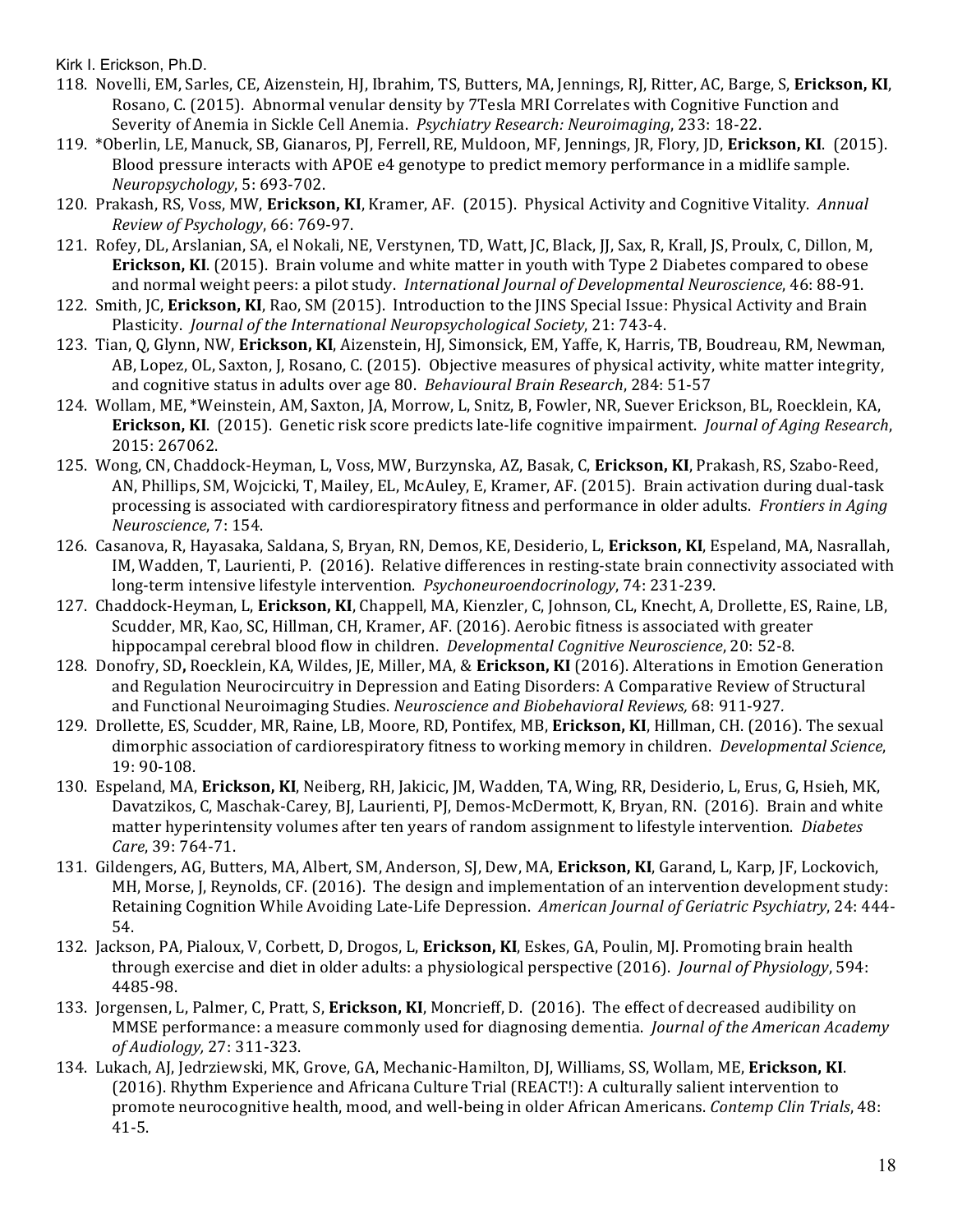- 135. Nagamatsu, LS, \*Weinstein, AM, Erickson, KI, Fanning, J, Awick, EA, Kramer, AF, McAuley, E. (2016). Exercise mode moderates the relationship between mobility and basal ganglia volume in healthy older adults. *Journal of the American Geriatric Society,* 64: 102-108.
- 136. \*Oberlin, LE, Verstynen, TD, Burzynska, AZ, Voss, MW, Prakash, RS, Chaddock-Heyman, L, Wong, C, Fanning, J, Awick, E. Gothe, N. Phillips, SM, Mailey, E. Ehlers, D. Olson, E. Wojcicki, T. McAuley, E. Kramer, AF, Erickson, **KI**. (2016). White matter microstructure mediates the relationship between cardiorespiratory fitness and spatial working memory in older adults. *NeuroImage*, 131: 91-101.
- 137. Raji, CA, Merrill, DA, Eyre, H, Malla, S, Torosyan, N, Erickson, KI, Lopez, OL, Becker, JT, Carmichael, OT, Gach, HM, Thompson, PM, Longstreth, WT, Kuller, LH. (2016). Longitudinal relationships between caloric expenditure and gray matter in the Cardiovascular Health Study. *Journal of Alzheimer's Disease*, 52: 719-29.
- 138. ^Stillman, CM, \*Cohen, J, Lehman, M, **Erickson, KI**. (2016). Mediators of physical activity on neurocognitive function: a review at multiple levels of analysis. Frontiers in Human Neuroscience, 10: 626.
- 139. ^Stillman, CM, Watt, JC, Grove, GA, Wollam, ME, Uyar, F, Mataro, M, Cohen, NJ, Howard, DV, Howard, JH, **Erickson, KI.** (2016). Physical activity is associated with impaired implicit learning but enhanced relational memory and executive functioning in young adults. *PlosOne*, 11(9):e0162100.
- 140. Yeh, FC, Vettel, JM, Singh, A, Poczos, B, Grafton, S, **Erickson, KI**, Tseng, WYI, Verstynen, TD. (2016). Ouantifying differences and similarities in whole-brain white matter architecture using local connectome fingerprints. *PLOS Computational Biology*, 12: e1005203.
- 141. Barha, C, Galea, L, Nagamatsu, L, Erickson, KI, Ambrose, TL. (2017). Personalizing exercise recommendations for brain health: considerations and future directions. *British Journal of Sports Medicine*, 51: 636-639.
- 142. Hillman, CH, Erickson, KI, Hatfield, BD. (2017). Run for your life! Childhood physical activity effects on brain and cognition. *Kinesiology Review*, 6: 12-21.
- 143. Karim, HT, Huppert, TJ, Erickson, KI, Wollam, M, Sparto, PJ, Sejdic, E, VanSwearingen, JM. (2017). Motor sequence learning-induced neural efficiency in functional brain connectivity. *Behavioral Brain Research*, 319: 87-95.
- 144. Nadkarni, NK, Lopez, OL, Perera, S, Studenski, SA, Snitz, BE, Erickson, KI, Mathis, CA, Nebes, RD, Redfern, M, Klunk, WE.  $(2017)$ . Cerebral amyloid deposition and dual-tasking in cognitively normal, mobility unimpaired older adults. *Journal of Gerontology: Medical Sciences*, 72: 431-437.
- 145. Nunley, KA, Leckie, RL, Orchard, TJ, Costacou, T, Aizenstein, HJ, Jennings, JR, **Erickson, KJ**, Rosano, C. (2017). Physical activity and hippocampal volume in middle-aged patients with type 1 diabetes. *Neurology*, 88(16)1564-1570.
- 146. Rosano, C, Guralnik, J, Pahor, M, Glynn, NW, Newman, AB, Ibrahim, TS, Erickson, KI, Cohen, R, Shaaban, CE, MacCloud, RL, Aizenstein, HJ. (2017). Hippocampal response to a 24-month physical activity intervention in sedentary older adults. Am *J. Geriatr Psychiatry*, 25: 209-17.
- 147. Wilckens, KA, Hall, MH, **Erickson, KI**, Germain A, Nimgaonkar, VL, Monk, TH, Buysse, DJ. (2017). Task switching in older adults with and without insomnia. *Sleep Medicine*, 30:113-120.
- 148. Khasawinah, S, Chuang, YF, Caffo, B. **Erickson, KI**, Kramer, AF, Carlson, MC. (2017). The association between functional connectivity and cognition in older adults. *Journal of Systems and Integrative Neuroscience*, 3: 1-10.
- 149. ^Stillman, CM, Lopez, OL, Becker, JT, Kuller, LH, Mehta, PD, Tracy, RP, Erickson, KI. (2017). Physical activity reduces plasma  $\beta$  amyloid levels and decreases risk for cognitive impairment in older adults: Longitudinal results from the Cardiovascular Health Study. Annals of Clinical and Translational Neurology, 4: 284-91.
- 150. ^Stillman, CM, Weinstein, AM, Gianaros, PJ, Marsland, AM, Erickson, KI. (2017). Body-brain connections: the effects of obesity and behavioral interventions on neurocognitive aging. *Frontiers in Aging Neuroscience*, 9: *115.*
- 151. \*Gujral, S, Aizenstein, H, Reynolds, CF, Butters, MA, **Erickson, KI**. (2017). Exercise effects on depression: possible neural mechanisms. *Gen. Hosp. Psychiatry*, 49: 2-10.
- 152. Brown, BM, Sohrabi, HR, Taddei, K, Gardener, SL, Rainey-Smith, SR, Peiffer, JJ, Xiong, C, Fagan, AM, Benzinger, T, Buckles, V, Erickson, KI, Clarnette, R, Shah, T, Masters, CL, Weiner, M, Cairns, N, Rossor, M, Graff-Radford, NR, Salloway, S, Voglein, J, Laske, C, Noble, J, Schofield, PR, Bateman, RJ, Morris, JC, Martins, RN (2017). Habitual exercise levels are associated with cerebral amyloid load in presymptomatic autosomal dominant Alzheimer's disease. Alzheimer's & Dementia, 13: 1197-1206.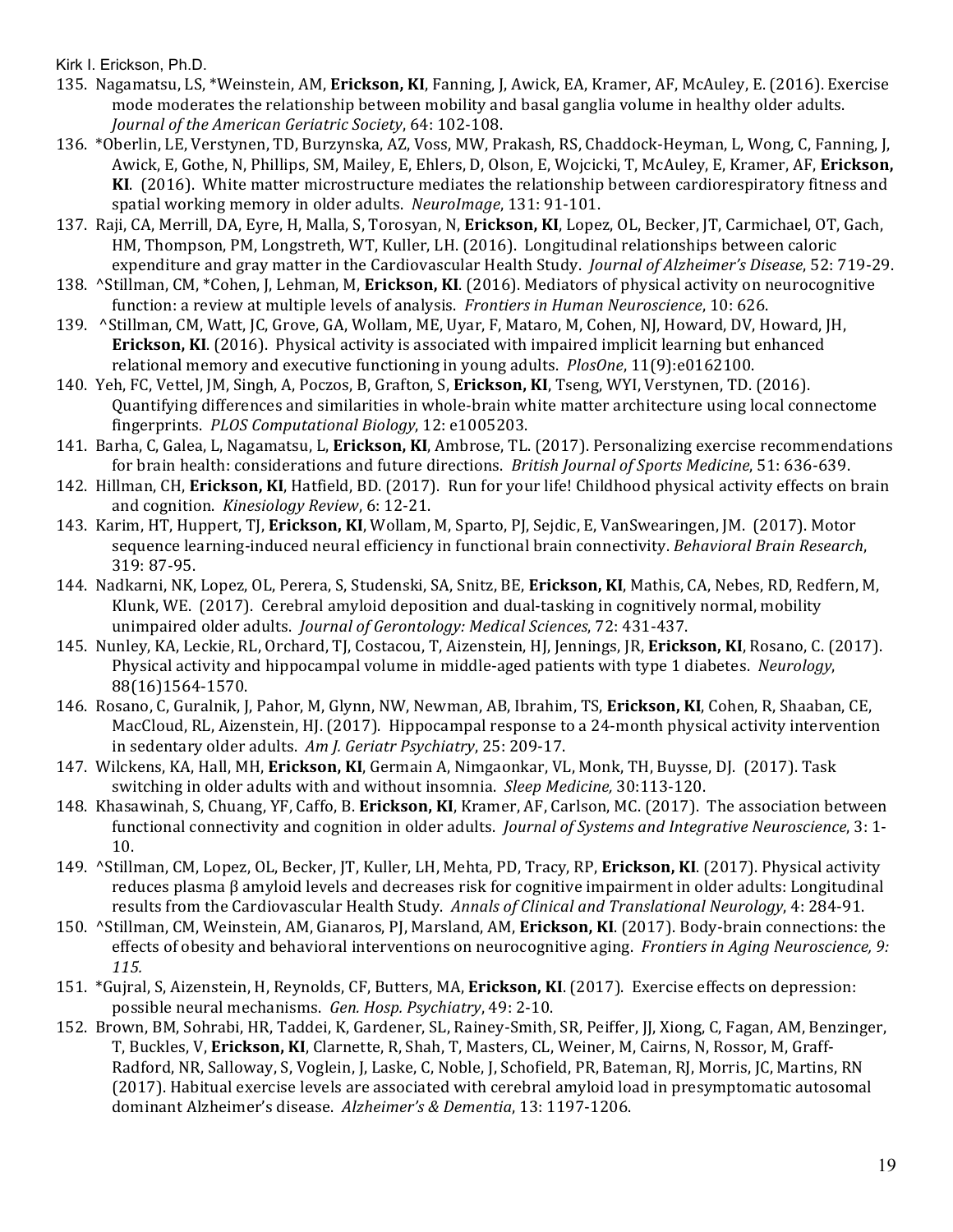- 153. Shaaban, CE, Aizenstein, HJ, Jorgensen, DJ, MacCloud, RL, Meckes, NA, **Erickson, KI**, Glynn, NW, Mettenburg, J, Guralnik, J, Newman, AB, Ibrahim, TS, Laurienti, PJ, Vallejo, AN, Rosano, C. (2017). In Vivo Imaging of Venous Side Cerebral Small-Vessel Disease in Older Adults: an MRI method at 7T. *AJNR American Journal of Neuroradiology*, 38: 1923-1928.
- 154. DiNapoli, E, Gebara, MA, Kho, T, Butters, MA, Gildengers, A, Albert, S, Dew, MA, Erickson, KI, Reynolds, C, Karp, J. (2017). Subjective-Objective Sleep Discrepancy in Older Adults with MCI and Subsyndromal Depression. *Journal of Geriatric Psychiatry and Neurology*, 30:316-323.
- 155. \*Oberlin, LE, Waiwood, A, Cumming, T, Marsland, A, Bernhardt, J, **Erickson, KI.** (2017). Effects of physical activity on post-stroke cognitive function: a meta-analysis of randomized controlled trials. *Stroke*, 48: 3093-3100.
- 156. Valkenborghs, S, Visser, M, Dunn, A, **Erickson, KI**, Nilsson, M, Callister, R, van Vliet, P. (2017). AExaCTT Aerobic Exercise and Consecutive Task-Specific Training for the Upper Limb After Stroke: Protocol for a Randomized Controlled Pilot Study. Contemporary Clinical Trials, 7: 179-85
- 157. Espeland, ME, Luchsinger, J, Neiberg, R, Carmichael, O, Laurienti, P, Pi-Sunyer, F, Wing, R, Cook, D, Horton, E, Casanova, R, **Erickson, KI**, Bryan, R. (2018). Long-term impact of intensive lifestyle intervention on cerebral blood flow. *Journal of the American Geriatrics Society*. 66(1): 120-126.
- 158. Chaddock-Heyman, L, Weng, TB, Kienzler, C, Erickson, KI, Voss, MW, Drollette, E, Raine, L, Kao, SC, Hillman, CH, Kramer, AF. (2018). Scholastic performance and functional connectivity of brain networks in children. *PlosOne*. 13(1): e0190073
- 159. \*Gujral, S, McAuley, E, \*Oberlin, LE, Kramer, AF, **Erickson, KI**. (2018). Neural predictors of adherence to a 12month randomized physical activity trial. *Psychosomatic Medicine*. 80: 69-77.
- 160. Myers, JS, Erickson, KI, Sereika, S, Bender, C. (2018). Exercise as an intervention to mitigate decreased cognitive function from cancer and cancer treatment. *Cancer Nursing*, 41: 327-343.
- 161. Kundu, S, Kolouri, S, Erickson, KI, Kramer, AF, McAuley, E, Rohde, GK. (2018). Discovery and visualization of structural biomarkers from MRI using Transport-Based Morphometry. *Neuroimage*, 167: 256-75.
- 162. Wilckens, KA, **Erickson, KI**, Wheeler, ME. (in press). Physical activity and cognition: a mediating role of efficient sleep. *Behavioral Sleep Medicine*.
- 163. ^Stillman, CM, ^Uyar, F, Huang, H, Grove, GA, Watt, JC, Wollam, ME, **Erickson, KI**. (2018). Cardiorespiratory fitness is associated with enhanced hippocampal functional connectivity in healthy young adults. *Hippocampus*, 28: 239-247.
- 164. Hillman, C, McAuley, E, **Erickson, KI**, Liu-Ambrose, T, Kramer, AF. (in press). On mindful and mindless physical activity and executive function: a response to Diamond and Ling (2016). *Developmental Neuroscience*.
- 165. ^Stillman, CM, **Erickson, KI**. (2018). Physical activity as a model for health neuroscience. *Annals of the New York Academy of Science.* 1428: 103-111.
- 166. Gentry, A, Grove, G, Crisafio, M, Donahue, P, Watt, J, **Erickson, KI**, Bender, C. (2018). Protocol for exercise program in cancer and cognition (EPICC): a randomized controlled trial of the effects of aerobic exercise on cognitive function in postmenopausal women with breast cancer receiving aromatase inhibitor therapy. *Contemporary Clinical Trials*, 67: 109-115.
- 167. Smagula, SF, Karim, HT, Rangarajan, A, Pasquini Santos, F, Wood, SC, Santini, T, Jakicic, JM, Reynolds, CF, Cameron, J, de Vallejo, AN, Butters, MA, Rosano, C, Ibrahim, TS, Erickson, KI, Aizenstein, HJ. (2018). Association of hippocampal substructure resting-state functional connectivity with memory performance in older adults. American Journal of Geriatric Psychiatry, 26: 690-699.
- 168. Jedrziewski, MK, Meekins, D, Gorka, SA, Wollam, ME, Williams, M, Grove, G, Lwanga, C, Stillman, CM, Erickson, **KI**. (2018). A randomized controlled trial to test the impact of African Dance on cognitive function and risk of dementia: the REACT! Study - Anecdotal evidence on feasibility. *Journal of Mental Health and Clinical Psychology,* 2(1): 12-13.
- 169. Peven, J, Grove, G, Jakicic, JM, Alessi, MG, Erickson, KI. (2018). Associations between short and long bouts of physical activity with cognitive function in older adults. *Journal of Cognitive Enhancement*, 2: 137-145.
- 170. Esteban-Cornejo, I, Catena, A, Hillman, CH, Kramer, AF, **Erickson, KI**, Ortega, FB. (2018). Commentary: At least eighty percent of brain grey matter is modifiable by physical activity: A review study. *Frontiers in Human Neuroscience,* 12: 195.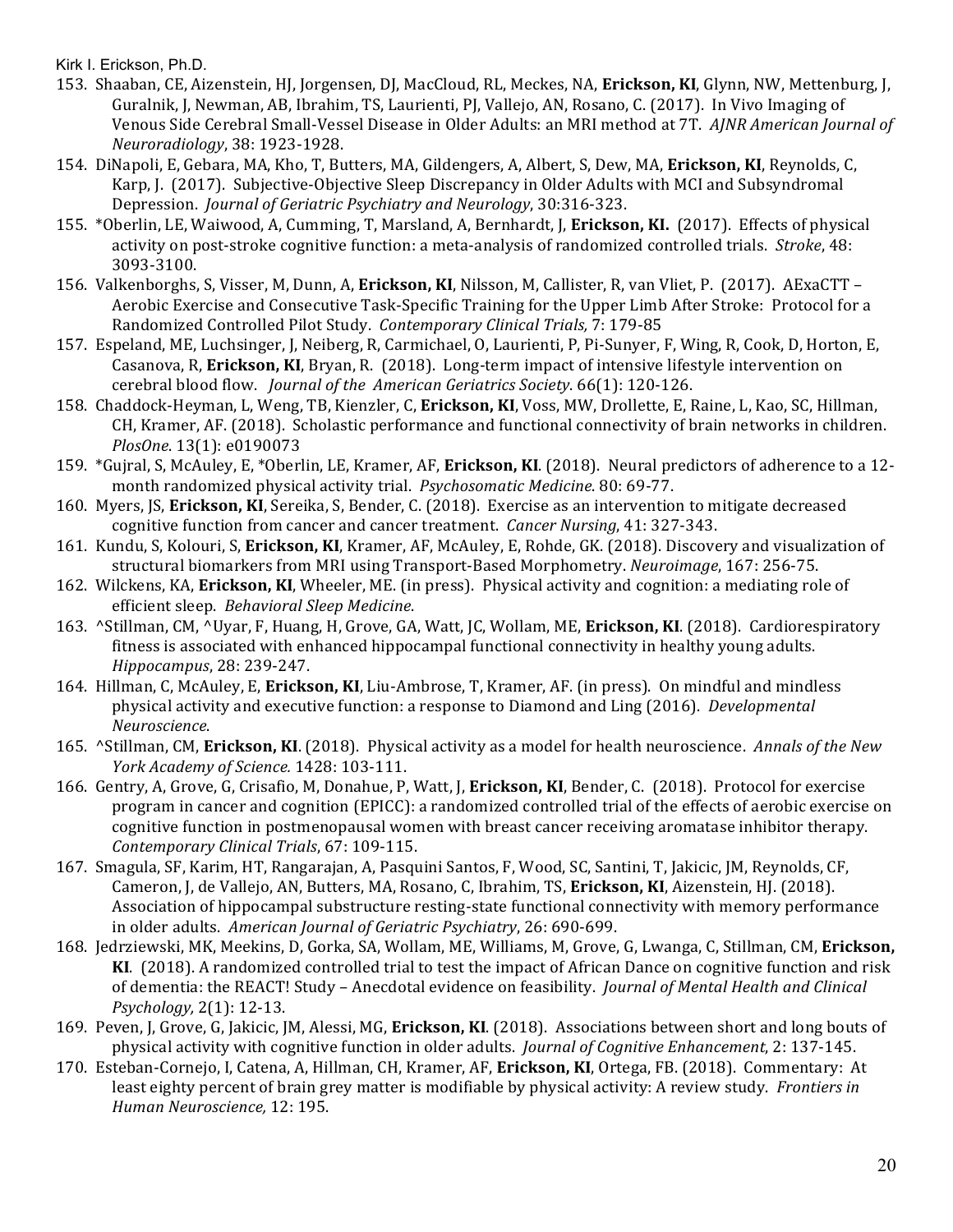- 171. Hall, P, Bickel, W, Erickson, KI, Wagner, D. (2018). Neuroimaging, neuromodulation, and population health: The neuroscience of chronic disease prevention. Annals of the New York Academy of Sciences. 1428: 240-256.
- 172. Wilckens, KA, Tudorascu, D, Snitz, BE, Price, J, Aizenstein, HJ, Lopez, O, Erickson, KI, Lopresti, B, Laymon, C, Minhas, D, Mathis, C, Buysse, DJ, Klunk, W, Cohen, A. (2018). Sleep moderates the relationship between amyloid beta and memory recall. *Neurobiology of Aging.* 71: 142-148.
- 173. Stillman, CM, Donahue, PT, Williams, MF, Callas, M, Lwanga, C, Brown, C, Wollam, ME, Jedrziewski, MK, Kang, C. **Erickson, KI.** (in press). Weight loss outcomes from a pilot study of African Dance in older African Americans. *Obesity*.
- 174. Galloway, M, Marsden, DL, Callister, R, **Erickson, KI**, Nilsson, M, English, C. (in press). What is the doseresponse relationship between exercise and cardiorespiratory fitness after stroke? A systematic review. *Physical Therapy*.

### **Submitted Manuscripts**

- 1. Bento-Torres, J, Bento-Torres, NVO, Stillman, CM, Grove, GA, Huang, H, Uyar, F, Watt, JC, Wollam, ME, Erickson, **KI**. Associations between cardiorespiratory fitness, physical activity, intraindividual variability and cingulate cortex in younger adults.
- 2. Boyle, C, Raji, CA, Erickson, KI, Lopez, OL, Becker, JT, Gach, HM, Longstreth, WT, Popov, M, Kuller, L, Carmichael, OT, Thompson, PM. Estrogen and brain structure in a multi-center cohort of post-menopausal women.
- 3. Chaddock-Heyman, L, Erickson, KI, Kienzler, C, Drollette, ES, Raine, LB, Kao, SC, Bensken, J, Weisshappel, R, Castelli, DM, Hillman, CH, Kramer, AF. Physical activity increases white matter microstructure in children.
- 4. Chen, FT, Erickson, KI, Huang, H, Chang, YK. The association between exercise type and white matter integrity in older adults: a diffusion tensor imaging study.
- 5. DiPietro, L, Campbell, WW, Buchner, DM, Erickson, KI, Powell, KE, Bloodgood, B, Hughes, T, Day, KR, Piercy, KL, Vaux-Bjerke, A, Olsen, R. The importance of physical activity to physical function in aging: a systematic review.
- 6. Donofry, SD, Jakicic, JM, Rogers, RJ, Watt, JC, Roecklein, KA, *Erickson*, KI. Functional network architecture in obesity: comparison of task-evoked and resting state connectivity.
- 7. Dostalova, R, Stillman, C, Erickson, KI, Slepicka, P, Mudrak, J. The relationship between physical activity, perceived health, and cognitive function in older adults.
- 8. Erickson, KI, Hillman, C, Stillman, CM, Ballard, RM, Bloodgood, B, Conroy, DE, Macko, R, Marquez, DX, Petruzzello, SJ, Powell, KE. Physical activity and cognition: a review of the 2018 Physical Activity Guidelines.
- 9. Esteban-Cornejo, I, Hillman, CH, Kramer, AF, **Erickson, KI**, Ortega, F. Fitness, cortical thickness and surface area in overweight/obese children from the ActiveBrains Project: the mediating role of body composition and relationship with intelligence.
- 10. Kundu, S, Erickson, KI, McAuley, E, Kramer, AF, Rhode, G. Aerobic fitness is associated with brain tissue distribution in older adults.
- 11. Kuo, JH, Parisi, JM, Erickson, KI, Nahin, R, Rapp, SR, Snitz, B, Williamson, J, Fitzpatrick, A, Carlson, MC. Late-life lifestyle activity as a buffer for cognitive decline.
- 12. Lehman, DE, Leckie, RL, Gianaros, PJ, Erickson, KI, Sereika, SM, Kuan, DCH, Manuck, SB, Ryan, CM, Yao, JK, Muldoon, MF. The effects of omega-3 fatty acids on neuropsychological functioning and brain morphology in mid-life adults: a randomized clinical trial.
- 13. McSween, MP, Coombes, JS, MacKay, CP, Rodriguez, AD, **Erickson, KI**, Copland, DA, McMahon, KL. The immediate effects of acute aerobic exercise on cognition in healthy older adults: a systematic review.
- 14. Miller, MA, Germain, A, Van Cott, AC, Donofry, SD, Erickson, KI, Roecklein, KA. Circadian disruption as a mechanism in long-term mood and cognitive impairments following TBI.
- 15. Powell, KE, King, AC, Buchner, D, Campbell, W, DiPietro, L, Erickson, KI, Hillman, CH, Jakicic, JM, Janz, KF, Katzmarzyk, PT, Kraus, WE, Macko, RF, Marquez, DX, McTiernan, A, Pate, RR, Pescatello, LS, Whitt-Glover, MC. The scientific foundation for the 2018 physical activity guidelines for Americans.
- 16. Rodriguez Ayllon, M, Cadenas-Sanchez, C, Estevez-Lopez, F, Ernesto Munoz, N, Mora Gonzalez, J, Migueles, JH, Molina-Garcia, P, Henriksson, H, Mena-Molina, A, Martinez-Vizcaino, V, Catena, A, Lof, M, Erickson, KI,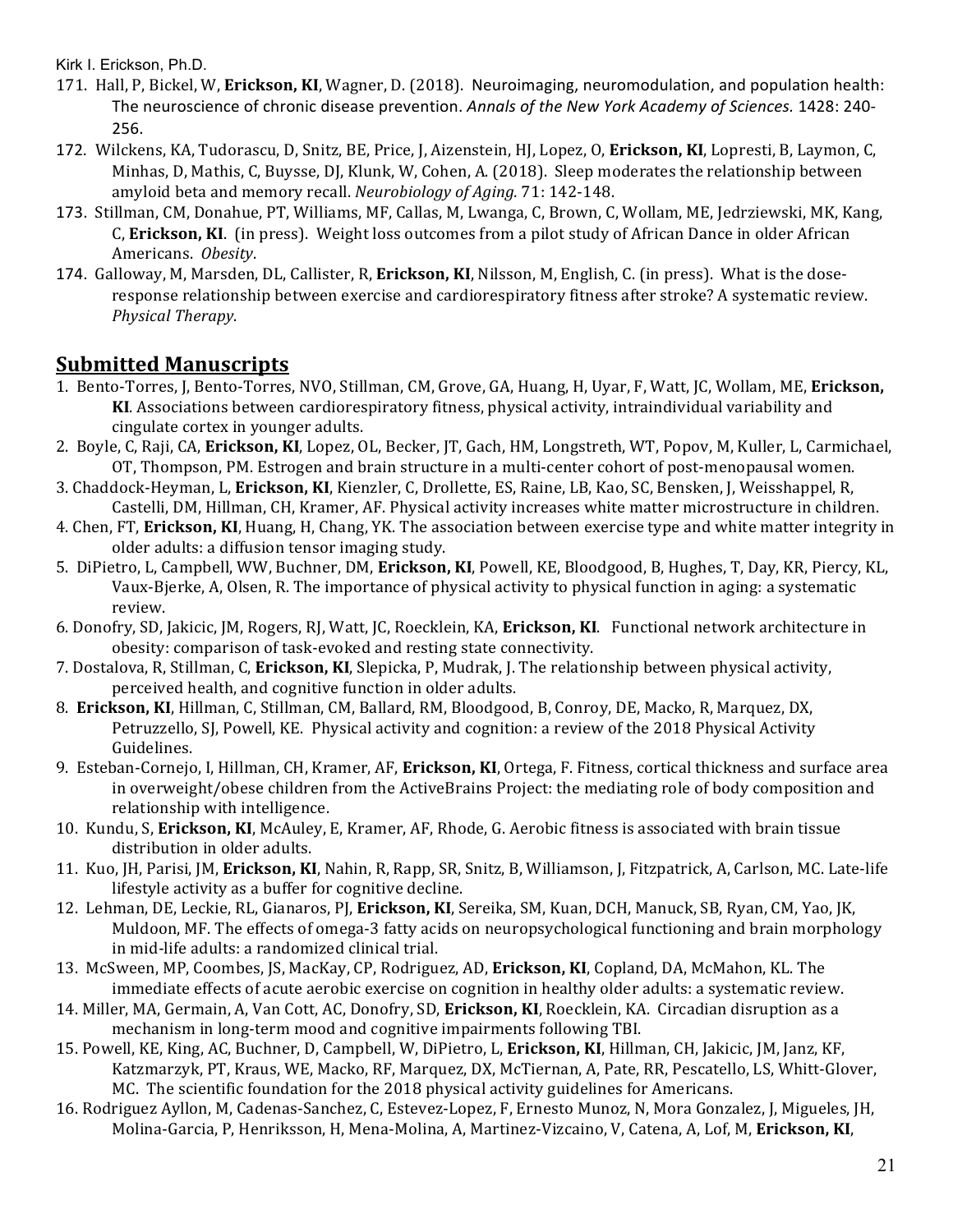Lubans, D, Ortega, FB, Esteban-Cornejo, I. Role of physical activity and sedentary behavior in the mental health of preschoolers, children and adolescents: a systematic review and meta-analysis.

- 17. Shaaban, CE, Aizenstein, HJ, Jorgensen, DR, MacCloud, RL, Meckes, NA, Erickson, KI, Glynn, N, Mettenburg, J, Guralnik, J, Newman, AB, Ibrahim, TS, Laurienti, PJ, Vallejo, AN, Pahor, M, Rosano, C. Physical activity and cerebral small vessel integrity in older adults.
- 18. Valkenborghs, SR, **Erickson, KI**, Nilsson, M, van Vliet, P, Callister, R. Feasibility of aerobic interval training in non-ambulant persons after stroke.
- 19. Valkenborghs, SR, van Vliet, P, Nilsson, M, Zalewska, K, Visser, M, Erickson, KI, Callister, R. Aerobic exercise and consecutive task-specific training (AExaCTT) for upper limb recovery after stroke: a randomized controlled pilot study.
- 20. Verstynen TD, \*Leckie RL, \*Weinstein AM, Jakicic JM, Rofey DL, **Erickson KI**. Weight-related variation in cortico-basal ganglia connectivity predicts inefficient executive control processing.
- 21. Vo, LTK, Wang, MY, Kramer, AF, Lee, H, Boot, WR, Voss, MW, Erickson, KI, Walther, DB. Nonheme iron captured by the time-averaged  $T2*$  signal predicts learning abilities.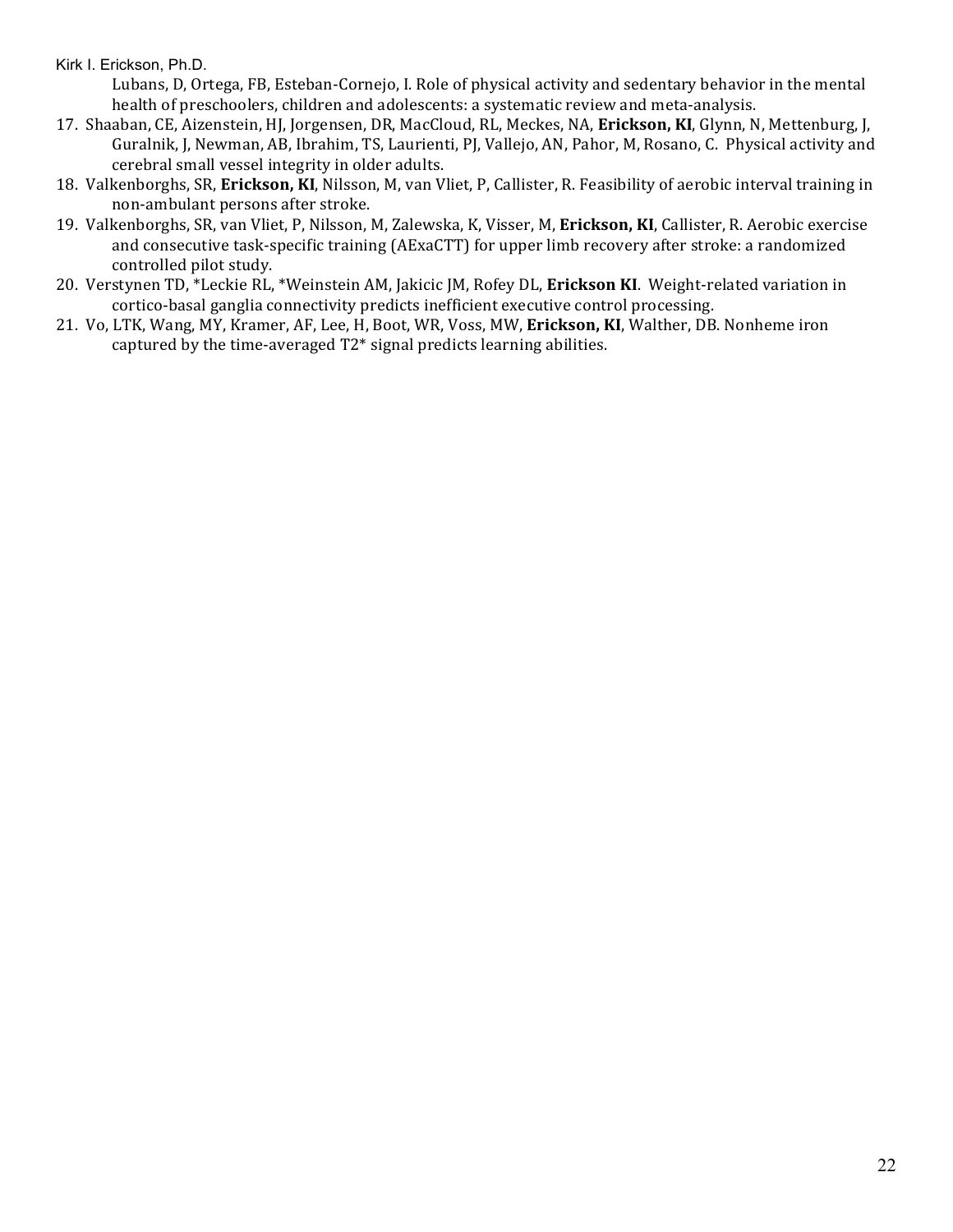# **Editorials:**

- 1. **Erickson, KI**. (2013). Therapeutic effects of exercise on cognitive function. *Journal of the American Geriatric Society*, 61: 2038-9.
- 2. Bherer, L, Erickson, KI, Liu-Ambrose, T. (2013). Physical Exercise and Brain Functions in Older Adults. *Journal of Aging Research*, 197326: 1-2.
- 3. Hall, PA, Erickson, KI, Gianaros, PJ (2017). The neurobiology of health communication. *Psychosomatic Medicine*, 79(4):37-38.

# **Book Chapters**

- 1. Kramer, AF, Erickson, KI, McAuley, E. (2008). Effects of physical activity on cognition and brain. Stuss, DT, Winocur, G, Robertson, IH. (Eds), Cognitive neurorehabilitation: Evidence and applications (2<sup>nd</sup> Edition). United Kingdom: Cambridge University Press.
- 2. **Erickson, KI**, Korol, DL. (2009). The effects of hormone replacement therapy on the brains of postmenopausal women: A review of human neuroimaging studies. Chodzko-Zajko, W, Kramer, AF., Poon, L. (Eds), Enhancing Cognitive Functioning and Brain Plasticity ( $1<sup>st</sup>$  Edition).
- 3. **Erickson, KI.** (2011). Augmenting brain and cognition by aerobic exercise. Foundations of Augmented Cognition. Directing the Future of Adaptive Systems, Volume 6780, p. 30-38.
- 4. **Erickson, KI**. (2012). Physical Activity and Brain Functions. Blair, S, Haskell, B, Bouchard, C, (Eds). Physical Activity and Health (2<sup>nd</sup> Edition). Human Kinetics.
- 5. Erickson, KI, \*Miller, DL, \*Weinstein, AM. (2012). Physical activity training on brain and cognition. Wahl, HW, Tesch-Romer, C, Ziegelmann, J. (Eds). Angewandte Gerontologie: Interventionen fur ein gutes Altern in 100 Schlusselbegriffen. Kohlhammer.
- 6. **Erickson, KI**, Banducci, SE, Akl, SL. (2012). Effects of exercise on cognitive processing studied by MRI in elderly people. Boecker, H, Hillman, C, Scheef, L, Struder, HK. Functional Neuroimaging in Exercise and Sport Sciences. Springer, NY.
- 7. \*Miller, DL, \*Weinstein, AM, Erickson, KI. (2012). Structural plasticity induced by physical exercise. Boecker, H, Hillman, C, Scheef, L, Struder, HK. Functional Neuroimaging in Exercise and Sport Sciences. Springer, NY.
- 8. Erickson, KI. (2013). Exercise on the Brain. Pashler, Harold (Ed), **Encyclopedia of the Mind.** SAGE publications.
- 9. **Erickson, KI.** (in press). Aging, Training, and Brain Plasticity. Proceedings from the Marcilius-Kolleg Summer School Program.
- 10. Hillman, CH, Erickson, KI. (2012). Cognition, Exercise. Mooren, F & Skinner, J (Eds). Encyclopedia of Exercise Medicine in Health and Disease. Springer.
- 11. Voss, MW, **Erickson, KI.** (2013). Exercise effects on Brain and Cognition in Older Adults. Ekkakakis (Ed). Routledge Handbook of Physical Activity and Mental Health, Routledge.
- 12. **Erickson, KI** & Liu-Ambrose, T (in press). Exercise and Health on Brain Function. Schaie & Willis (Eds). Handbook for the Psychology of Aging.
- 13. Erickson, KI & Oberlin, LE. (2016). Exercise and Brain Functions. Park, Cabeza, Nyberg (Eds.) Handbook for the Cognitive Neuroscience of Aging.
- 14. Peven, JC, Stillman, CM, **Erickson, KI** (in press). Influence of Physical Exercise on Cognitive Aging. Heliman & Nadeau (Eds). Cognitive Changes and the Aging Brain.

# **Invited Lectures**

**[Keynote]** Fit body, fit brain: exercise is the key. American Congress of Rehabilitation Medicine, (Presented: October, 2018), Dallas, TX.

**[Keynote]** Exercise and Brain Health. Health Across the Lifespan (Presented: September, 2018), Magdeburg, Germany.

Healthy Brain Aging: Effects of Exercise. Promoting Healthy Brain Aging and Preventing Dementia: Research and Translation (June, 2018), Banff, CA.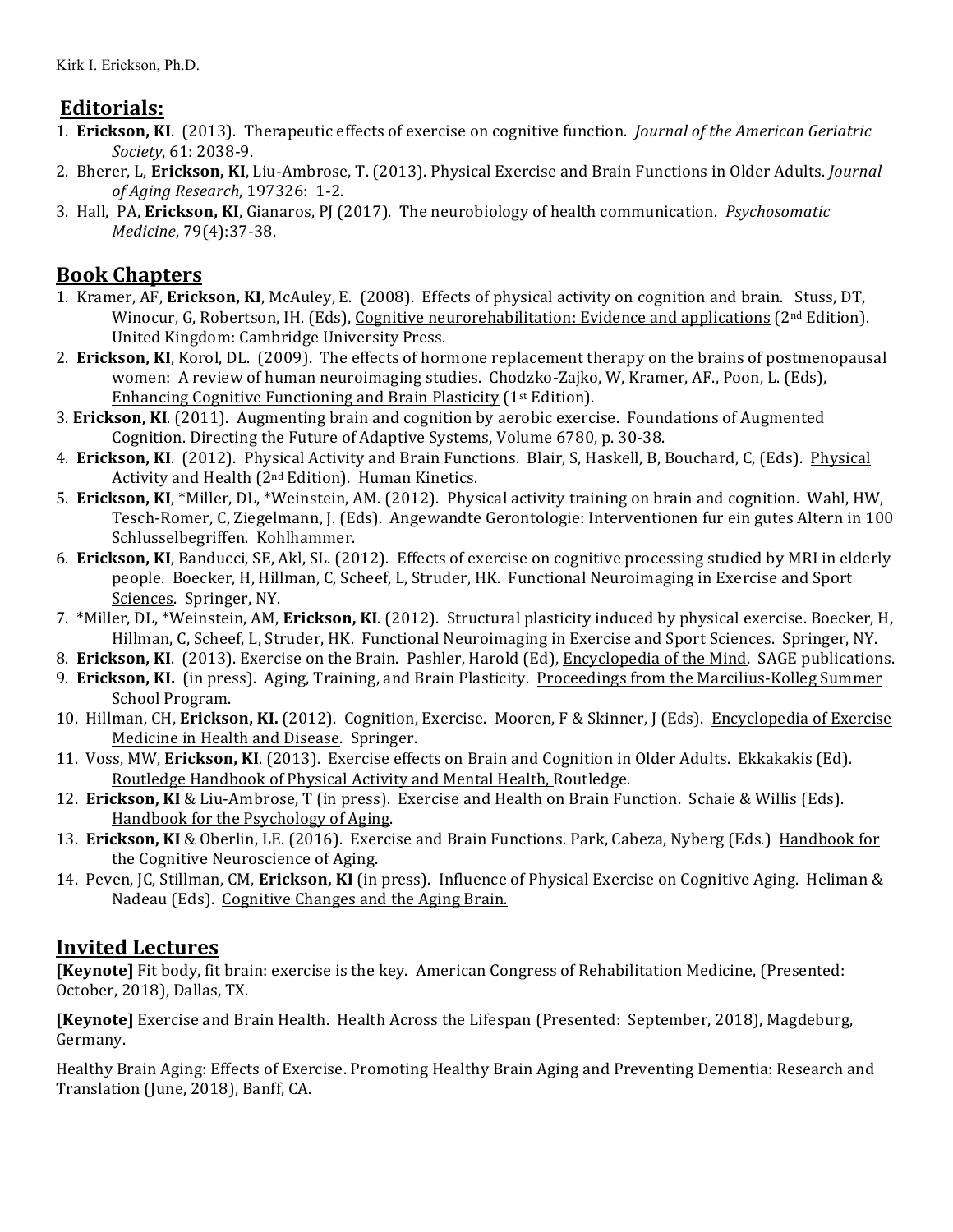Physical Activity Guidelines Report: Brain Health. American College of Sports Medicine (May, 2018), Minneapolis, MN.

Exercise effects on brain health in mid-life and older adults. American Psychological Society (May, 2018), San Francisco, CA.

NIH Science of Behavior Change. American Psychological Society (May, 2018), San Francisco, CA.

Exercise and Cognition. Presented at UPMC International Workshop (May, 2018), Chianciano Terme, Italy.

**[Keynote]** Aging, Exercise, and Brain Plasticity. Presented at Learning and Plasticity (April, 2018), Akaslampolo, Finland. 

**[Keynote]** Effects of physical exercise and fitness on brain in old age: the state of the art and future projects. (March, 2018), University of Granada, Spain.

Brain plasticity throughout the lifespan and approaches for initiating health behaviors. Presented at Science Strategy Meeting for the Royal Society. (February, 2018), University of West Indies, Kingston, Jamaica.

How to maintain your aging brain. Presented at BRITE program, (January 2018), University of Pittsburgh, PA.

Therapy: targets and approaches to improve cognitive and sensory outcomes. Presented at NIH workshop on Sensory Impairment and Cognitive Decline. (October, 2017), Bethesda, MD.

Effects of exercise on brain and cognition in healthy aging. Presented at European Congress on Neuropsychology and practice (September, 2017), Paris, France.

**[Keynote]** Aging, Exercise, and Brain Plasticity. Presented, American College of Sports Medicine (June, 2017). Denver, CO.

Aging, Exercise, and Brain Plasticity. Presented, CIHR Summer Program in Aging (May, 2017), Montreal, Canada.

Exercise and brain plasticity. Presented, Reversibility Network Meeting (April, 2017), New York, NY.

Exercise and brain plasticity. Presented, Physical Exercise and Brain Health Symposium, University of California, Irvine (March, 2017), Irvine, CA.

Exercise and brain function. Brain, Behavior, and Cancer series. Presented, University of Pittsburgh (January 2017), Pittsburgh, PA.

Run for your life: exercise effects on brain and cognition. Presented, Western Psychiatry, University of Pittsburgh (January 2017), Pittsburgh, PA.

Aging, exercise, and brain plasticity. Society for Neuroscience (November, 2016), San Diego, CA.

**[Keynote]** - Aging, exercise, and brain plasticity. Interdisciplinary work in social psychiatry (November, 2016), Heidelberg, Germany.

Effects of exercise on brain outcomes. National Taiwan Sports University (August 2016), Taiwan, China.

Aging, Exercise, and Brain Plasticity. World Congress on Active Ageing (June 2016), Melbourne, Australia.

Fit body, fit brain: effects of exercise training on brain health. Umea Center for Functional Brain Imaging (June 2016), Umea, Sweden.

Fit body, fit brain: effects of exercise on the aging brain and biomarkers of AD. Fudacio ACE. University of Barcelona (May 2016), Barcelona, Spain.

Using technology to enhance exercise adherence in middle-aged adults. University of British Columbia (May 2016), Vancouver, BC.

Fit body, fit brain: effects of exercise on brain plasticity. New York Association for Neuropsychologists (April 2016), New York, NY.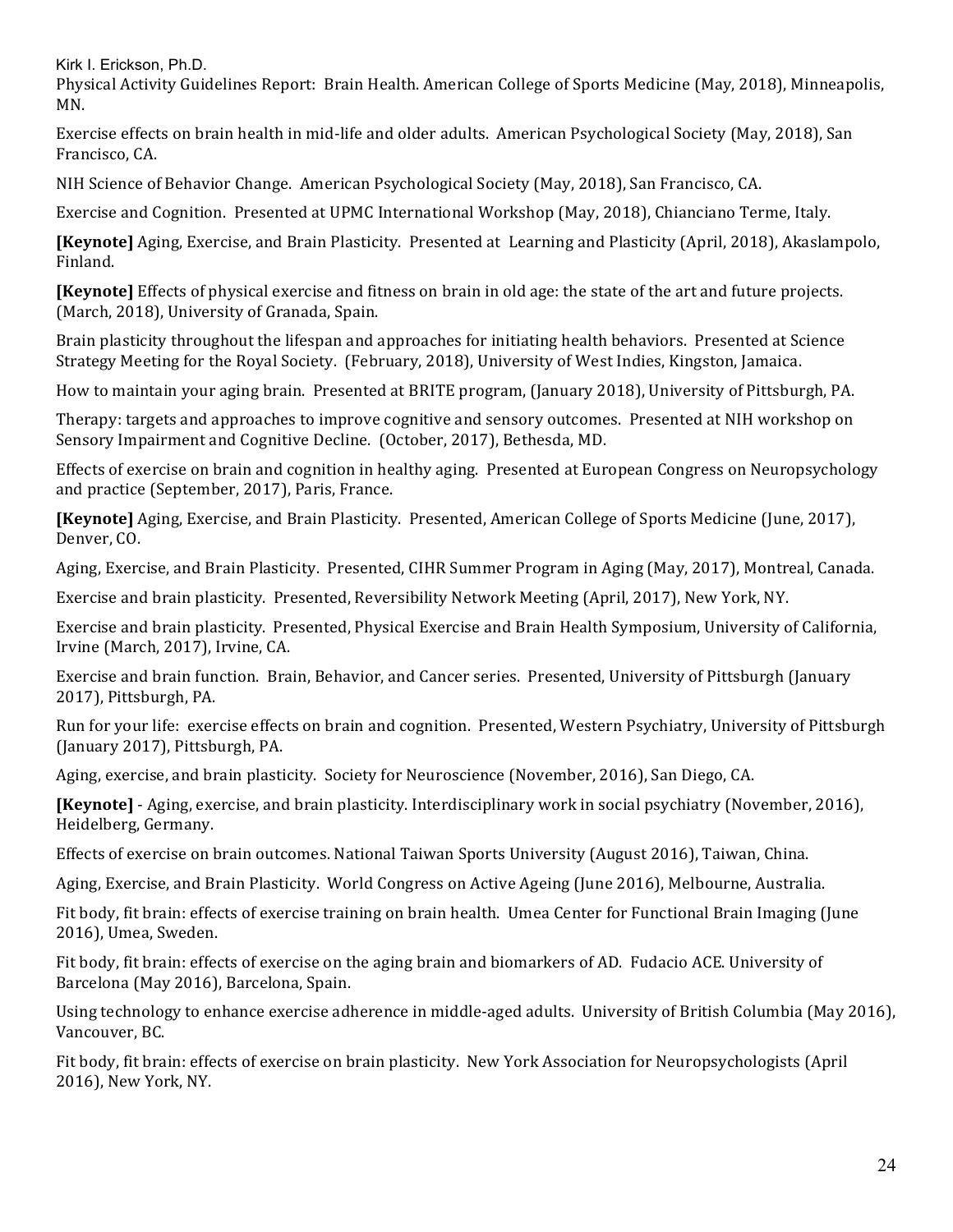**[Keynote].** Fit body, fit brain: effects of exercise on brain health. Active Living for Healthy Brains: a community engagement event (April 2016), Calgary, CA.

Exercise and brain plasticity. Presented at the American Association for Geriatric Psychiatry (March 2016), Washington DC.

New Research on Walking Effects on the Brain. Walk Works program, Indiana PA (March, 2016).

Fit body, fit brain. Presented at the University of Pittsburgh Winter Academy. West Palm Beach and Naples, Florida (February, 2016).

Exercise and Brain Plasticity. Presented at Neuroscience Colloquium, Syracuse University (January 2016). Syracuse, NY.

Predicting physical activity adherence from brain imaging data. Presented at the Behavioral and Psychological Phenotyping NIH Workshop (December 2015). Bethesda, MD.

Exercise and Brain Plasticity. Presented at the Network on Reversability, Rockefeller University (October, 2015). New York City, NY.

Exercise and hippocampal function. Presented at the Swiss Memory Workshop (August, 2015), Spiez, Switzerland.

Exercise and Brain Health. Presented at the  $1<sup>st</sup>$  Congreso Internacional de Educacion Fisica y Deporte Escolar (August, 2015), Lima, Peru.

Exercise and brain plasticity. Presented at the University of Michigan (May, 2015), Ann Arbor, MI.

Effects of exercise on hippocampal volume and function. Presented at the Physiology Society (April, 2015). Edinburgh, UK.

Exercise and Human Brain Plasticity. Presented at the Neuroplasticity and Brain Repair Retreat (March, 2015). Los Angeles, CA.

Exercise and Brain Health. Presented at Annual Society for Experimental Neurotherapeutics (February, 2015). Washington D.C.

Moderators and Mediators of Exercise-induced brain plasticity. Presented at International Neuropsychological Society (February, 2015). Denver, CO.

Exercise and Brain Plasticity. Chronic Disorders Seminar (January, 2015), Pittsburgh, PA.

Preliminary results from the Look AHEAD Brain ancillary study. Presented at Look AHEAD Executive Steering Committee (November, 2014). Bethesda, MD.

Healthy Brain Aging. Presented at Wilkins Community Center (November, 2014). Pittsburgh, PA.

**[Keynote].** Aging, Exercise, and Brain Plasticity. Presented at Hong Kong Hospital Authority (October, 2014). Hong Kong.

**[Keynote].** Exercise and brain plasticity. Presented at International Society for Neuroimaging in Psychiatry (September, 2014). Halifax, Nova Scotia, CA.

**[Keynote].** Exercise and brain functions. Presented at Stroke Rehabilitation Research Workshop (July, 2014), Hamilton Island, Australia.

Aging, Exercise and Brain Plasticity. Presented at Summer Clinical Symposium, (July, 2014), Chicago, IL.

Aging and Exercise. Presented at Homewood Senior Center (June, 2014), Pittsburgh, PA.

Physical activity versus sedentary time. Presented at Institute of Medicine. Committee on the Public Health Dimensions of Cognitive Aging. Arnold and Mabel Beckman Center of the National Academies, (June, 2014), Irvine CA.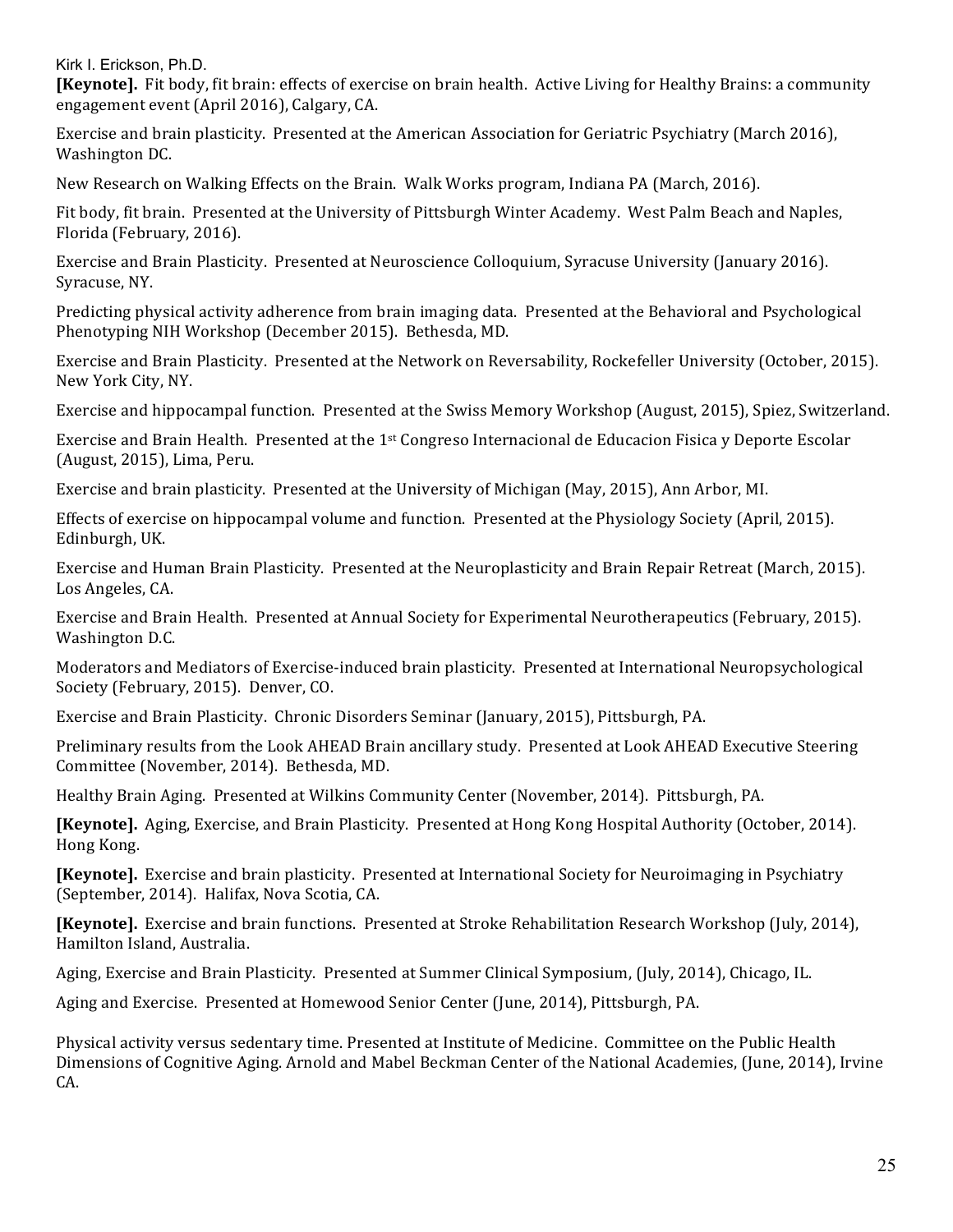Moderators and mediators of exercise-related brain plasticity. Presented at PERFORM center - Concordia University (May, 2014), Montreal, CA.

Aging, Exercise and Cognition – a brief overview. Presented at Research Day – Aging Institute (April, 2014), Pittsburgh, PA.

Aging, Exercise and Cognition – an Overview. Presented at Cognitive Aging Conference – Overview talk (April, 2014), Atlanta, GA.

Exercise, obesity, and brain function throughout the lifespan. Presented at Illinois Transdisciplinary Obesity Prevention Program (February, 2014), Champaign, IL.

Aging, Exercise and Brain Plasticity. Presented at Association for the Advancement of Science (February, 2014), Chicago, IL.

Update on exercise and brain health. Communication Sciences Roundtable Talk (January, 2014), Pittsburgh, PA.

Exercise and Brain Health. Presented at International College of Geriatric Psychoneuropharmacology (October, 2013), Pittsburgh, PA.

Aging, Exercise, and Brain Plasticity. Presented at Neuroscience Colloquium. Rosalind Franklin Medical School (September, 2013), Chicago, IL.

Lifestyle variables and brain health. Presented at Healthy Brain Workshop (September, 2013), Pittsburgh, PA.

Exercise and Brain Plasticity. Presented at National Space and Biomedical Research Institute (August, 2013), Houston, TX.

Exercise and Brain Health. Presented at Nutrition and Brain Conference (July, 2013), Washington DC.

Aging, Exercise, and Brain Plasticity. Presented at Pittsburgh Parkinson's Disease Support Group, (June, 2013), Pittsburgh, PA.

Effects of exercise on brain structure and function. Presented at Academy of Behavioral Medicine Research -Acceptance presentation for the Neal Miller Junior Investigator Prize. (June, 2013), Monterrey, CA.

Exercise and dementia. Presented at American College of Sports Medicine (May, 2013), Indianapolis, IN.

Exercise, Brain Health, and Alzheimer's Disease. Presented at American College of Sports Medicine (May, 2013), Indianapolis, IN.

Exercise and brain plasticity. Presented at University of Medicine and Dentistry at New Jersey (March, 2013), Newark, NJ.

Exercise and brain health in late life [Keynote Address]. Presented at Motor and Cognitive Performance Across the Lifespan (February, 2013), Stuttgart, Germany.

Exercise and brain health in late life. Presented at Department of Psychology Colloquium Series – University of Texas, Dallas (February, 2013), Dallas, TX.

Exercise and Brain Plasticity in Late Adulthood. Presented at University of Pennsylvania Institute Visiting Scholars Series (January, 2013), Philadephia, PA.

Aging, Exercise, and Brain Plasticity. Presented at Rutgers University Psychology Department Colloquium Series  $(October, 2012)$ , Newark, NJ.

Aging, Exercise, and Brain Plasticity. Presented at Marquette University Neuroscience Colloquium Series (October, 2012), Milwaukee, WI.

Exercise and brain health in late life. To be presented at National Institute of Aging (October, 2012), Bethesda, MD.

Exercise, Aging, and Brain Plasticity. Presented at Multimodal Neuroimaging Training Program (June, 2012), Pittsburgh, PA.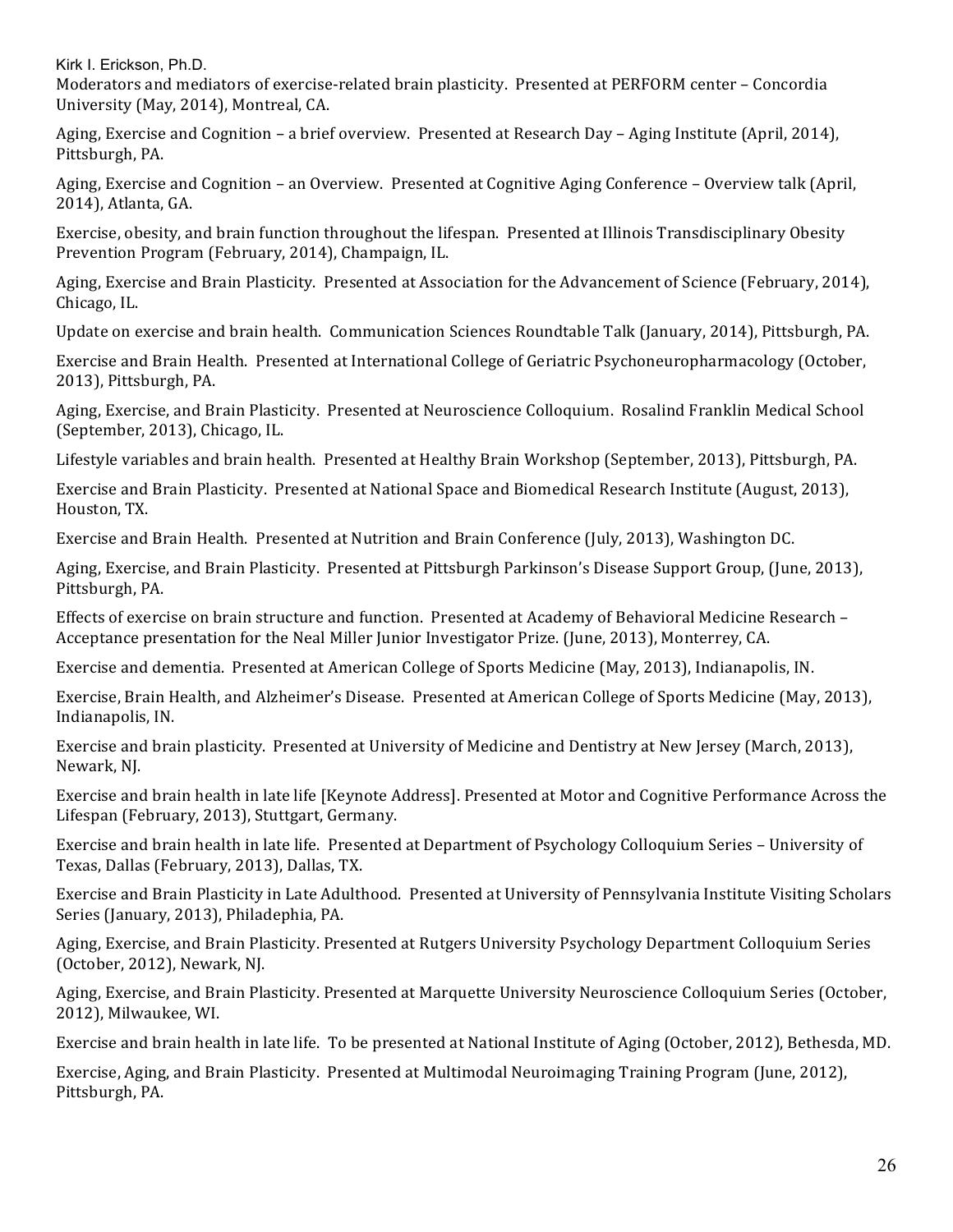Exercise, training, and Alzheimer's Disease. Presented at NIH Alzheimer's Disease Summit (May 2012), Bethesda, MD.

Exercise and Brain Plasticity in Humans. Presented at Brain Plasticity: Itself a plastic concept? (May, 2012), New York City, NY.

Physical activity, Cognition, and Brain-derived Neurotrophic Factor. Presented at Seizing the Opportunity: Planning and Developing Future Directions in Aging Research Using the Canadian Longitudinal Study on Aging (April, 2012), Vancouver, Canada.

Exercise and brain plasticity in late life. Presented at Seizing the Opportunity: Planning and Developing Future Directions in Aging Research Using the Canadian Longitudinal Study on Aging (April, 2012), Vancouver, Canada.

Physical activity and memory functions. Presented at Oxford Athletic Club for Alzheimer's Disease Research Center (April, 2012), Wexford, PA.

Physical activity and brain function in late life. Presented at Pittsburgh Alzheimer's Disease Research Center Review Conference (April, 2012), New Orleans, LA.

Exercise effects on brain health in late adulthood. Presented at American Society for Aging (March, 2012), Washington D.C.

Effects of exercise on brain plasticity. Presented at  $5<sup>th</sup>$  NBCNS Research Symposium (March, 2012), Stockholm, Sweden.

Obesity and physical activity on brain health. Presented at Department of Nutritional Sciences (February, 2012), Champaign-Urbana, IL.

The Emerging Field of Health Neuroscience. Presented at Pittsburgh Undergraduate Neuroscience Club (February, 2012), Pittsburgh, PA.

The Emerging Field of Health Neuroscience. Presented at Pittsburgh Panther Psychology Club (January, 2012), Pittsburgh, PA.

Physical activity effects on brain health in late life. Presented at the Pittsburgh Alzheimer's Disease Research Center (November, 2011), Pittsburgh, PA.

Aging, Exercise, and Brain Health. Presented at Max Planck Institute (November, 2011), Berlin, Germany.

Physical activity effects on brain health. Presented at Center for the Neural Basis of Cognition (October, 2011), Seven Springs, PA.

The potential preventive benefits of exercise on Alzheimer's Disease. Presented at Western Pennsylvania Alzheimer's Association (October, 2011), Mars, PA.

Physical activity and brain health. Presented at Satellite symposium on Cognitive Neuroscience of Aging at International Conference on Cognitive Neuroscience (September, 2011), Palma, Spain.

The effects of physical activity on brain health in late life. Presented at Tannenbaum brain health symposium (September, 2011), Toronto, Canada.

From video games to sports: the influence of leisure activities on brain health. Presented at the American Museum of Natural History (September, 2011), New York, NY.

Exercise training on brain and cognition. Presented at Center for Advanced Study of Language (August, 2011), College Park, MD.

Effects of Exercise on Brain and Cognitive Function. Presented at 13th Annual Harvard Postgraduate Nutrition Symposium, (July, 2011), Boston, MA.

Aging and exercise: New Directions. Presented at Claude D. Pepper Center for Older Americans, (April, 2011), Pittsburgh, PA.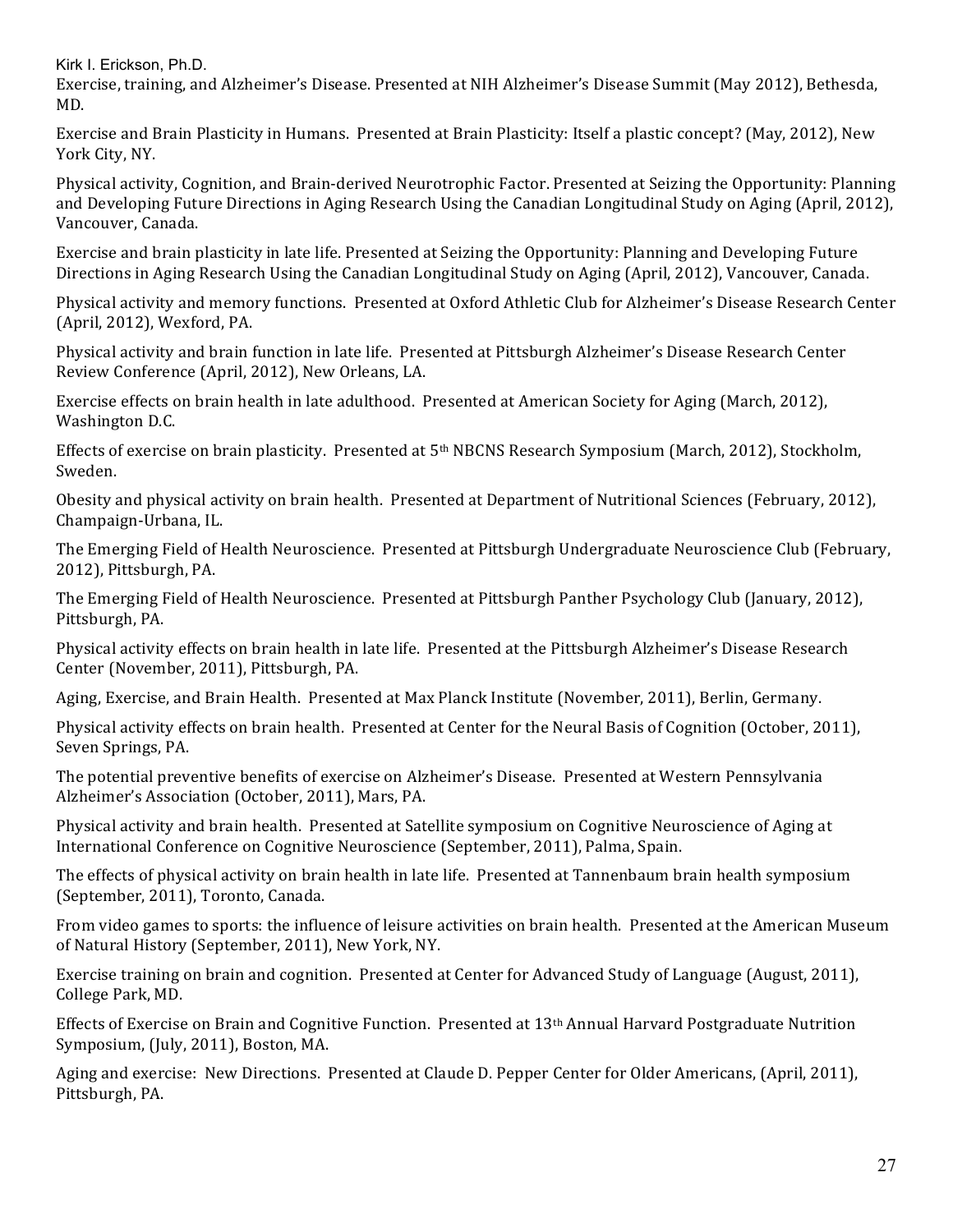Aging, Exercise, and Brain Health. Presented at Mood, Brain, and Biology working group, (March, 2011), Pittsburgh, PA.

Aging, Exercise, and Brain Health. Presented at Pittsburgh VA, (February, 2011), Pittsburgh, PA.

Physical Activity as a means to enhance cognitive and brain health. Presented at International Neuropsychological Society (February, 2011), Boston, MA.

Aging, Exercise, and Brain Health. Presented at Institute on Aging (January, 2011), Pittsburgh, PA.

Aging, Exercise, and Brain Health. Presented at University of Heidelberg (January, 2011), Heidelberg, Germany.

Exercise and Brain Plasticity in Late Adulthood. Presented for the Graduate School of Public Health at University of Pittsburgh (November, 2010).

Aging, Exercise, and Brain Plasticity. Presented for the Department of Kinesiology at Penn State University (September, 2010).

Aging, Exercise, and Brain Plasticity. Presented for the Claude D. Pepper Center for Older Americans, University of Pittsburgh (September, 2010).

Aging, Exercise, and Brain Plasticity. Presented at Pittsburgh Mind Body Center (January, 2010), Pittsburgh, PA.

Aging, training, and neuroplasticity. Presented at Aging & Training Summer School Program, University of Heidelberg, Germany (September, 2009), Heidelberg, Germany.

Aerobic exercise: A method for preventing and reversing age-related cognitive and neural decline. Presented (April, 2008), Stockholm, Sweden.

## **Select Conference Symposia**

**(\* student/post-doc presentation; † Chaired symposium)**

Erickson, KI. Modifiers of the effects of exercise on the brain. Presented at the International Neuropsychological Society conference (February, 2015), Denver, CO.

\* Weinstein, AM, Whitmoyer, P, Saxton, J, Morrow, L, Snitz, B, **Erickson, KI**. The relationship between physical activity and neurocognitive function in adults with cognitive impairment. Presented at Alzheimer's Association International Conference (July, 2012), Vancouver, Canada.

**Erickson, KI,** Weinstein, AM, Verstynen, TD, Voss, MW, Prakash, RS, Woods, J, McAuley, E, Kramer, AF. The influence of an aerobic exercise intervention on brain volume in late adulthood. Presented at Alzheimer's Association International Conference (July, 2012), Vancouver, Canada.

\* Weinstein, AM, Verstynen, TD, Prakash, RS, Voss, MW, Chaddock, L, Szabo, A, Kramer, AF, Erickson, KI. Gray matter volume, cardiorespiratory fitness, and cognitive function: a whole brain, voxel-based mediation analysis. Presented at Society for Neuroscience (November, 2012), New Orleans, LA.

\* Verstynen, TD, Leckie, RL, Weinstein, AM, Jakicic, JM, Rofey, DL, **Erickson, KI**. Altered cortico-basal ganglia connectivity with obesity predicts inefficient executive control processing. Presented at Society for Neuroscience (November, 2012), New Orleans, LA.

Basak, C, Kim, J, Voss, MW, Prakash RS, **Erickson, KI**, Szabo, A, McAuley, E, Kramer, AF. Determining a causal relationship between fitness and cognition in late adulthood. Presented at Cognitive Aging Conference (April, 2012), Atlanta, GA.

**† Erickson, KI.** Effects of physical activity training on cognitive and brain function. Presented at International Society for Neuroimaging in Psychiatry (September, 2011), Heidelberg, Germany.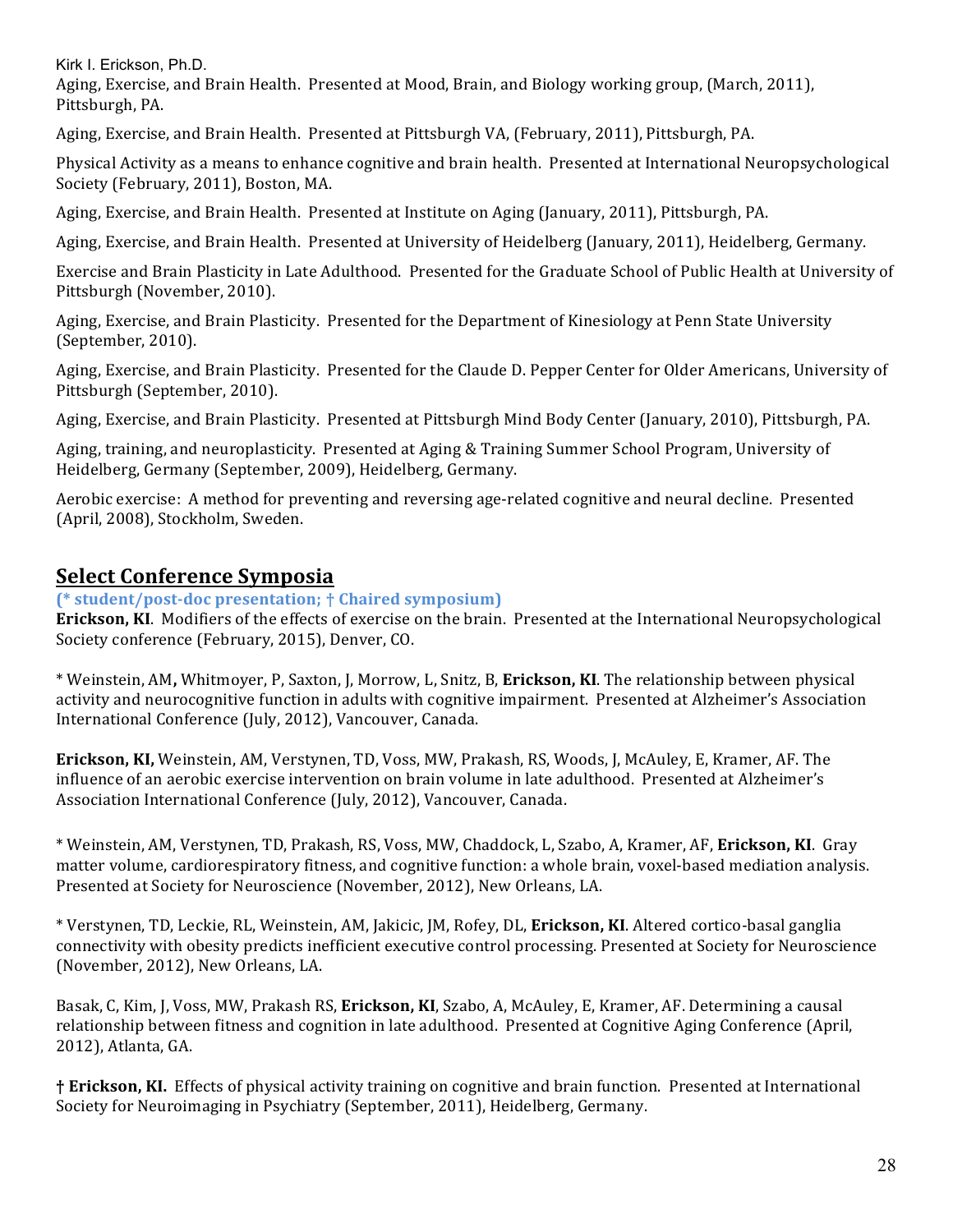**Erickson, KI.** Aging, Exercise, and Brain Health. Presented at International Conference on Augmented Cognition (July, 2011), Orlando, FL.

Erickson, KI. Aging, exercise, and brain health. Presented at International Neuropsychological Society (February, 2011). Boston, MA.

\* Weinstein, AM, Sutton, BP, Prakash, RS, Voss, MW, Chaddock, L, Szabo, A, Mailey, E, White, SM, Wojcicki, TR, McAuley, E, Kramer, AF, Erickson, KI. The effect of aerobic fitness on n-acetylaspartate and memory in neurologically healthy older adults. Presented at International Neuropsychological Society (February, 2011). Boston, MA.

Raji, C, Erickson, KI, Lopez, O, Becker, JT, Rosano, C, Newman, A, Kuller, LH. Effect of walking on gray matter volume in Alzheimer's Disease. Presented at the Radiological Society of North America (November, 2010), Chicago, IL.

**Erickson, KI.** Aging, Exercise, and Brain Function. Presented at Winter Conference on Brain Research (January, 2010), Breckenridge, CO.

**Erickson, KI.** Aging, Exercise, and neuroplasticity. Presented at Aging and Speech Communication Research Conference (October, 2009), Bloomington, IN.

**Erickson, KI.** Effect of aerobic exercise on hippocampal volume and function. Presented at the American College of Sports Medicine (May, 2009), Seattle, WA.

**Erickson, KI**. Aerobic Exercise: a method for preserving and enhancing cognitive and brain function in old age. Presented at Winter Conference on the Neurobiology of Learning and Memory (January, 2009), Park City, UT.

**Erickson, KI**, Kramer, AF. Aging and training-induced plasticity. Presented at the International Congress of Psychology (July, 2008), Berlin, Germany.

**Erickson, KI.** The relationship between brain structure and brain function in older adults: The influence of lifestyle factors and genetics. Presented at Society for Psychophysiological Research (October, 2007), Savannah, GA.

**Erickson, KI**, Kramer, AF. Aging and training-induced plasticity. Presented at Aging and Speech Communication Research Conference (October, 2007), Bloomington, IN.

Kramer, AF, **Erickson, KI**, Boot, W, Becic, E. Aging and Attention. Presented at Aging and Speech Communication Research Conference (October, 2007), Bloomington, IN.

**Erickson, KI**, Malkowski, E, Voss, MW, Colcombe, SJ, Kramer, AF. Physical fitness alters the locus of activity in the right prefrontal cortex of older adults during the encoding of non-famous faces. Presented at Cognitive Aging Conference (July, 2007), Adelaide, South Australia.

Basak, C, Voss, MW, Boot, W, Erickson, KI, Kramer, AF. Can older adults benefit from videogame training? Relationship among cognition, game performance and brain structure. Presented at the Cognitive Aging Conference (July, 2007), Adelaide, South Australia.

Prakash, RS, Erickson, KI, Snook, EM, Colcombe, SJ, Motl, RW, Kramer, AF. Altered patterns of brain activation in Multiple Sclerosis during response inhibition: An fMRI investigation. Presented at International Neuropsychological Society (February, 2007), Portland, OR.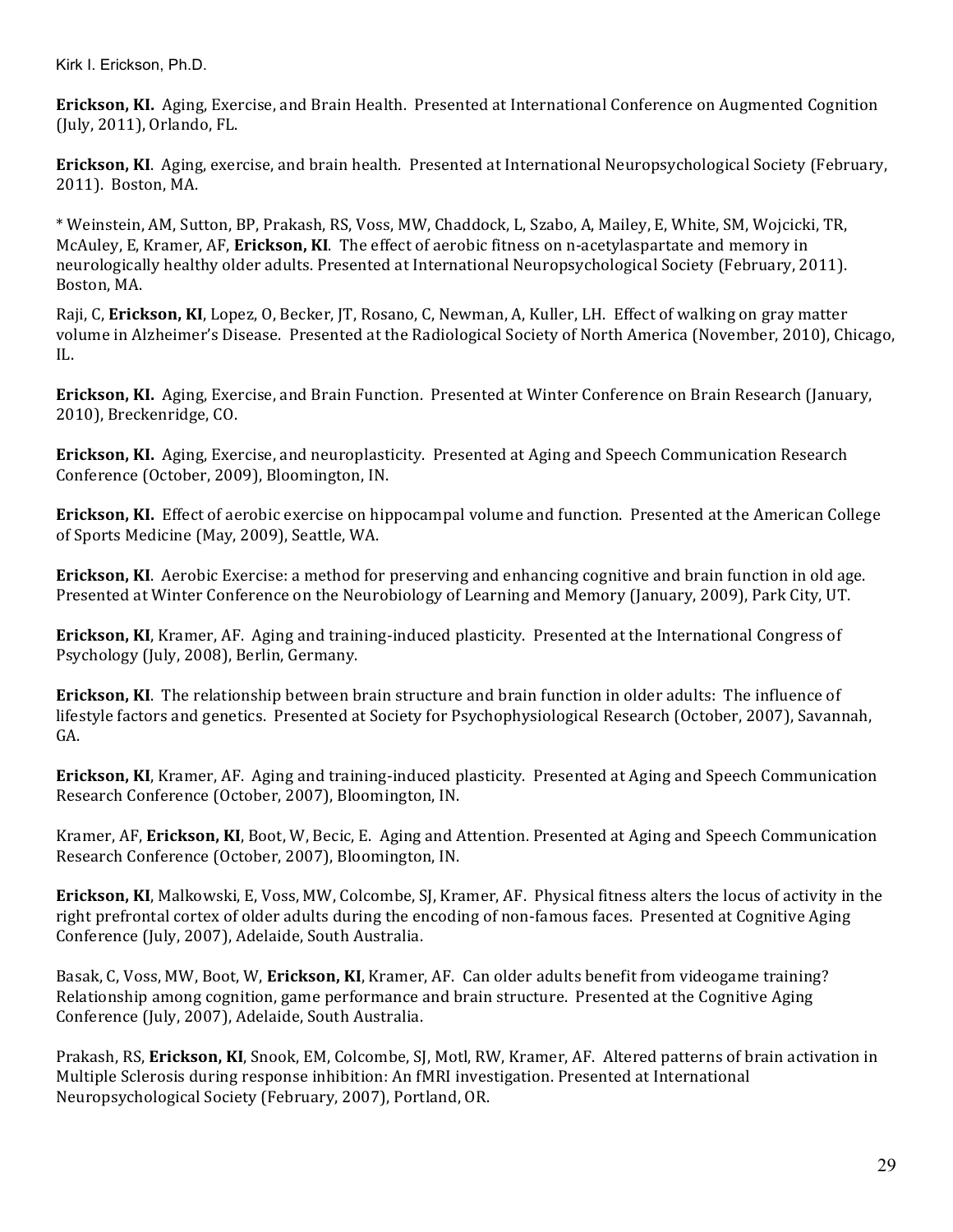Kramer, AF, Colcombe, SJ, **Erickson, KI**, Scalf, PE. Fitness training and the brain: From molecules to minds. Presented at Cognitive Aging Conference (April, 2006), Atlanta, GA.

**Erickson, KI**, Kramer, AF. Aging & Fitness: Implications for cognitive and cortical plasticity? Presented at Winter Conference on Brain Research (January, 2005), Breckenridge, CO.

Behrer, L. Kramer, AF, Colcombe, SJ, **Erickson, KI**, Peterson, M, McCarley, J. Becic, E. Cognitive plasticity and aging: The effect of laboratory-based dual-task training on attentional time-sharing. Presented at Cognitive Aging Conference (April, 2004), Atlanta, GA.

Nielson, KA, Yee, D, Erickson, KI, Bryant, T. Enhancement of delayed memory retrieval by arousal after learning: A possible intervention approach. Presented at Society for Applied Research in Memory and Cognition (July, 2003), Aberdeen, Scotland, UK.

Kramer, AF, Colcombe, SJ, **Erickson, KI**, Scalf, PE. Enhancing cognitive vitality in older adults. Presented at Chicagoland Symposium on Functional MRI of the Brain in Health and Disease (2003), Chicago, IL.

Kramer, AF, Colcombe, SJ, **Erickson, KI**, Scalf, PE, McAuley, E. Cognitive and brain plasticity of older adults. Presented at Society for Psychophysiological Research (October, 2003), Chicago, IL.

Colcombe, SJ, **Erickson, KI**, Kramer, AF. Neurocognitive decline in older adults: Descriptions and developments. Presented at Life Long Learning Conference (December, 2002), Yokohama, Japan.

Colcombe SJ, Kramer AF, **Erickson, KI**, Belopolsky, A, Webb A, Cohen N, McAuley E, Wszalek T. An fMRI examination of models of age-related decline in cognitive functioning. Presented at Cognitive Aging Conference (2002), Atlanta, GA.

### **Selected Posters**

**(\* student/post-doc presentation; † Chaired symposium)**

Raji, CA, Erickson, KI, Lopez, OL, Becker, JT, Carmichael, O, Gach, H. Energy expenditure is associated with brain injury in normal cognition, MCI, and AD. To be presented at Radiological Society of North America (November, 2012), Chicago, IL.

\* Alvarez, TA, Turney, IC, Leckie, R, Voss, MW, Prakash, RS, Chaddock, L, Szabo, A, Mailey, E, White, SM, Wojcicki, TR, Veira, VA, Martin, SA, Pence, BD, Woods, JA, McAuley, E, Kramer, AF, **Erickson, KI**. Aerobic fitness moderates and age-related decline in serum BDNF. Presented at Cognitive Aging Conference (April, 2012), Atlanta, GA.

\* Turney, IC, Weinstein, AM, Alvarez, TA, Prakash, RS, Voss, MW, Kim, J, Chaddock, L, Woods, JA, McAuley, E, Greenwood, PM, Parasuraman, R, Fryxell, KJ, Kramer, AF, **Erickson, KI**. Val66Met polymorphism is not associated with volume of the hippocampus or basal ganglia in older adults. Presented at Cognitive Aging Conference (April, 2012), Atlanta, GA.

Vo, LT, Wang, MY, Lee, H, Kramer, AF, **Erickson, KI**, Voss, MW, Prakash, RS, Walther, DB. Predicting individual differences in future learning success from  $T2^*$  images: physiological basis and mechanisms. Presented at Society for Neuroscience (November, 2011), Washington D.C.

Raji, CA, Erickson, KI, Lopez, OL, Kuller, LH, Gach, MG, Thompson, P. Regular fish consumption is neuroprotective and reduces risk for cognitive decline in the cardiovascular health study. Presented at Radiological Society of North America (November, 2011), Chicago, IL.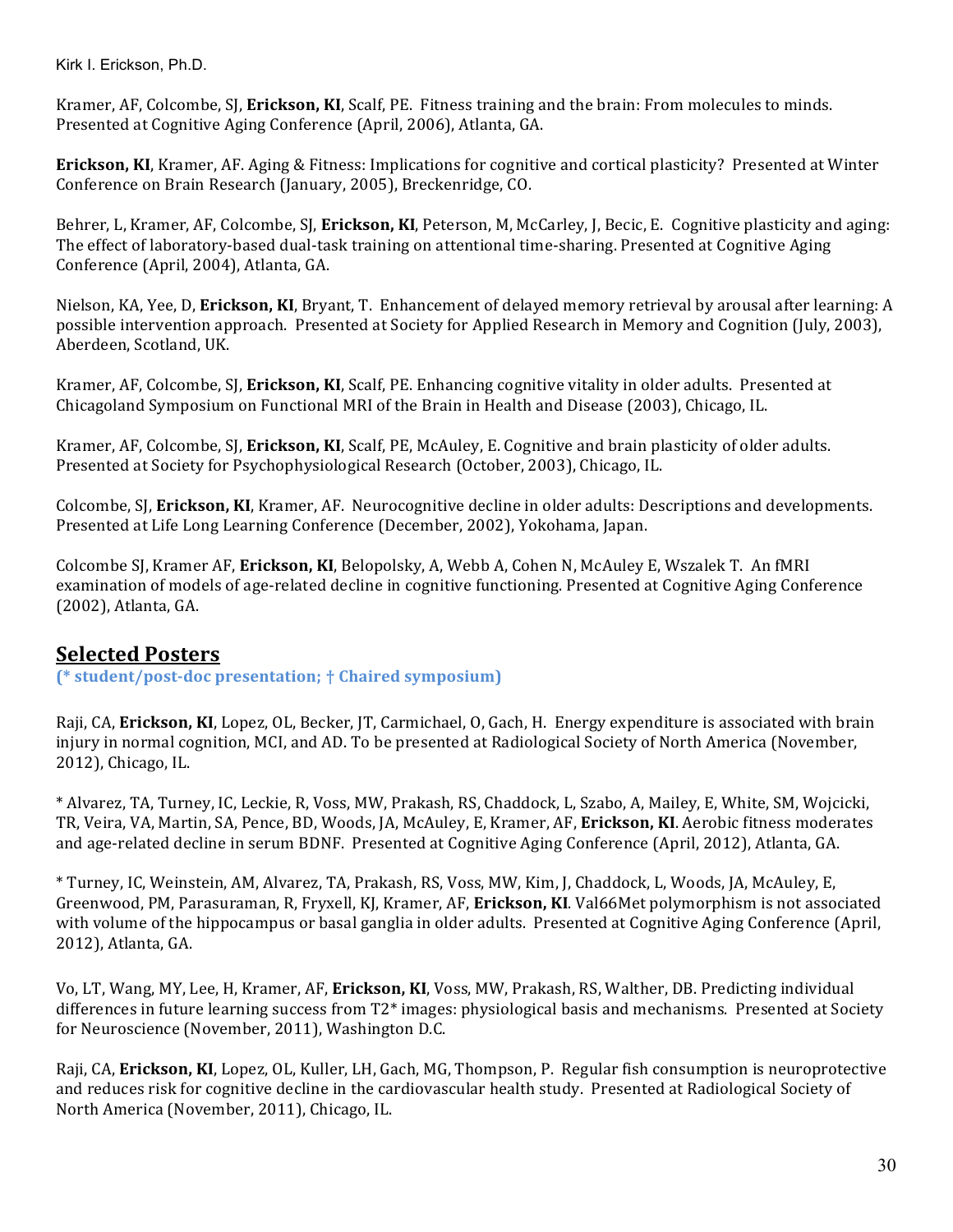\* Garcia, J. **Erickson, KI**, Raji, C, Lopez, OL, Newman, A, Rosano, C, Kuller, L. Physical activity is predictive of dementia but not mortality. Presented at International Conference on Alzheimer's Disease (July, 2011), Paris, France.

\* Verstynen, T, Weinstein, AM, Schneider, WW, Jakicic, JM, **Erickson, KI**. Increased BMI is associated with globally decreased white matter integrity. Presented at Organization for Human Brain Mapping (June, 2011), Quebec City, CA.

\* Miller, DL, Erickson, KI, Prakash, RS, Voss, MW, Basak, C, Kim, JS, Chaddock, L, Szabo, A, Mailey, E, White, SM, Wojcicki, TR, McAuley, E, Kramer, AF. Fitness, cognition, and basal ganglia volume in older adults. Presented at Organization for Human Brain Mapping (June, 2011), Quebec City, CA.

\* Weinstein, AM, Milgrom, R, Casey, M, Miller, DL, Banducci, S, Akl, S, **Erickson, KI**. Investigating cue-related brain activity during task-switching. Presented at Cognitive Neuroscience Society (April, 2011), San Francisco, CA.

Fanning, J. T., Mullen, S. P., Szabo, A. N., **Erickson, K.I.**, Kramer, A. F., & McAuley, E. Individual Differences in Fitness and Memory Response Trajectories Across a 12-month Exercise Trial. Presented at the annual meeting of the Society of Behavioral Medicine (April, 2011), Washington, DC.

Mourany, L, Prakash, RS, Lee, H, Voss, MW, Erickson, KI, Boot, WR, Basak, C, Neider, MB, Simons, DJ, Fabiani, M, Gratton, G, Kramer, AF. Videogame training and cortical recruitment of the attentional and default-mode networks. Presented at Cognitive Neuroscience Society (April, 2011), San Francisco, CA.

Jelinek, PE, Leigh, SR, Erickson, KI. Allometry of sexual dimorphism in subcortical structures of the human brain. To be presented at the American Association of Physical Anthropologists. (April, 2011), Minneapolis, MN.

Onvewuenvi. IC, Christie, IC, Erickson, KI, Sheu, LK, Gianaros, PJ. Presence of the metabolic syndrome covaries with basal ganglia morphology and anhedonia. Presented at American Psychosomatic Society (March, 2011), San Antonio, TX.

Voss, M.W., Erickson, K.I., Prakash, R.S., Basak, C., Chaddock, L., Kim, J.S., Alves, H., Heo, S., Szabo, A.N., White, S.M., Wojcicki, T.R., Mailey, E.L., Olson, E.A., Gothe, N., Potter, V.V., Martin, S.A., Pence, B.D., Cook, M.D., Woods, J.A., McAuley, E.M., & Kramer, A.F. Neurobiological markers on plasticity of brain networks in a randomized intervention trial of exercise training in older adults. Presented at the 2<sup>nd</sup> Biennial International Conference on Resting-State Connectivity (November, 2010), Milwaukee, WI.

Szabo, A. N., Mailey, E. L., White, S. M., Wójcicki, T. R., Erickson, K.I., Voss, M., Kramer, A. F., & McAuley, E. Validating a non-exercise measure of cardiorespiratory fitness: Associations with brain structure and function. Paper presented at the annual meeting of the Gerontological Society of America (November 2010), New Orleans, LA.

Vo, L, Walther, D, Kramer, AF, Erickson, KI, Boot, WR, Lee, H, Voss, MW, Prakash, RS, Fabiani, M, Gratton, G, Wang, YM. Predicting training success for a video game: effect of number of subjects on prediction power. Presented at Organization for Human Brain Mapping (June, 2010), Barcelona, Spain.

Jelinek, PE, Leigh, SR, **Erickson, KI**. Sexual dimorphism of sub-cortical structures in the adult human brain using MRI. Presented at the American Association of Physical Anthropologists. (April, 2010), Albuquerque, NM.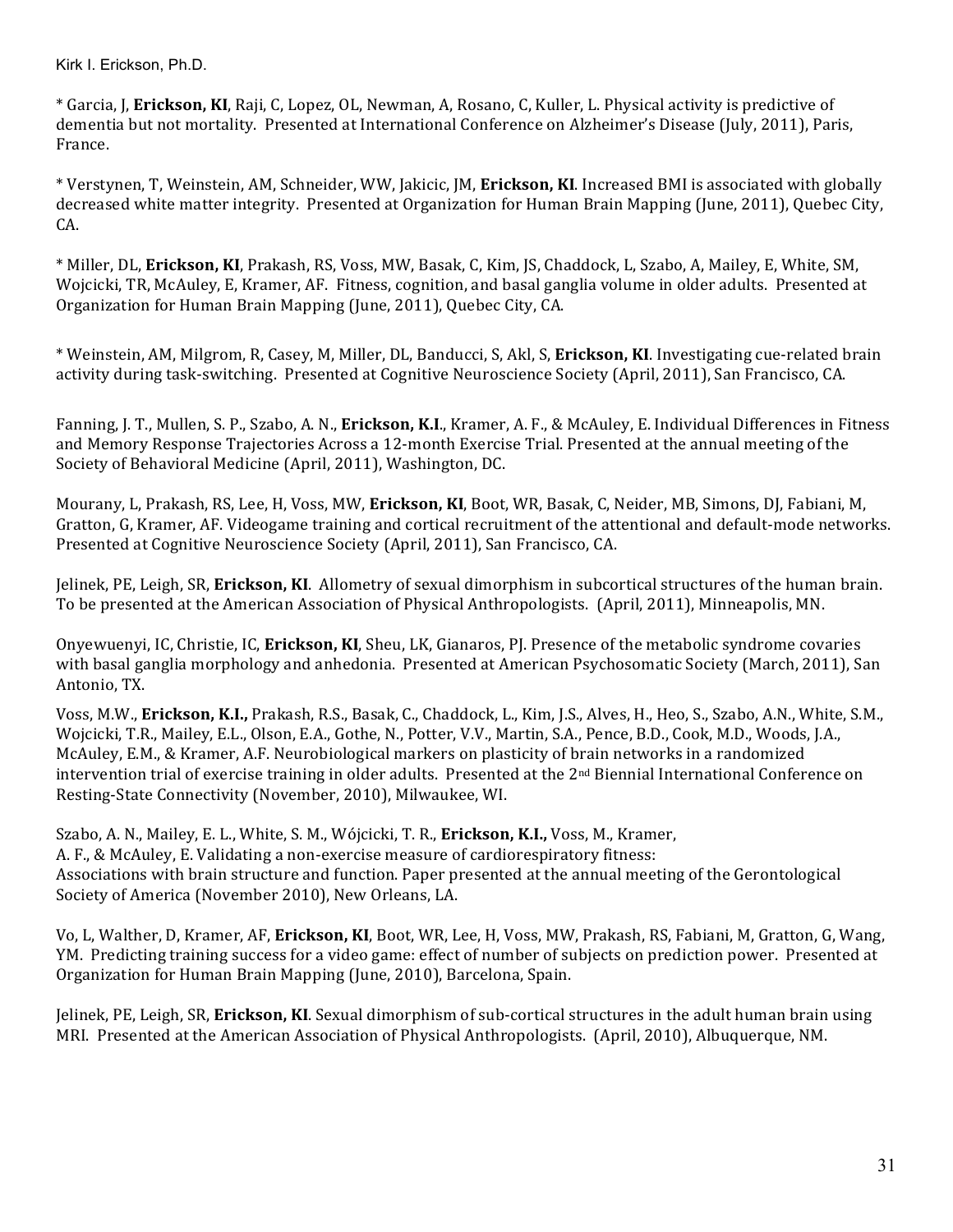Prakash, RS, Heo, S, **Erickson, KI**, Colcombe, SJ, Kramer, AF. Investigating effects of parametric manipulation and white matter integrity on age-related neural differences. Presented at Cognitive Aging Conference (April, 2010), Atlanta, GA.

Voss, MW, Prakash, RS, Erickson, KI, Basak, C, Chaddock, L, Kim, JS, Alves, H, Heo, S, Szabo, A, White, SM, Wojcicki, TR, Mailey, EL, Gothe, N, Olson, EA, McAuley, E, Kramer, AF. Plasticity of brain networks in a randomized intervention trial of exercise training in older adults. Presented at Cognitive Aging Conference (April, 2010), Atlanta, GA.

Kim, JS, Basak, C, Erickson, KI, Prakash, RS, Voss, MW, Fryxell, KJ, Parasuraman, R, Greenwood, PM, Kramer, AF. The effect of DBH genotype on executive control in healthy older adults. Presented at Cognitive Aging Conference (April, 2010), Atlanta, GA.

\* Miller, DL, McGarry, C, Lane, J, McLaren, M, Weinstein, AM, Brown, RL, **Erickson, KI**. Cueing the target: examining the effect of cues to ameliorate age-related deficits in attentional control. Presented at Cognitive Aging Conference (April, 2010), Atlanta, GA.

\* Weinstein, AM, Glaser, JR, Tunacao, JM, Brown, RL, Miller, DL, Erickson, KI. The effect of extended cueing periods on task-switch performance in late adulthood. Presented at Cognitive Aging Conference (April, 2010), Atlanta, GA.

Chaddock, L, Erickson, KI, Prakash, RS, Kim, JS, Voss, MW, VanPatter, M, Pontivex, MB, Raine, LB, Konkel, A, Hillman, CH, Cohen, NJ, Kramer, AF. A neuroimaging investigation of the association between aerobic fitness, hippocampal volume and memory performance in preadolescent children. Presented at Cognitive Neuroscience Society (April, 2010), Montreal, Canada.

Voss, MW, Prakash, RS, Erickson, KI, Boot, W, Basak, C, Neider, M, Fabiani, M, Gratton, G, Kramer, AF. Traininginduced plasticity in large-scale brain networks from the acquisition of skilled space fortress performance. Presented at Cognitive Neuroscience Society (April, 2010), Montreal, Canada.

**Erickson, KI**, Miller, DL, Weinstein, AM, Jakicic, JM. How normal weight, overweight, and obese brains work differently: differential neural responses to food stimuli and inhibition tasks. Presented at Cognitive Neuroscience Society (April, 2010), Montreal, Canada.

Szabo, AN, Voss, M, Erickson, KI, White, SM, Wojcicki, T, Mailey, E, Kramer, AF, McAuley, E. Hippocampus volume, memory function, and frequency of forgetting in older adults. Presented at Gerontological Society of America (November, 2009), Atlanta, GA.

Vo, LTK, Walther, DB, Wang, YM, Erickson, KI, Boot, WR, Voss, MW, Prakash, RS, Kramer, AF. Predicting training success for individuals from patterns of pre-training fMRI activity. Presented at Human Brain Mapping Conference (June, 2009), San Francisco, CA.

**Erickson, KI**, Epstein, DE, Malkowski, EJ, Warraich, Z, Korol, DL. Voluntary exercise enhances place-learning in young male rats. Presented at Society for Neuroscience (November, 2007), San Diego, CA.

Kim, *JS*, Erickson, KI, Suever, BL, Colcombe, SJ, McAuley, E, Francis, BM, Kramer, AF. COMT and DBH genotype predict performance in healthy older adults. Presented at Society for Neuroscience (November, 2007), San Diego, CA.

**Erickson, KI**, Kim, JS, Suever, BL, Colcombe, SJ, McAuley, E, Francis, BM, Kramer, AF. COMT val158met polymorphism is associated with working memory and executive function in community-dwelling older adults. Presented at Cognitive Aging Conference (July, 2007), Adelaide, South Australia.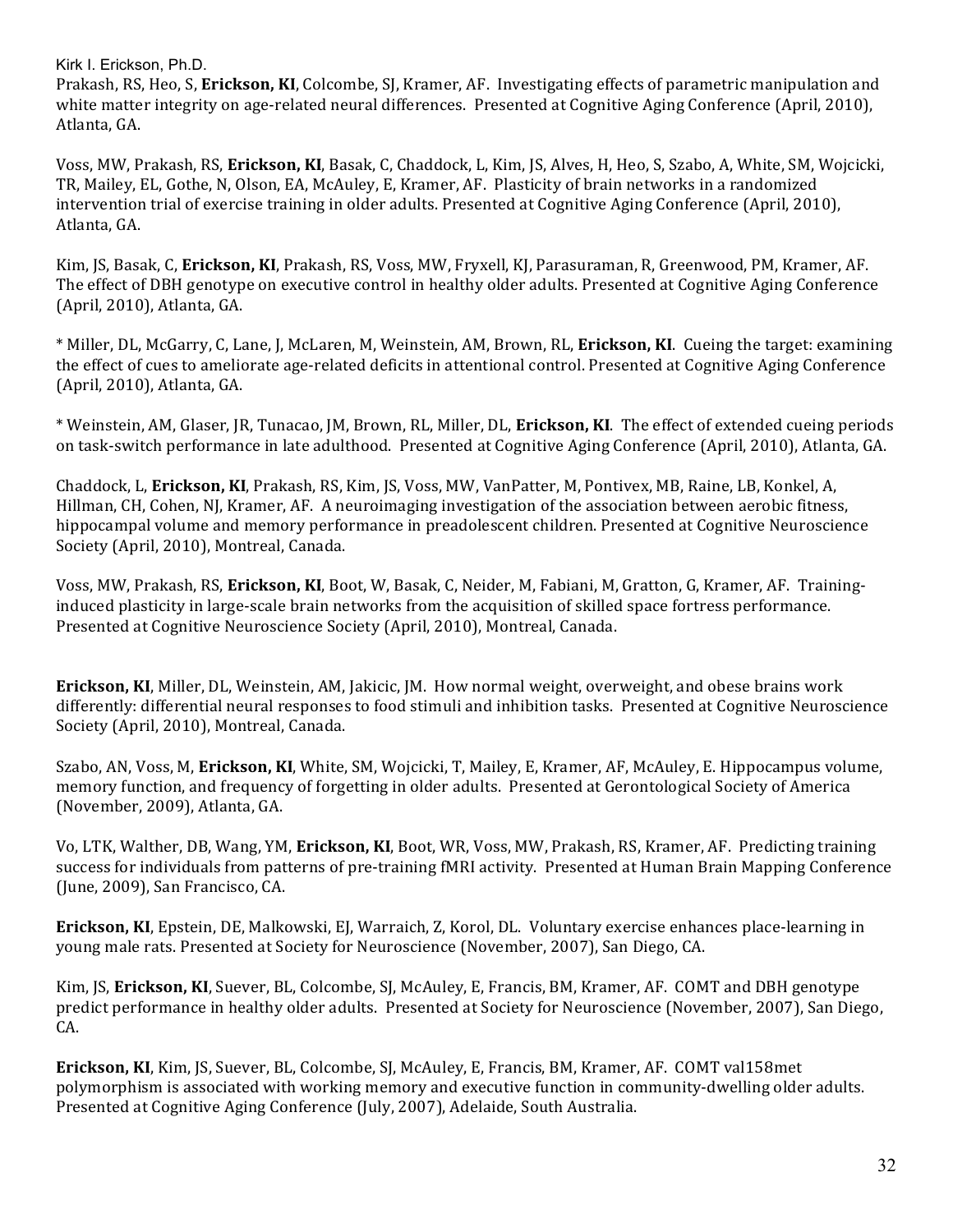**Erickson, KI**, Suever, BL, Prakash, RS, Colcombe, SJ, Kramer, AF. Greater intake of vitamins  $B_6$  and  $B_{12}$  spares gray matter in healthy elderly: A voxel-based morphometry study. Presented at Cognitive Aging Conference (July, 2007), Adelaide, South Australia.

Alvarado, M, Erickson, KI, Kim, JS, Voss, MW, Colcombe, SJ, Kramer, AF. Higher physical fitness levels are associated with greater cortical activity in a dual-task paradigm. Presented at Cognitive Aging Conference (July, 2007), Adelaide, South Australia.

Kennedy, KM, Erickson, KI, Rodrigue, KM, Voss, MW, Kramer, AF, Raz, N. Age-related changes in regional brain volume: manual volumetry vs. voxel-based morphometry. Presented at Cognitive Neuroscience Society (April, 2007), New York, NY.

Prakash, RS, Erickson, KI, Colcombe, SJ, Kim, JS, Sutton, B, Kramer, AF. Age-related differences in the involvement of the prefrontal and parietal cortex in attentional control. Presented at Society for Psychophysiological Research (November, 2006), Vancouver, Canada.

Prakash, RS, Snook, EM, Erickson, KI, Colcombe, SJ, Webb, ML, Motl, RW, Kramer, AF. Cardiorespiratory Fitness: A Predictor of Cortical Plasticity in Multiple Sclerosis. Presented at Society for Psychophysiological Research (November, 2006), Vancouver, Canada.

Erickson, KI, Pruis, T, Debrey, S, Bohacek, J, Korol, DL. Estrogen and exercise interact to up-regulate BDNF levels in the hippocampus but not striatum of middle-aged brown-norway rats. Presented at Society for Neuroscience (October, 2006), Atlanta, GA.

Wadhwa, R, **Erickson, KI**, Colcombe, SJ, Kim, JS, Kramer, AF. Age-related differences in activation of the prefrontal cortex in response to modulation of levels of conflict. Presented at Society for Psychophysiological Research (2006), Vancouver, Canada.

Wadhwa, R, Snook, EM, Erickson, KI, Colcombe, SJ, Webb, ML, Motl, RW, Kramer, AF. Cardiorespiratory fitness: a predictor of cortical plasticity in multiple sclerosis. Presented at Society for Psychophysiological Research (2006), Vancouver, Canada.

Chang, SE, **Erickson, KI**, Ambrose, NG, Hasegawa-Johnson, M, Ludlow, CL. White matter development in left hemisphere speech-language regions differentiates stuttering children from normally fluent children: A diffusion tensor imaging (DTI) study. Presented at Society for Neuroscience (October, 2006), Atlanta, GA.

Kennedy, KM, Erickson, KI, Rodrigue, KM, Webb, M, Colcombe, SJ, Kramer, AF., Raz, N. Age-related differences in regional brain volumes: A manual volumetric vs voxel-based morphometry comparison. Presented at Human Brain Mapping (June, 2006), Florence, Italy.

Erickson, KI, Colcombe, SJ, Wadhwa, R, Bherer, L, Peterson, MS, Scalf, PE, Kim, JS, Alvarado, M, Kramer, AF. Training-induced plasticity in older adults: Effects of training on hemispheric asymmetry. Presented at Cognitive Aging Conference (April, 2006), Atlanta, GA.

Colcombe, SJ, Wadhwa, R, Erickson, KI, Scalf, PE, Kim, JS, Alvarado, M, Kramer, AF. Old brains do not learn new tricks: Intact functional specificity in the aging prefrontal cortex. Presented at Cognitive Aging Conference (April, 2006), Atlanta, GA.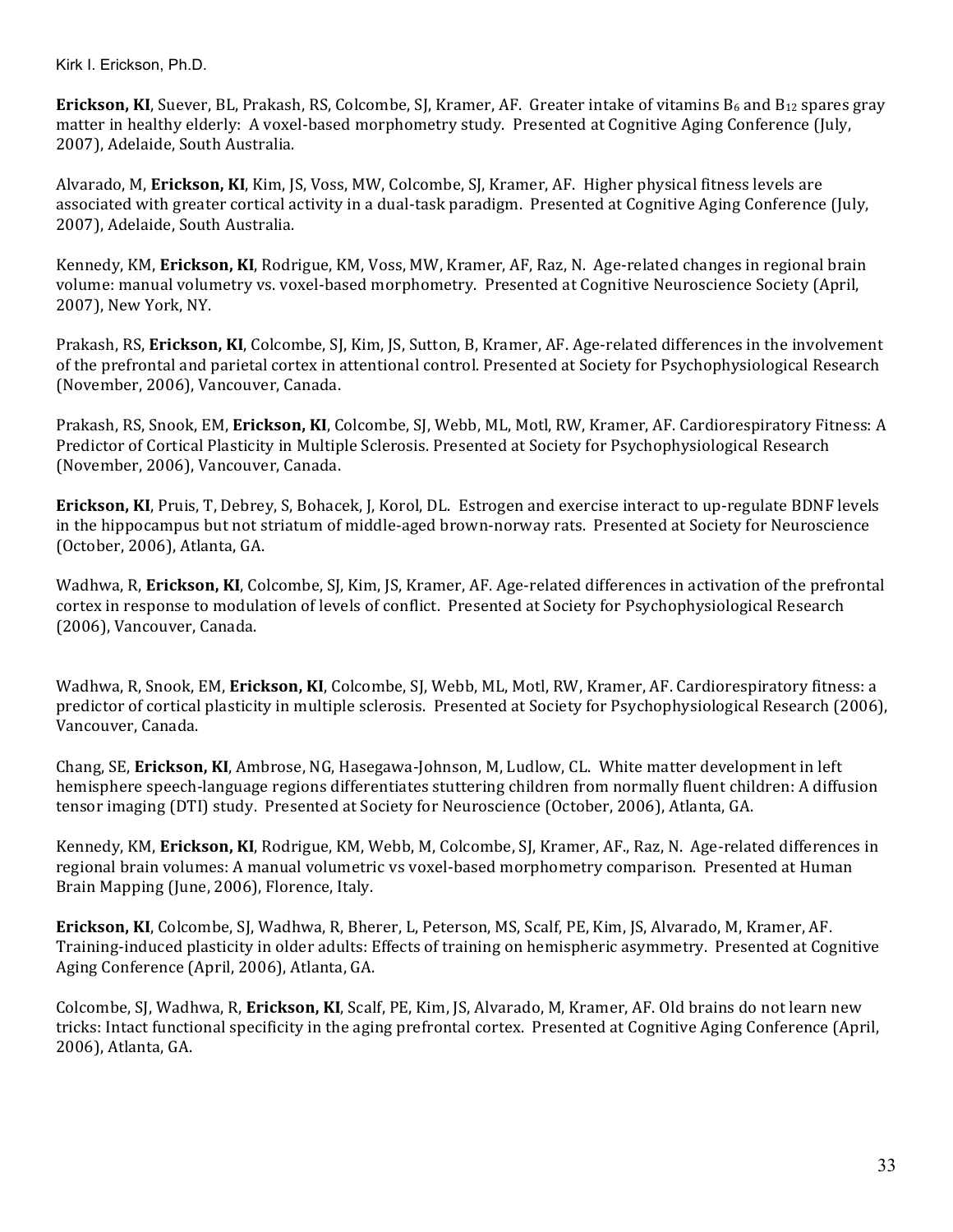Scalf, PE, Colcombe, SJ, McCarley, JS, **Erickson, KI**, Alvarado, M, Kim, JS, Wadhwa, R, Kramer, AF. Age-differences in the impact of functional field of view (FFOV) training on brain activation. Presented at Cognitive Aging Conference (April, 2006), Atlanta, GA.

Bherer, L, Kramer, AF, Peterson, MS, Colcombe, SJ, **Erickson, KI**, Becic, E. Training effects on dual-task performance in older adults: Further evidence for cognitive plasticity in attentional control. Presented at Cognitive Aging Conference (April, 2006), Atlanta, GA.

Chang, S, Erickson, KI, Ambrose, N. Structural brain abnormalities in children who stutter: Preliminary evidence for altered development in speech-relevant sensorimotor regions. Presented at Society for Neuroscience (November, 2005), Washington D.C.

Erickson, KI, Colcombe, SJ, Wadhwa, R, Bherer, L, Peterson, M, Scalf, PE, Kim, JS, Alvarado, M, Kramer, AF. The neural correlates of dual-task performance after minimizing effects of task-preparation. Presented at Organization for Human Brain Mapping (June, 2005), Toronto, CA.

Wadhwa, R, **Erickson, KI**, Colcombe, SJ, et al. An fMRI investigation of inhibitory control in younger and older adults. Presented at Organization for Human Brain Mapping (June, 2005), Toronto, CA.

**Erickson, KI**, Colcombe, SJ, Elavsky, S, Korol, DL, Scalf, PE, McAuley, E, Kramer, AF. Mind your body, spare your brain: interactive effects of fitness and estrogen treatment on brain and cognitive health. Presented at Cognitive Neuroscience Society (April, 2005), New York, NY.

Scalf, PE, Colcombe, SJ, Kramer, AF, Erickson, KI, Kim, JS, Alvarado, M, Wadhwa, R. Neural correlates of attentional demand within the Useful Field of View task. Presented at Organization for Human Brain Mapping (June, 2004), Budapest, Hungary.

**Erickson, KI**, Milham, MP, Colcombe, SJ, Kramer, AF, Banich, MT, Webb, A, Cohen, NJ. Behavioral conflict, anterior cingulate cortex, and experiment duration: Implications of diverging data. Presented at Cognitive Neuroscience Society (April, 2004), San Francisco, CA.

**Erickson, KI,** Colcombe, SJ, Korol, D, Scalf, PE, Cohen, NJ, Webb, A, Kramer, AF. Hormone Replacement Therapy Spares Brain Tissue in Postmenopausal Women. Presented at Cognitive Aging Conference (April, 2004), Atlanta, GA.

Colcombe, SJ, Kramer, AF, Erickson, KI, Scalf, PE. Cardiovascular fitness, cortical plasticity and aging. Presented at Cognitive Aging Conference (April, 2004), Atlanta, GA.

Scalf, PE, Colcombe, SJ, Kramer, AF, **Erickson, KI**. Age-related patterns of cortical recruitment during response inhibition remains consistent across task and performance. Presented at Cognitive Aging Conference (April, 2004), Atlanta, GA.

**Erickson, KI**, Ho, MH, Colcombe, SJ, Kramer, AF. A structural equation modeling analysis of attentional control: An event-related fMRI study. Presented at Cognitive Neuroscience Society (2003), New York, NY.

Colcombe SJ, **Erickson KI**, Raz N, Webb A, Cohen NJ, McAuley E, Kramer, AF. Cardiovascular fitness: Its moderating effects on age-related decline in human brain tissue. Presented at Cognitive Neuroscience Society (2003), New York, NY.

Nielson, KA, Yee, D, Lapka, LA, **Erickson, KI.** Emotion-induced modulation of story memory. Presented at Midwestern Psychological Association (2001), Chicago, IL.